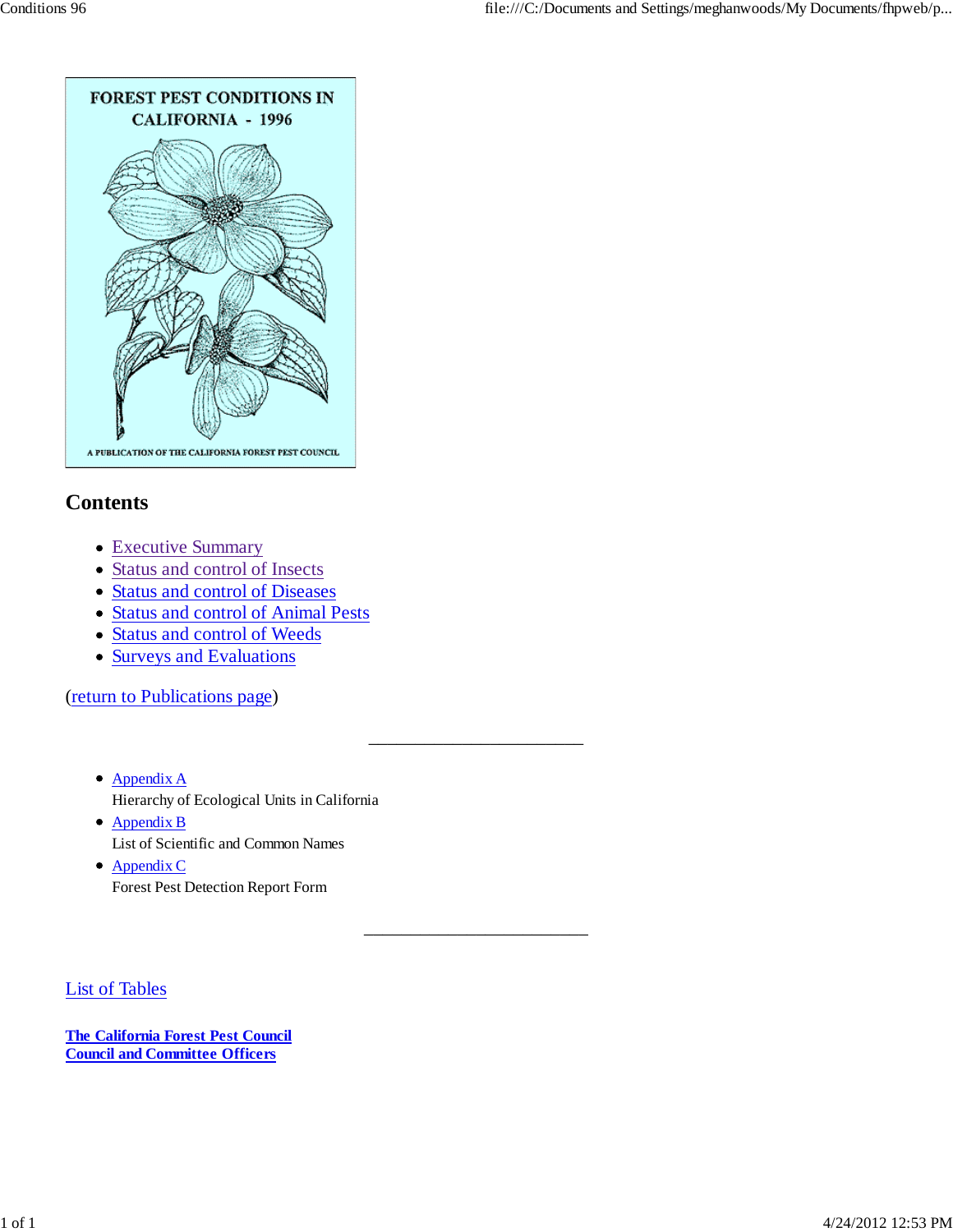Report to the Forest Pest Council from the Insect Committee

# **Status and Control of Insects**

*Dave Schultz*, Chair *George Ferrell*, Secretary

\_\_\_\_\_\_\_\_\_\_\_\_\_\_\_\_\_\_\_\_\_\_\_\_\_\_

## **WESTERN PINE BEETLE** *(Dendroctonus brevicomis)*

#### **M261A - Klamath Mountains**

Mortality associated with the western pine beetle is down considerably from previous years. This and mortality from other bark beetles is included in Table 1.

|                                                                                                                                          | <b>Pine Mortality (b)</b><br>Fir Mortality (b)<br><b>Background</b> |                                   |        |                          |        |  |  |  |  |  |
|------------------------------------------------------------------------------------------------------------------------------------------|---------------------------------------------------------------------|-----------------------------------|--------|--------------------------|--------|--|--|--|--|--|
| Locale                                                                                                                                   | Acres                                                               | Volume (d)                        | Acres  | Mortality (c) Volume (d) |        |  |  |  |  |  |
| Northern California                                                                                                                      | 9,306                                                               | 30,225<br>18.26<br>7.80<br>302.10 |        |                          |        |  |  |  |  |  |
| Cascade/<br>2,030<br>1.05<br>6,911<br>0.70<br>118.06<br>Northern Sierra                                                                  |                                                                     |                                   |        |                          |        |  |  |  |  |  |
| Central/<br>15,677<br>9.27<br>21,412<br>12.83<br>250.10<br>Southern Sierra                                                               |                                                                     |                                   |        |                          |        |  |  |  |  |  |
| Southern California                                                                                                                      | 877<br>0.17<br>0.0<br>$\Omega$<br>9.83                              |                                   |        |                          |        |  |  |  |  |  |
| <b>Totals</b>                                                                                                                            | 27,890                                                              | 18.12                             | 58,548 | 31.79                    | 679.41 |  |  |  |  |  |
|                                                                                                                                          |                                                                     |                                   |        |                          |        |  |  |  |  |  |
| (a) Mortality is seldom from bark beetles alone as other factors (e.g., drought and root disease) predispose trees to successful attack. |                                                                     |                                   |        |                          |        |  |  |  |  |  |
| (b) Acres with concentrations of mortality as seen by aerial survey.                                                                     |                                                                     |                                   |        |                          |        |  |  |  |  |  |
| (c) Mortality of pine and fir on non-outbreak acres (total forested acres minus aerial survey acres).                                    |                                                                     |                                   |        |                          |        |  |  |  |  |  |
| (d) All volumes are in millions of board feet.                                                                                           |                                                                     |                                   |        |                          |        |  |  |  |  |  |

*Table 1 — Tree mortality within the national forest system, California - 1996 (a)*

## **M261B - Northern California Coast Ranges**

Most ridges on the eastern half of the Mendocino National Forest have scattered mortality of large ponderosa pine. The amount is less than in previous years, but still appears to be at an unsustainably high level in the older age classes. A few small group kills caused by western pine beetle have occurred in planted ponderosa pine in the Round Burn, north of Upper Lake. These trees were approximately 26 years old.

Western pine beetle caused scattered mortality of ponderosa pine in the upper Mad River drainage south of Ruth Reservoir, Trinity County. Low site and carryover effects from the drought appeared to be predisposing factors.

## **M261C - Northern California Interior Coast Ranges**

Western pine beetle caused scattered mortality of ponderosa pine in a drainage off Backbone Ridge Road, Shasta County. Some trees exhibited symptoms of Elytroderma disease, which may have contributed to the beetle activity.

## **M261D - Southern Cascades**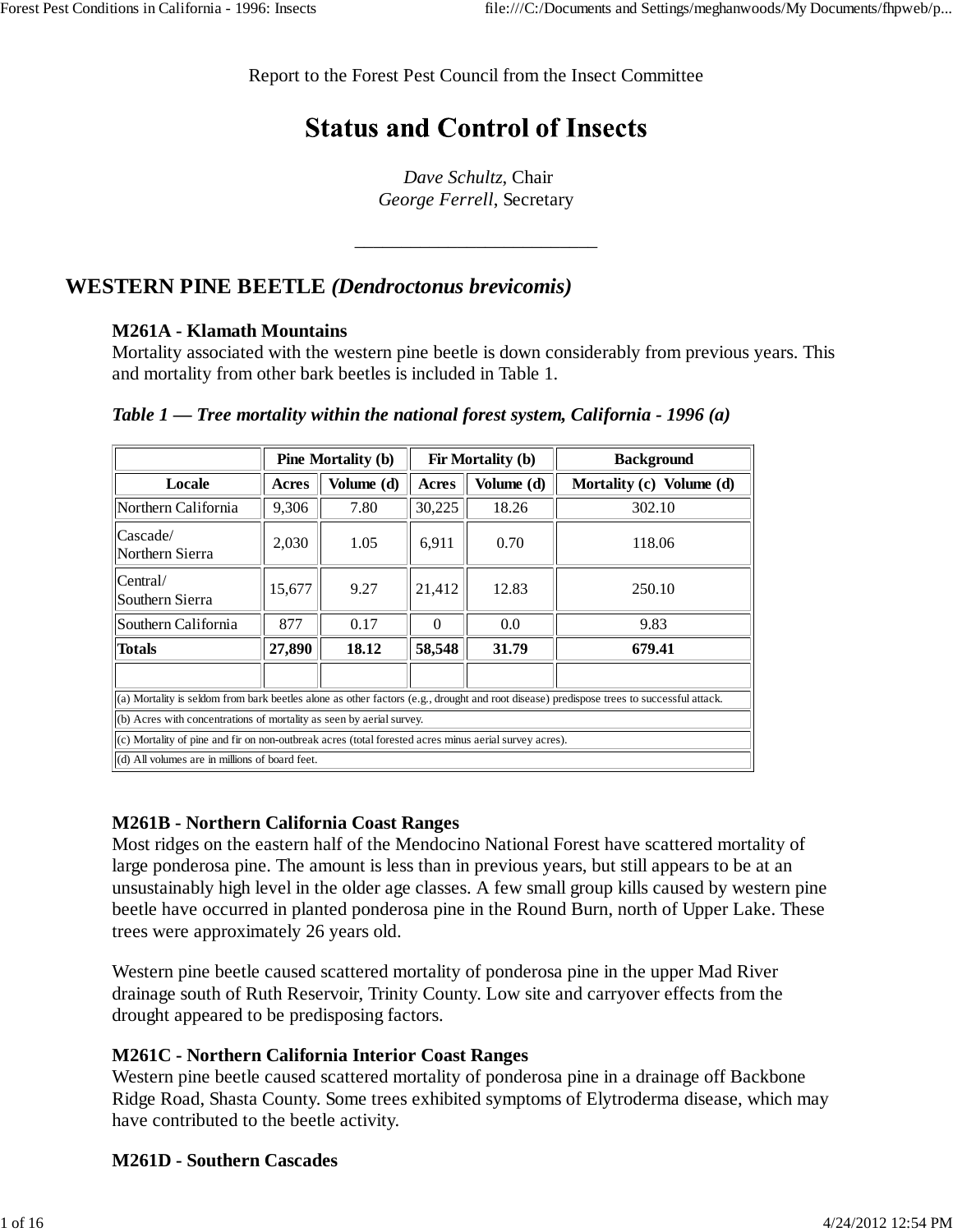Ponderosa pine mortality was very noticeable from roads in the Burney Basin from the bottom of the Hatchet Mountain grade eastward to the intersection of Highways 299 and 89, and also northward to Lake Britton, Shasta County, and east of Coyote Flat Reservoir. There is some ponderosa pine mortality located to the south and west of the community of Tennant, Siskiyou County.

Several pockets of ponderosa pine mortality were detected in the Thousand Lakes Wilderness: just south of Eiler Butte, near Cornez Spring, by Tumble Buttes and around Magee Peak. South of the Thousand Lakes Wilderness, ponderosa and Jeffrey pines were killed near Huckleberry Mountain and to the east of North Battle Creek Reservoir, Hat Creek District, Lassen National Forest. A pocket of pine also died southeast of Blacks Mountain on the same district.

Pines were attacked and killed between Little Round Valley and Windy Hollow and one mile north of the Susan River Campground on the Eagle Lake District, Lassen National Forest. On the Almanor District, western pine beetles killed pines near Buzzard Springs and between Snow Mountain and Sunflower Flat in the southern part of the district.

#### **M261E - Sierra Nevada**

On the Plumas National Forest, Jeffrey pine and ponderosa pine were attacked and killed by bark beetles on 10-acre site along County Road 414, one mile east of Bucks Lake, Feather River District. Mortality was scattered trees or 5 to 10-tree groups.

Western pine beetle attacks resulted in ponderosa pine mortality in several isolated spots on the Downieville District, Tahoe National Forest. Areas of note include: near Clerkins Ranch, Campbell Gulch, Indian Creek drainage, and along the Downie River (section 23). Isolated spots of ponderosa pine were visible on the Nevada City District, Tahoe National Forest, between Rattlesnake Creek and Graniteville, west of Malakoff Diggins State Historic Park, and near the Omega Rest Area on State Highway 20. Western pine beetle activity increased in the Columbo area, Nevada City District, following a spring underburn in 1996. Western pine beetle also contributed to the loss of small groups of ponderosa pine near Italian Bar, and along Forest Route 44 near Mosquito Creek, Foresthill District, Tahoe National Forest.

Mortality associated with the western pine beetle remained generally low in the central and southern half of the section. Mortality occurred as scattered individuals and small groups of ponderosa pine.

#### **M261G - Modoc Plateau**

Areas of ponderosa pine mortality attributed to western pine beetle were noted in the southern portion of the Big Valley District, Modoc National Forest. Specific areas include Smith Flat, near Diaz Springs, and just north of Spring Hill. An isolated spot of western pine beetle-related mortality in ponderosa pine was detected just north of Busters Reservoir, Hat Creek District, Lassen National Forest, and scattered mortality associated with western pine beetle is visible on the Tahoe National Forest adjacent to Loyalton Pines, Sierra County.

#### **M261F - Sierra Nevada Foothills**

Scattered mortality of low elevation ponderosa pine near Auburn, Placer County, was caused by the western pine beetle.

#### **M262A - Central California Coast Ranges**

Western pine beetle may be involved in light mortality of 715 acres of ponderosa pine in the Big Pines area of the Santa Lucia Mountains, Los Padres National Forest.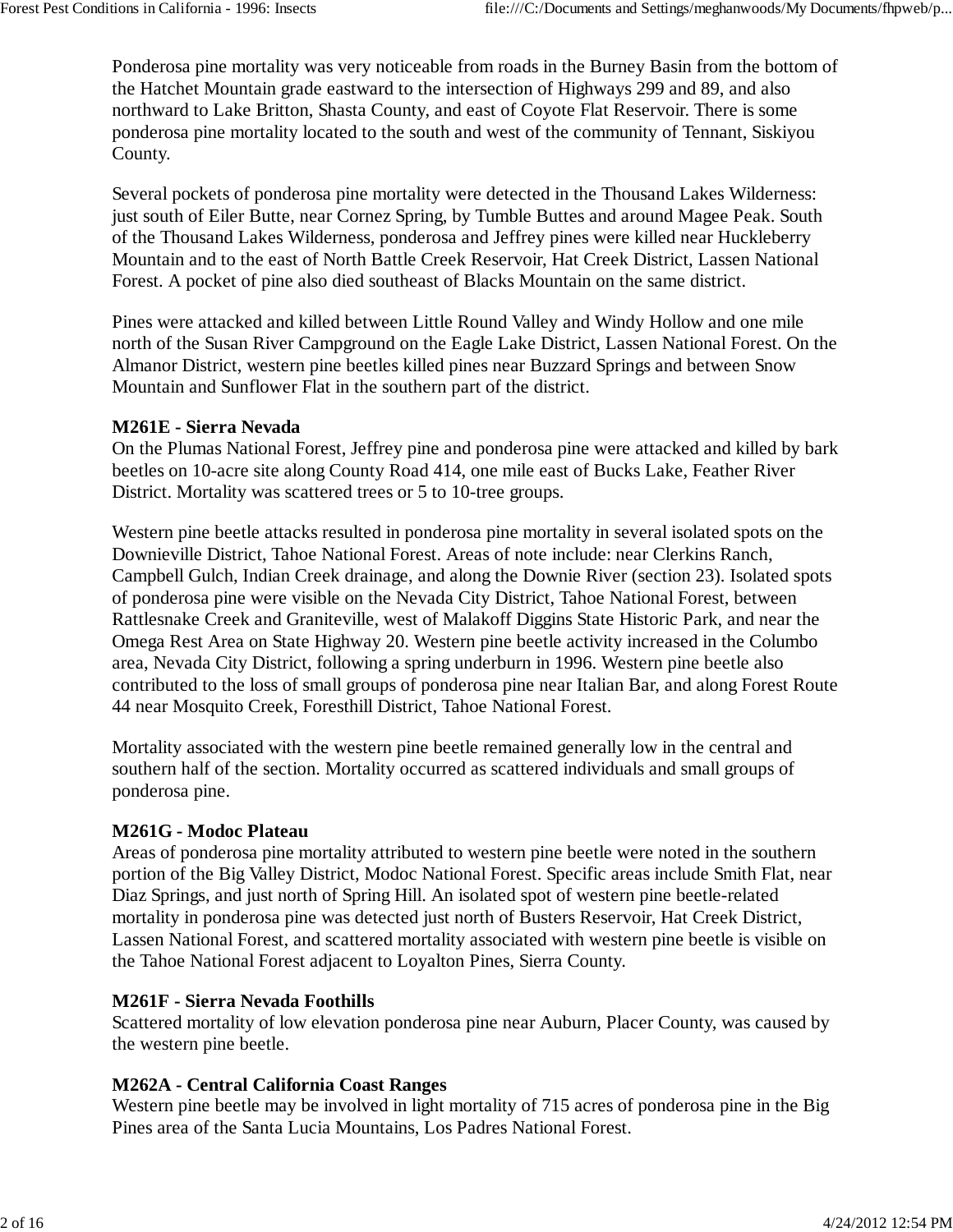#### **M262B - Southern California Mountains and Valleys**

Coulter pines which have died on Mt. Palomar (Cleveland National Forest and state lands) are now blowing down in significant numbers. Mortality of these pines was associated with western pine beetle in the late 1980s and early 1990s, at the end of a multiyear drought.

In 1996, western pine beetle was associated with pine mortality at several sites in the San Bernardino and San Jacinto Mountains.

## **PINE ENGRAVER BEETLES (***Ips* **spp.)**

#### **M261A - Klamath Mountains**

*Ips mexicanus* was responsible for some group kills of knobcone pine on both sides of Interstate 5 north of Lakehead, Shasta County.

#### **M261B - Northern California Coast Ranges**

*Ips mexicanus* was responsible for some group kills of knobcone pine to the west of Hull Mountain in southern Mendocino County.

#### **M261E - Sierra Nevada**

*Ips paraconfusus* populations remained highly active in the Volcano plantation following extreme amounts of snow breakage in the spring of 1995. This engraver also was active in some of the breakage material from 1995 that was shaded or under a dense overstory and in some 1996 windthrow. Some suppression activities took place in the plantation. Aerial surveys conducted during the fall of this year did not detect any top-kill or whole tree mortality as a result of the infestation. The area will continue to be monitored during 1997.

Pine engravers were not exceptionally active in the central and southern part of the section.

#### **M262A - Central California Coast Ranges**

Pine engravers may be involved in mortality of ponderosa pine in the Big Pines area in the northern Santa Lucia Mountains on the Monterey Ranger District, Los Padres National Forest.

#### **M262B - Southern California Mountains and Valleys**

Without easily identified external signs of infestation, one is limited to saying that pine engravers are probably involved in Coulter pine mortality in the vicinity of Zaca Lake and Bald Mountain, and in pine mortality on Big Pine Mountain, all on the Los Padres National Forest. Pine engravers were involved in some of the pine mortality at several sites in the San Bernardino and San Jacinto Mountains, San Bernardino National Forest.

Pinyon pines dying from black stain root disease in the eastern portion of the San Bernardino Mountains were also infested with pine engravers, which are usually the immediate cause of death, although trees have been observed to die of the disease alone. Pinyon black stain in that area is widespread and long-standing, and mortality can be expected to continue indefinitely.

Pinyon pine engravers were also involved in mortality of pinyons in the vicinity of the 12,000 acre Devil Fire which burned in July, 1994, on the north side of the San Bernardino Mountains. Trees damaged by the fire or within or near the fire perimeter continue to be killed.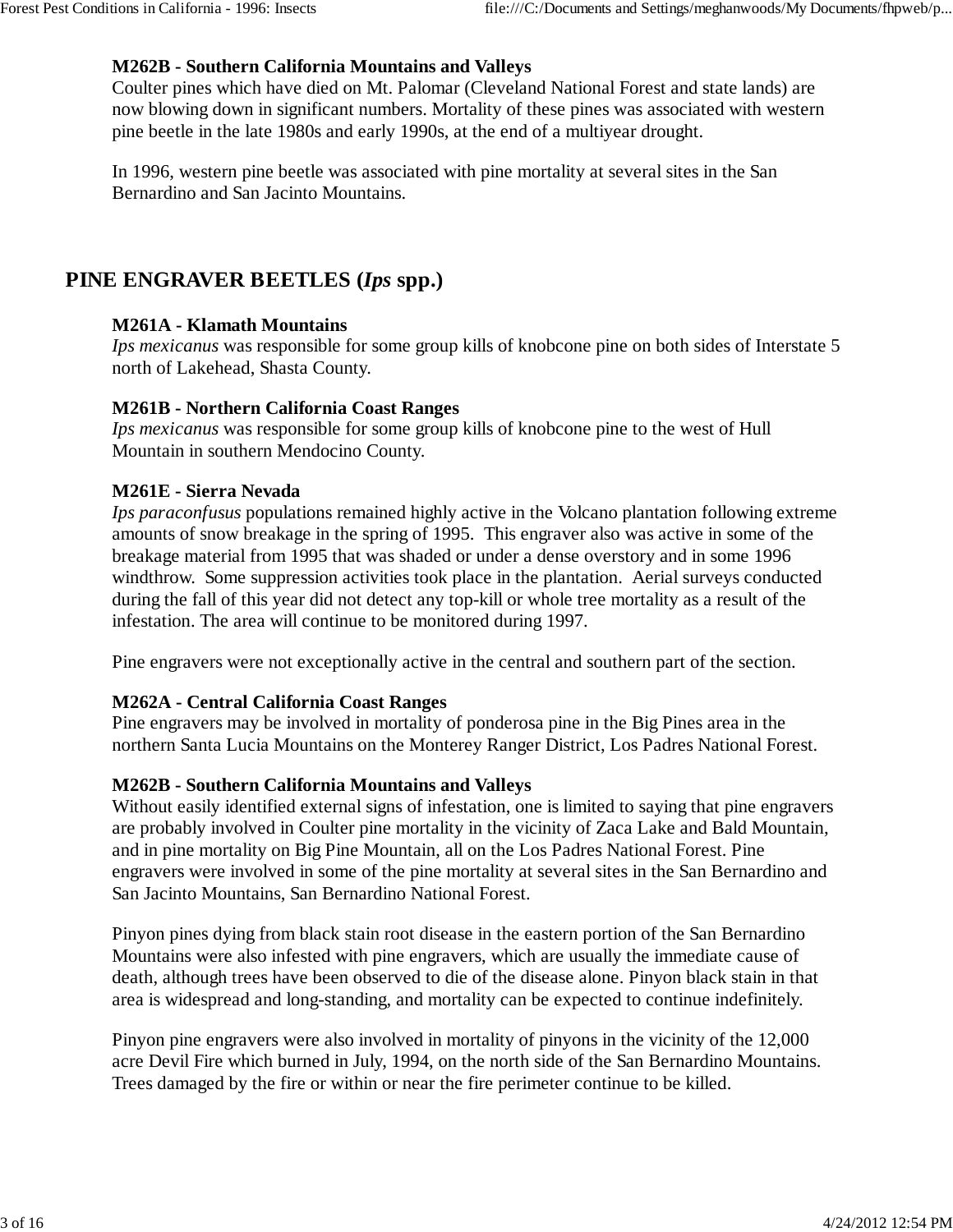# **FIR ENGRAVER (***Scolytus ventralis***)**

### **M261A - Klamath Mountains**

White fir mortality is much reduced from recent years. Specific locations where fir mortality was spotted by aerial survey include the Marble Mountain Wilderness, the Russian Wilderness, Salmon Mountain Wilderness, and the Taylor Creek Late Successional Reserve, Klamath National Forest.

### **M261B - Northern California Coast Ranges**

White fir mortality rates are much lower than those sustained over the past few years. Areas which still have notable fir mortality include Snow Mountain, the east side of Anthony Peak, and the Middle Eel-Yolla Bolla Wilderness.

#### **M261D - Southern Cascades**

White fir mortality was generally lower in this section when compared to 1994 and 1995. Scattered mortality was still common, however. Patches of low to moderate mortality were seen northwest of Medicine Lake, eastern Siskiyou County, and in the Ball Mountain Late Successional Reserve, Goosenest District, Klamath National Forest. Two isolated 5 to 10 tree spots of white fir mortality associated with the fir engraver were detected near Bowman Springs, 2.5 miles south of Whitehorse Flat Reservoir, Modoc County.

On the Hat Creek District, Lassen National Forest, concentrations of white fir mortality with a small component of red fir mortality were observed in the Thousand Lakes Wilderness near Magee Peak and Tumble Buttes. White fir mortality was also detected between Snow and Clover Mountains, around Hunt Mountain, near Sugar Loaf Peak, adjacent to Devils Rock Garden, south of Ashpan Winter OHV area, immediately south and east of West Prospect Peak, and immediately south of Blacks Mountain.

On the Eagle Lake District, Lassen National Forest, white fir mortality was noted between Little Round Valley and Windy Hollow and one mile north of the Susan River Campground.

Within Lassen Volcanic National Park, true fir was attacked and killed in several areas, including the vicinity of Emigrant Lake, southeast of Snag Lake, adjacent to Painted Dunes, and near Crater Butte.

#### **M261E - Sierra Nevada**

Above normal levels of red fir mortality were again detected in 1996 in the Hamilton Mountain and Coyote Peak areas of the Eagle Lake District, Lassen National Forest. Mortality began to increase in the red fir in these areas about three years ago and continues to remain high.

White fir mortality on the Plumas National Forest has declined significantly over the past two years. Some areas of concentrated mortality detected this year on the Beckwourth District include the Diamond Mountain area south of Crystal Peak, the Rowland Creek drainage, along road 27N46 two miles south of Thompson Peak, in the Claim Creek drainage east of Plumas Eureka State Park, and along Road 10 in and adjacent to the Smith Peak State Refuge. On the Feather River District, concentrations of mortality in true fir were noted northeast of Lexington Hill, near Big Hill, and in the Woodleaf area.

Top-kill and mortality of true fir related to the fir engraver has declined to low levels in most areas in the central and southern part of the section. Some exceptions showing moderate fir engraver activity were scattered areas around Lake Tahoe and areas on the Kern Plateau in the Sequoia National Forest.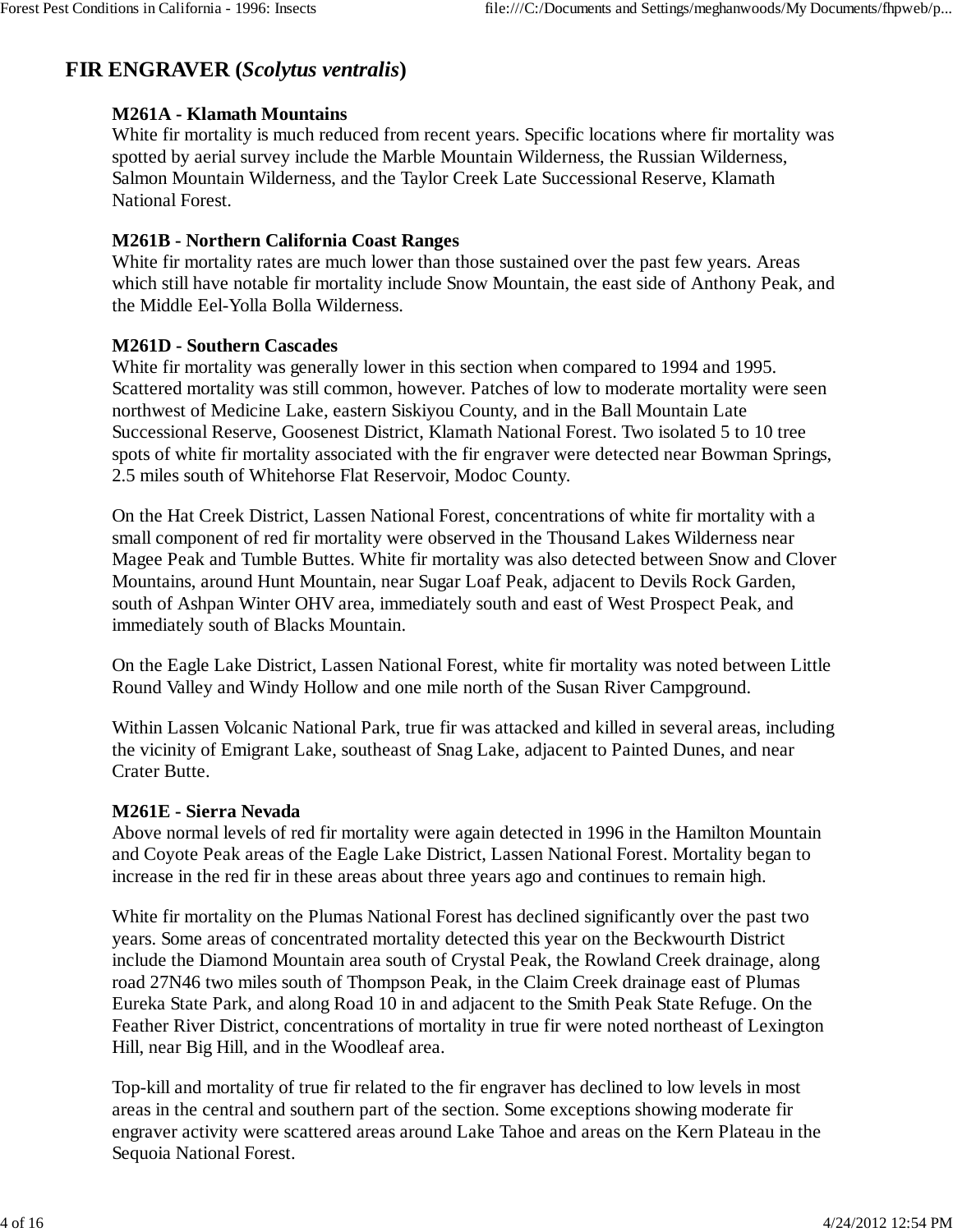## **M261G - Modoc Plateau**

Fir mortality associated with attacks by the fir engraver continued to decline in 1996 when compared with mortality experienced over the past three years. Small isolated pockets of white fir mortality were reported throughout the Warner Mountains. Areas to note include Cloud, Badger, and Coalpit Canyons; the Mill Creek drainage; and west of Benton Meadows in the northern part of the Warner's. Mortality was also detected near Dunsenbury Peak, Mohogany Ridge, Sunflower Knob, and just south of Red Rock Mountain in the southern Warner's.

On the Shasta National Forest, increased mortality of true fir caused by the fir engraver was reported near Bowman Spring. Mortality of white fir was also noted along Blacks Ridge, Hat Creek District, Lassen National Forest.

On lands managed by the Bureau of Land Management, white fir mortality decreased sharply over the past two years. The decline can be attributed to the thinning effect of prior mortality creating more open stands, and to the increase in precipitation during 1995 and 1996. Areas of continued mortality at a much lower rate include: around Fredonyer Peak, near Widow Mountain in the Big Valley Range, near Tule Mountain, Boot Lake, and south of Blue Lake in the southern Warner Mountains — all in Modoc County.

## **M262A - Central California Coast Ranges**

#### **M262B - Southern California Mountains and Valleys**

Fir engraver was likely involved in the mortality of white fir in approximately 800 acres of mixed conifer forest on Big Pine Mountain on the Los Padres National Forest. Fir engraver was also involved in scattered white fir mortality in the San Bernardino Mountains.

## **RED TURPENTINE BEETLE (***Dendroctonus valens***)**

#### **M261D - Southern Cascades**

Red turpentine beetles attacked several hundred residual ponderosa and Jeffrey pine trees following a thinning project near Twin Bridges Campground and Big Pine Campground, Hat Creek District, Lassen National Forest. Attacks in excess of 100 per tree were not uncommon. Several trees are being monitored for their survival.

Red turpentine beetles attacked several Jeffrey pine and ponderosa pine trees following a controlled burn within Lassen Volcanic National Park near Butte Lake. Fresh pitch tubes caused by red turpentine beetle also were common on ponderosa pine scorched in several hundred acres of prescribed underburn on McCloud Flats, Siskiyou County

#### **M261E - Sierra Nevada**

Red turpentine beetle activity increased in the Columbo area following a 1996 spring underburn on the Nevada City District, Tahoe National Forest. In the central Sierra Nevada, red turpentine beetles were found attacking ponderosa, sugar, Jeffrey and lodgepole pines following both prescribed burns and wildfires. Specific areas include the Ackerson Complex fire in Yosemite National Park and the Stanislaus National Forest, and prescribed burns on the Placerville District, Eldorado National Forest and the Indiana Summit Research Natural Area on the Inyo National Forest. Attacks on many ponderosa and sugar pines in the Dimond-O campground on the Groveland District, Stanislaus National Forest, were apparently associated with the effects of construction activities on the trees. Very little tree mortality has been observed in conjunction with attacks of the red turpentine beetle.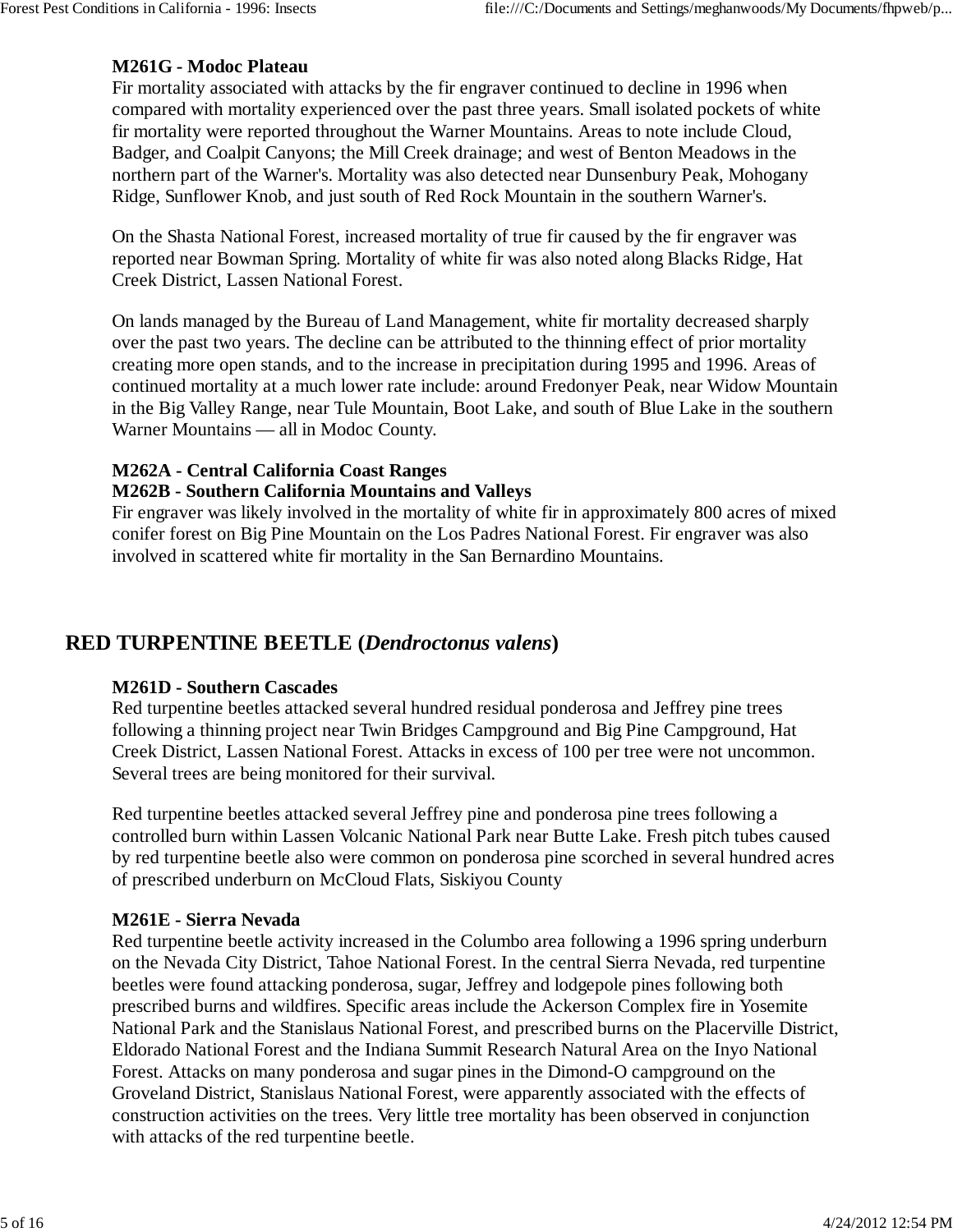## **M262A - Central California Coast Ranges**

**M262B - Southern California Mountains and Valleys**

The red turpentine beetle was commonly found attacking fire scorched pines.

## **MOUNTAIN PINE BEETLE (***Dendroctonus ponderosae***)**

#### **M261A - Klamath Mountains**

Mortality of all size classes of sugar pine still seem disproportionately high in comparison with other tree species. The lingering effects of drought, overstocking, and attacks by mountain pine beetle appear responsible for the mortality.

#### **M261D - Southern Cascades**

There is some lodgepole pine mortality at Tamarack Flat, east of the community of Tennant, Siskiyou County.

#### **M261E - Sierra Nevada**

Mortality remained at high levels in lodgepole pine on the Truckee District, Tahoe National Forest, particularly the Truckee River drainage, Squaw Valley, Alder Creek, and in the Northwoods area. Most mortality is associated with riparian areas that are over stocked with 80 to 100 year old lodgepole pine.

Mountain pine beetle continued to attack lodgepole pine in areas around Lake Tahoe, including riparian areas in the vicinity of Pioneer Trail and the North Upper Truckee River on the south shore, and around Meeks Creek on the west shore. Low levels of lodgepole mortality continued in areas on the Mammoth Ranger District, Inyo National Forest, including Deadman Creek, Inyo Craters, and in the vicinity of the town of Mammoth.

The mountain pine beetle was also associated with extensive limber pine mortality in the Dechambeau Creek drainage on the west side of Mono Lake, Inyo National Forest. There is also considerable mortality to western white and whitebark stands above Lundy Canyon and around Mono Dome. The total area involved is approximately 1,500 to 2,000 acres and the mortality has continued for about five years.

#### **M262A - Central California Coast Ranges**

Mountain pine beetle may be involved in mortality in ponderosa pine in the Santa Lucia Mountains, where 715 acres were affected.

#### **M262B - Southern California Mountains and Valleys**

Mountain pine beetle was uncommon in the San Bernardino Mountains, but may be responsible for some of the current mortality in ponderosa and sugar pine.

## **DOUGLAS-FIR BEETLE (***Dendroctonus pseudotsugae***)**

#### **M261A - Klamath Mountains**

The number of trees killed by Douglas-fir beetle remains low: a few scattered trees similar to 1994 patterns, or may be even lower than last year. However, Douglas-fir blowdown and storm damage caused by high winds in December, 1995 became infested by Douglas-fir beetle. This could result in increased attacks during 1997.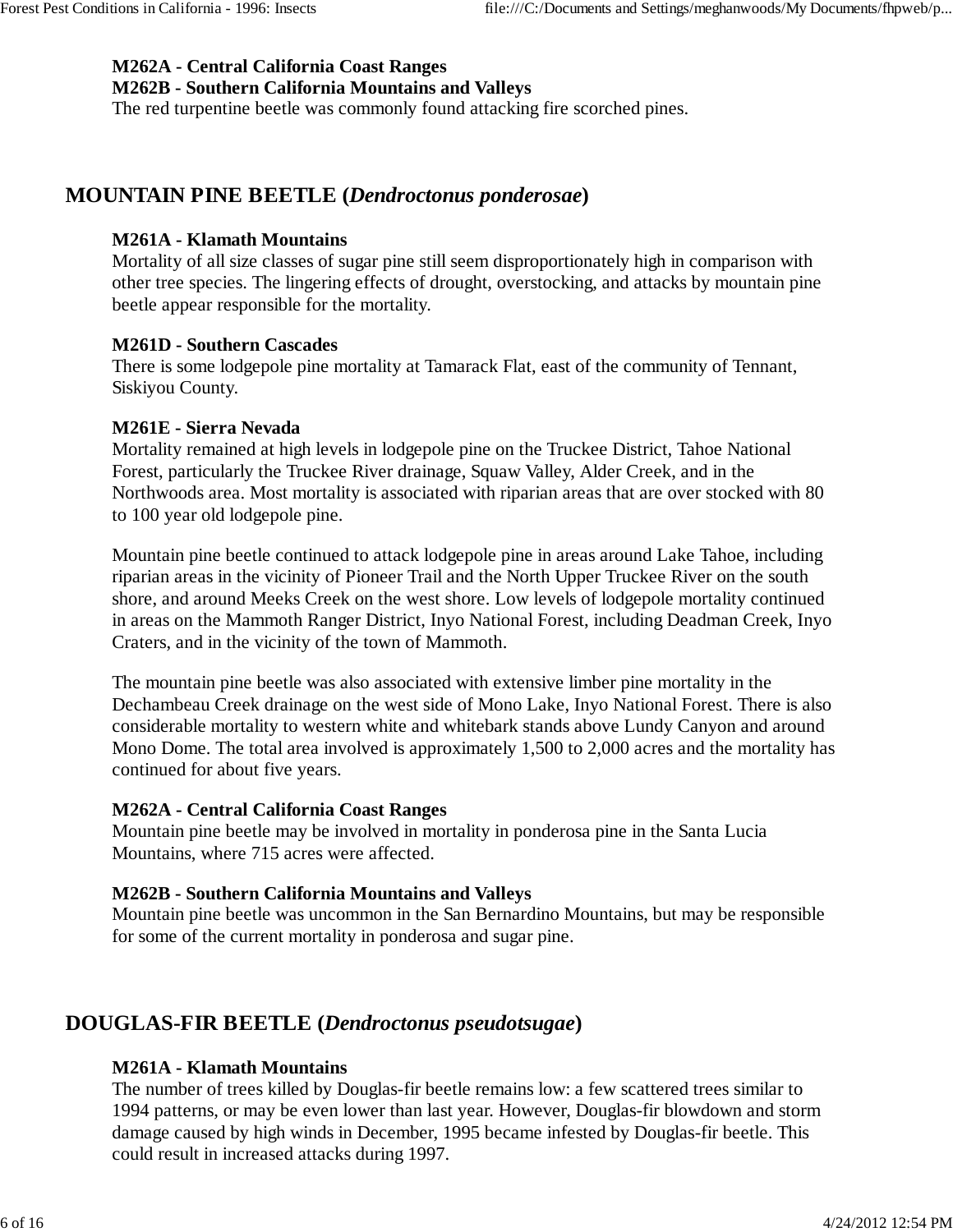# **JEFFREY PINE BEETLE (***Dendroctonus jeffreyi***)**

## **M261D - Southern Cascades**

Mortality of old growth Jeffrey pine in the Thousand Lakes Wilderness, Lassen National Forest, has declined, but several pockets of Jeffrey pine mortality remain just south of Eiler Butte, near Cornez Spring, by Tumble Buttes and around Magee Peak. South of the Thousand Lakes Wilderness, ponderosa and Jeffrey pine were killed near Huckleberry Mountain and to the east of North Battle Creek Reservoir, Hat Creek District, Lassen National Forest. Jeffrey pine mortality on the district also included an area along road 32N12 south of West Prospect Peak.

Jeffrey pine mortality remains above normal in Lassen Volcanic National Park and in adjacent Jeffrey pine stands on the Eagle Lake District, Lassen National Forest. Within the Park, areas of concentrated mortality include: the Highway 89 entrance to Lassen Park; Manzanita Lake area; Lost Springs; along Lost Creek in groups of young pole-size trees; the northeast side of Snag Lake, and west of Crater Butte.

On the Eagle Lake District, high levels of mortality are apparent near Pole Springs, along the road to Butte Lake (32N21) and near Duck Lake. Blow down in the same general area was also found to be attacked by Jeffrey pine beetle.

#### **M261E - Sierra Nevada**

Some areas of concentrated Jeffrey pine mortality detected this year on the Beckwourth District, Plumas National Forest, include the Diamond Mountain area south of Crystal Peak, the Rowland Creek drainage, and stands adjacent to the west side of Frenchman Lake along Forest Service Road 11. Also on the Plumas National Forest, a large concentration of Jeffrey and ponderosa pine were attacked and killed by bark beetles along County Road 414, one mile east of Bucks Lake, Feather River District.

Jeffrey pine beetle activity remains high in several areas of the Tahoe National Forest. On the Sierraville District, Jeffrey pine mortality was detected near Bonta Creek (southwest of Treasure Mountain), Lewis Mill, the Rock Creek drainage, and two miles directly west of Carman Valley. Scattered mortality associated with Jeffrey pine beetle is also visible on National Forest land adjacent to Loyalton Pines.

On the Truckee District, Jeffrey pine mortality has remained high over the past three years. Areas of high beetle activity include the Sagehen Creek drainage, Northwoods, Worn Mill Canyon, and in the Truckee River drainage from Squaw Valley north to Interstate 80. Mortality was observed as small group kills (<20 trees per group); however, in the Northwoods area about 80 acres are affected.

Mortality associated with the Jeffrey pine beetle continued at reduced, but above background rates, in the vicinity of Lake Tahoe, adjacent areas on the Toiyabe National Forest in Nevada, and on the Inyo National Forest. Large mortality centers can be found on the eastshore of Lake Tahoe around Spooner Summit, Glenbrook, and Round Hill. Pockets of Jeffrey pine mortality were evident on the southshore between Myers and Tahoe Valley and along the Pioneer Trail. Jeffrey pine mortality also continued on the Mammoth District in Mono County, in the vicinity of the Inyo Craters, and scattered between the Mammoth Scenic Loop and the Obsidian Flat-Deadman Campground roads. Jeffrey pine mortality was also evident on the Kern Plateau and in the Piute Mountains on the Sequoia National Forest, often in association with dwarf mistletoe infections.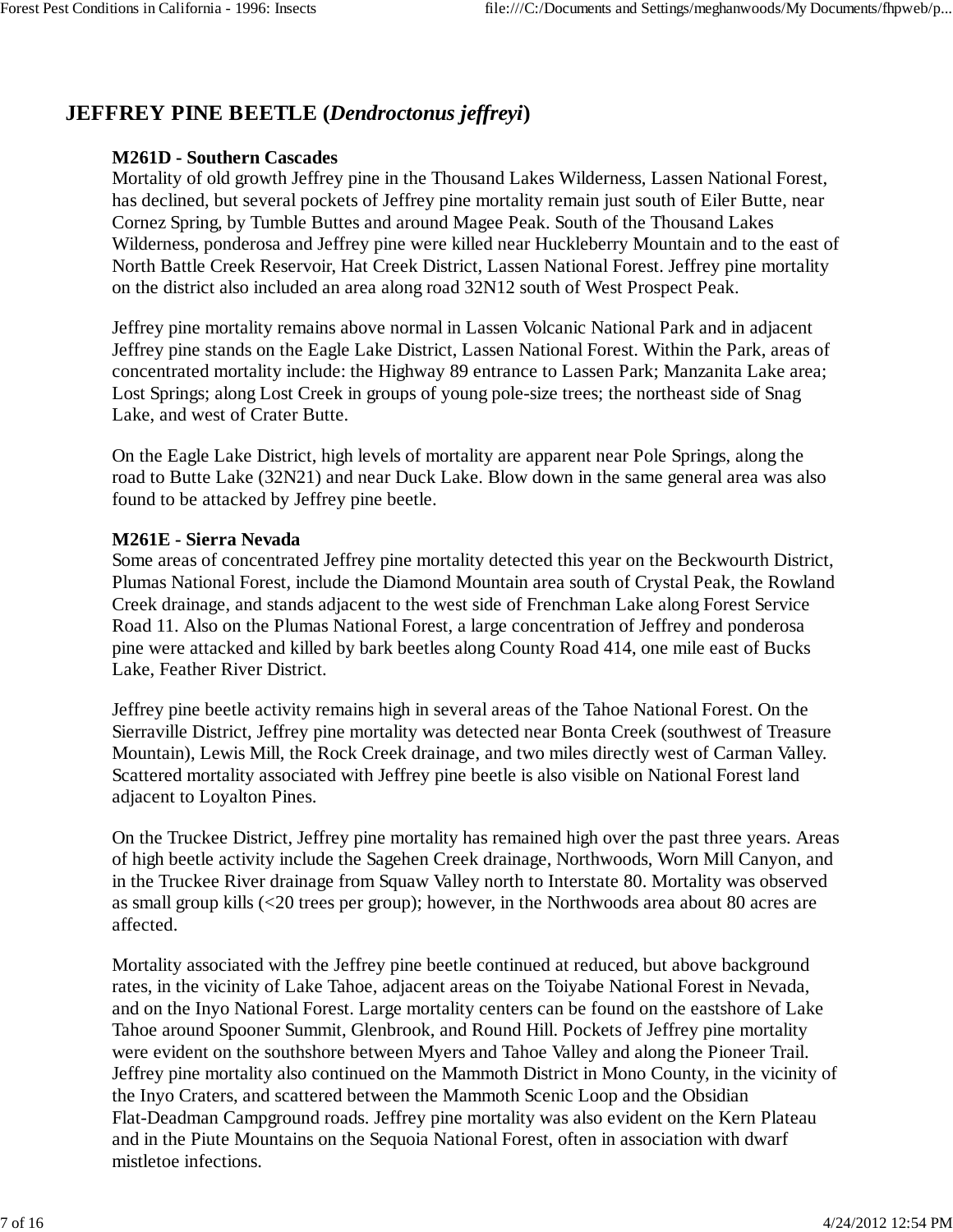### **M262A - Central California Coast Ranges**

#### **M262B - Southern California Mountains and Valleys**

Jeffrey pine beetle populations in the San Bernardino Mountains were low in 1996, but this species was involved in some of the limited Jeffrey pine mortality.

# **ROUNDHEADED FIR BORER (***Tetropium abietis***)**

## **M261A - Klamath Mountains**

Attacks by the roundheaded fir borer continue to cause noticeable fading of red fir at the highest elevations. Abundant blowdown and storm damage from the previous winter are heavily infested with roundheaded borer larvae.

# **FLATHEADED FIR BORER (***Melanophila drummondi***)**

## **M261A - Klamath Mountains**

Douglas-fir mortality caused by flatheaded fir borer is down from previous years, but scattered trees are still fading on the poorer sites. Attacks and galleries of the flatheaded fir borer were common on dead and declining Douglas-fir in McKinzey Gulch west of Weaverville, Trinity County. The site was a dry, south-facing slope with Oregon oak and ponderosa pine intermixed with the Douglas-fir.

### **M261B - Northern California Coast Ranges**

Flatheaded fir borer caused scattered mortality of Douglas-fir just south of Ruth Reservoir, Trinity County. Low site quality and carryover effects from the drought appeared to be predisposing factors.

# **DOUGLAS-FIR ENGRAVER (***Scolytus unispinosus***)**

#### **M261A - Klamath Mountains**

The Douglas-fir engraver can generally be found infesting large Douglas-fir saplings dying from black stain root disease anywhere in the section. This is true of plantations and natural regeneration.

# **CEDAR BARK BEETLE (***Phloeosinus* **sp.)**

#### **M261A - Klamath Mountains**

Mortality is extremely reduced from last year. The few dying incense-cedars seen were either associated with storm damage or were on harsh sites with soils of serpentine origin.

#### **M261D - Southern Cascades**

Phloeosinus beetles, scale insects, and wood borers caused the decline and death of several incense cedar on the Eagle Lake District, Lassen National Forest. Top-kill and whole tree mortality are quite evident along Highway A12 in the Penitentiary Flat, Niles Flat, and Roney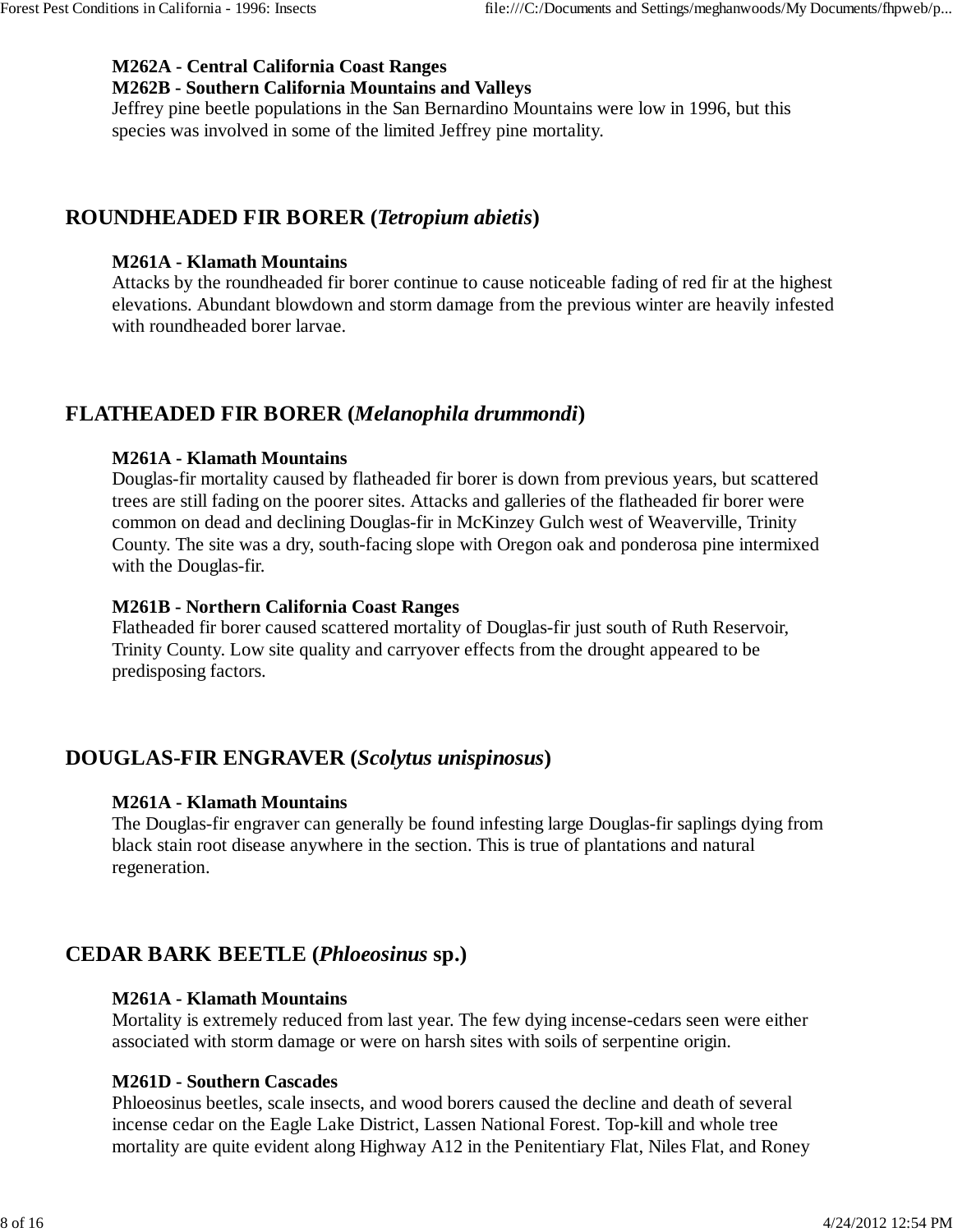Flat areas.

#### **M261E - Sierra Nevada**

Considerable tip dieback caused by feeding of adult Phloeosinus species was evident on incense-cedar in several areas of the Hot Springs and Greenhorn Districts, Sequoia National Forest.

## **CALIFORNIA FLATHEADED BORER (***Melanophila californica***)**

#### **M262A - Central CA coast ranges M262B - Southern CA mountains and valleys**

The California flatheaded borer commonly kills Jeffrey pines in the San Bernardino and San Jacinto Mountains, particularly when the tops are first killed by engraver beetles. Mortality in Jeffrey pine was scattered and generally low in 1996, but some was associated with this insect.

## **A FLATHEADED BORER (***Melanophila* **spp.)**

#### **M262B - Southern California Mountains and Valleys**

Coulter pine killed in the Bee Fire (1996) in the San Jacinto Mountains were heavily infested with one or more species of unidentified Melanophila.

## **PINE REPRODUCTION WEEVIL (***Cylindrocopturus eatoni***)**

#### **M261E - Sierra Nevada**

Pine plantations on the Groveland District, Stanislaus National Forest, planted as part of wildfire reforestation efforts, are being damaged by the pine reproduction weevil. Approximately 1,500 to 2,000 acres are affected with 300 to 500 acres of heavy mortality to ponderosa and sugar pine stock. Most of the weevil-related problems are in plantations suffering from intense brush competition.

## **BRANCH AND TWIG BEETLES (***Carphoborus* **spp. and** *Pityophthorus* **spp.)**

#### **M261E - Sierra Nevada**.

Increasing mortality to Jeffrey pine in an eight-year-old, 16 acre, plantation on Breckenridge Mountain, Greenhorn District, Sequoia National Forest was observed in the spring of 1996. Associated beetles included *Carphoborus pinicolens*, *Pityophthorus tuberculatus, P. confertus, P. jeffreyi* and another unidentified *Pityophthorus*. Mortality appeared to have taken place over a three year period. The plantation was growing well and was not suffering from brush competition.

# **DOUGLAS-FIR TUSSOCK MOTH (***Orgyia pseudotsugata***)**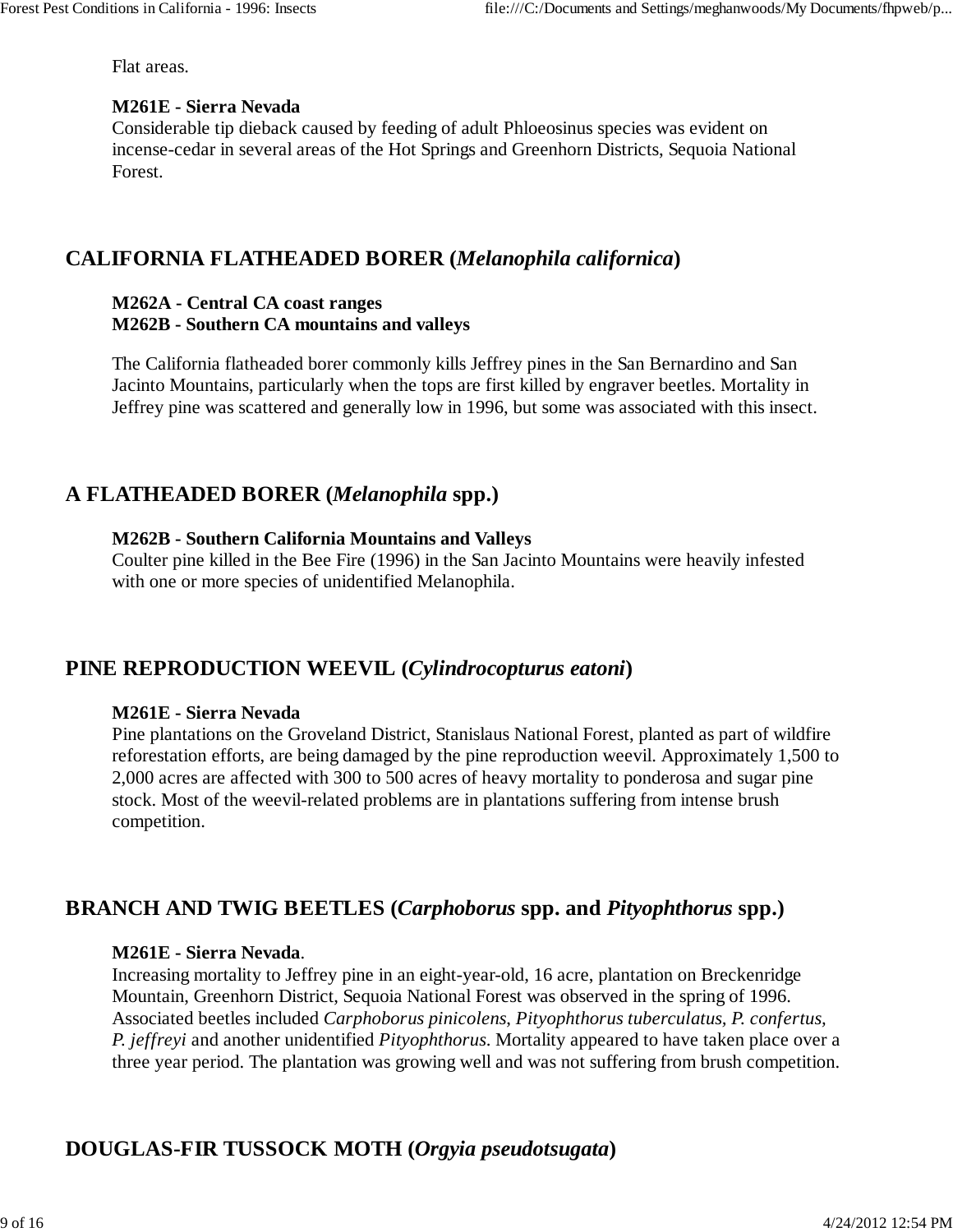Prior to the 1987 to 1989 outbreak on the Lassen and Plumas National Forests, increases in trap counts similar to those given in Tables 2 and 8 were detected in several areas of California in 1984 to 1987, but populations declined before reaching outbreak in the areas being monitored. Unfortunately, the outbreak happened in areas that were not being monitored at that time. Based on the uncertainty in predicting when and where populations will reach outbreak, it is prudent that field going personnel monitor for evidence of feeding and defoliation on white fir throughout the susceptible host type in the Southern Cascades, Sierra Nevada, and Modoc Plateau sections in the summer and fall of 1997. In addition, Forest Pest Management, U.S. Forest Service, and the California Department of Forestry and Fire Protection will continue to monitor other life stages and adult males in established monitoring sites. Land managers might consider establishing additional pheromone plots in areas of susceptible host type.

#### **M261D - Southern Cascades**

Plots which averaged above the threshold of >25 moths per trap were located on the Eagle Lake and Almanor Districts of the Lassen National Forest.

#### **M261G - Modoc Plateau**

Minor defoliation of scattered individual white firs was noticed west of Goose Lake, Modoc County. Douglas-fir tussock moth pheromone traps in the area had a dramatic increase in moth catches in 1995, and the Dry Rim Creek plot exceeded the threshold of 25 moths per trap in 1996.

#### **M261E - Sierra Nevada**

Male moth catches from monitoring traps indicate a general increase in the number of male moths at plots on the Mt. Hough District, Plumas National Forest, and on the Downieville, Nevada City, and Foresthill Districts on the Tahoe National Forest. Egg mass and larval surveys in 1997 will take place in conjunction with those planned for the Southern Cascades and Modoc Plateau Regions.

Pheromone trap catches continued at high numbers of moths for the second year (Table 2). Specific locations on the Eldorado National Forest include the western part of Nevada Point Ridge (Georgetown District), Iron Mountain, Baltic, and Plummer Ridges (Placerville District), and in the vicinity of Mud Springs (Amador District). On the Stanislaus National Forest, high trap catches occurred on Mattley, Bailey, and Summit Level Ridges, Thunder Hill, and Skull Peak (Calaveras District); Hull Meadow, Two Mile, and Dodge Ridge (Miwok District); and Strawberry Peak (Summit District). Three of four plots on the Mammoth District (Inyo National Forest) recorded moderate increases while most plots on the Mariposa District (Sierra National Forest) declined or showed moderate increases. No significant defoliation was observed or reported.

|      |                 | Percent of plots with an average moth catch per trap of: |           |       |       |  |  |  |  |
|------|-----------------|----------------------------------------------------------|-----------|-------|-------|--|--|--|--|
| Year | Number of plots | $\leq$ 25                                                | $25 - 54$ | 55-74 | $75+$ |  |  |  |  |
| 1979 | 102             | 98%                                                      | 2%        |       |       |  |  |  |  |
| 1980 | 99              | 100                                                      |           |       |       |  |  |  |  |
| 1981 | 93              | 98                                                       |           |       |       |  |  |  |  |
| 1982 | 95              | 99                                                       |           |       |       |  |  |  |  |
| 1983 | 98              | 96                                                       |           |       |       |  |  |  |  |
| 1984 |                 | 72                                                       | 28        |       |       |  |  |  |  |

*Table 2 — Number of Douglas-fir tussock moth pheromone detection survey plots by trap catch, 1979 to 1996\**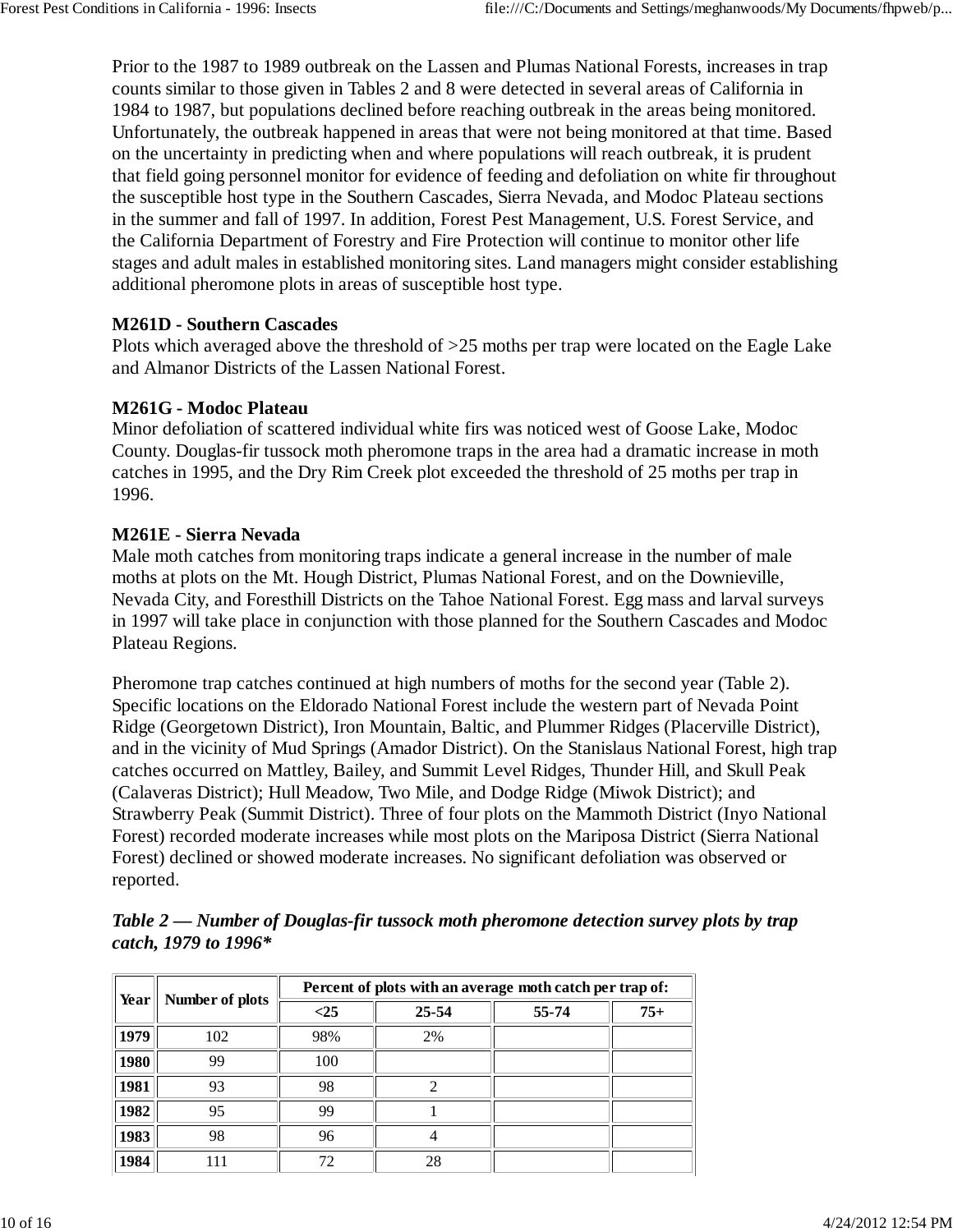| 1985               | 105                                                           | 72  | 24             | 3              | 1 |  |  |  |  |
|--------------------|---------------------------------------------------------------|-----|----------------|----------------|---|--|--|--|--|
| 1986               | 107                                                           | 78  | 18             | $\overline{4}$ |   |  |  |  |  |
| 1987               | 108                                                           | 92  | 7              |                |   |  |  |  |  |
| 1988               | 124                                                           | 95  | 5              |                |   |  |  |  |  |
| 1989<br>130<br>100 |                                                               |     |                |                |   |  |  |  |  |
| 1990               | 138                                                           | 98  | $\overline{2}$ |                |   |  |  |  |  |
| 1991               | 143                                                           | 98  | $\overline{2}$ |                |   |  |  |  |  |
| 1992               | 164                                                           | 96  | $\overline{2}$ | $\overline{2}$ |   |  |  |  |  |
| 1993               | 143                                                           | 100 |                |                |   |  |  |  |  |
| 1994               | 151                                                           | 100 |                |                |   |  |  |  |  |
| 1995               | 158                                                           | 79  | 21             |                |   |  |  |  |  |
| 1996               | 149                                                           | 50  | 33             | 14             | 3 |  |  |  |  |
|                    | * More details are found in Surveys and Evaluations (Table 8) |     |                |                |   |  |  |  |  |

## **GYPSY MOTH (***Lymantria dispar***)**

#### **Statewide**

Gypsy moths were detected in seven counties in 1996 (Table 3).

| Table 3 — Summary of 1996 Gypsy Moth finds in California (a) |  |  |  |  |  |
|--------------------------------------------------------------|--|--|--|--|--|
|--------------------------------------------------------------|--|--|--|--|--|

|                                                                                                                                                | <b>Adults trapped</b>                                       | Date last |      |  |  |  |  |  |  |  |
|------------------------------------------------------------------------------------------------------------------------------------------------|-------------------------------------------------------------|-----------|------|--|--|--|--|--|--|--|
| County                                                                                                                                         | <b>Adult found</b><br><b>Detection</b><br><b>Quarantine</b> |           |      |  |  |  |  |  |  |  |
| Alameda                                                                                                                                        | 8/16                                                        |           |      |  |  |  |  |  |  |  |
| Del Norte<br>8/14                                                                                                                              |                                                             |           |      |  |  |  |  |  |  |  |
| 7/15<br>Los Angeles                                                                                                                            |                                                             |           |      |  |  |  |  |  |  |  |
| Marin<br>8/15                                                                                                                                  |                                                             |           |      |  |  |  |  |  |  |  |
| Mariposa<br>8/1                                                                                                                                |                                                             |           |      |  |  |  |  |  |  |  |
| Monterey                                                                                                                                       |                                                             |           | 8/13 |  |  |  |  |  |  |  |
| Nevada (b)                                                                                                                                     |                                                             | 28        | 7/19 |  |  |  |  |  |  |  |
|                                                                                                                                                |                                                             |           |      |  |  |  |  |  |  |  |
| (a) Detection Advisory PD38-96, State of California, Department of Food and Agriculture, Division<br>of Plant Industry, Sacramento California. |                                                             |           |      |  |  |  |  |  |  |  |
| (b) Egg masses and pupal cases found on one property.                                                                                          |                                                             |           |      |  |  |  |  |  |  |  |

The California Department of Food and Agriculture and the Santa Cruz County Agricultural Commissioner's office undertook eradication of gypsy moth in Felton, Santa Cruz County, from March to May, 1996. The treatment was six weekly ground applications of *Bacillus thuringeinsis kurstaki* sp. (BT) to foliage of woody plants on seven properties surrounding the sites where life stages were found in 1995. No moths were trapped in the area during 1996.

Live egg masses and other dead life stages were found in Grass Valley, Nevada County, in 1995, after five moths were trapped in the 1994 delimitation area. A treatment of the immediate area began on April 22, 1996. Six applications of Foray 48-B (the same BT material used in Felton) were made to four properties at weekly intervals. Post-treatment monitoring has not produced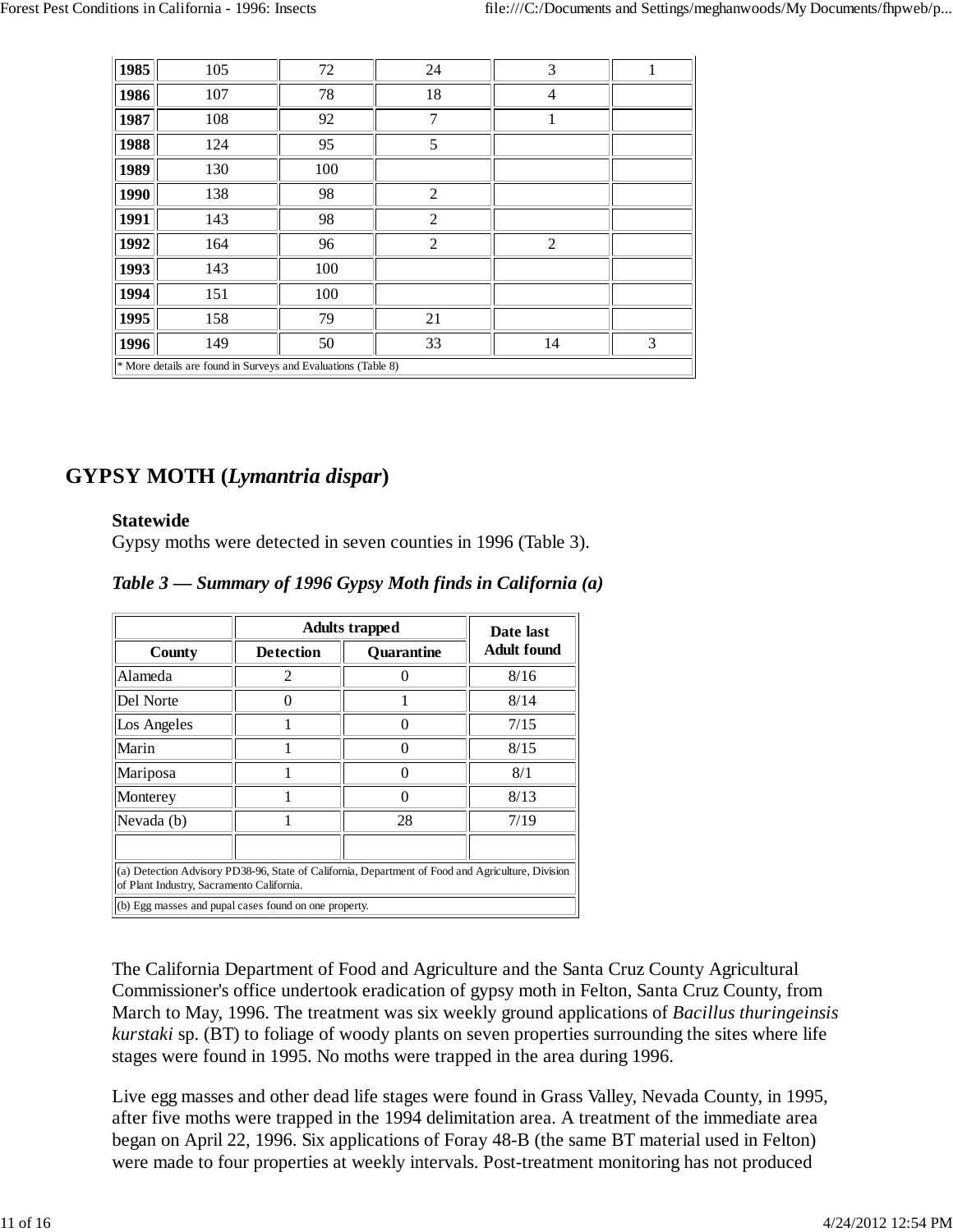any further moth captures in the area. The captures in Nevada County in 1996 were in the Penn Valley area.

## **MODOC BUDWORM (***Choristoneura retiniana***)**

#### **M261G - Modoc Plateau**

There was no reported defoliation by Modoc budworm in 1996 in the Warner Mountains, Modoc County.

## **CALIFORNIA BUDWORM (***Choristoneura carnana californica***)**

#### **M261A - Klamath Mountains**

The last damage from this insect was detected in 1986, one year after the collapse of the outbreak in Trinity County. Ten years later, defoliation has reappeared. Light feeding was detected by a ground survey in an area on Bowerman Ridge stretching about two miles northward from the crest of the ridge. Light feeding was also present for several miles northward along the County Road from the site of the old Trinity Mountain Guard Station. Small pockets of moderate feeding damage were present along the Feeney Ridge Road and the Feeney Gulch Road. It is unlikely that any of the feeding would be visible from the air. These and other areas around Trinity Lake were the site of the 1981-1985 outbreak of this budworm.

## **PINE NEEDLE SHEATHMINER (***Zelleria haimbachi***)**

#### **M261D - Southern Cascades**

Defoliation is no longer visible on ponderosa pine in the plantation now growing on the old Pondosa burn, east of Pondosa, Siskiyou County. A survey conducted this spring found an average of 1.4 larvae/shoot. This compares with 1.8 larvae/shoot last year and 9.4 in 1994 (the peak of the outbreak). It is not known if the current population is now endemic or still declining. The outbreak began in 1993.

## **LODGEPOLE PINE NEEDLEMINER (***Coleotechnites milleri***)**

#### **M261E - Sierra Nevada**

Population surveys indicate that lodgepole pine needleminer populations increased in 20 of 28 plots in the general vicinity of Tuolumne Meadows. If this trend continues, defoliation will be evident in the high use zone around Tuolumne Meadows in 1998. Extensive areas west and north of Tuolumne Meadows are being defoliated by the third successive needleminer generation and tree mortality is expected to start in 1997 (personal communication, Tom Koerber, Entomological Service Company).

# **PINE NEEDLEMINER (***Coleotechnites* **sp., near** *milleri***)**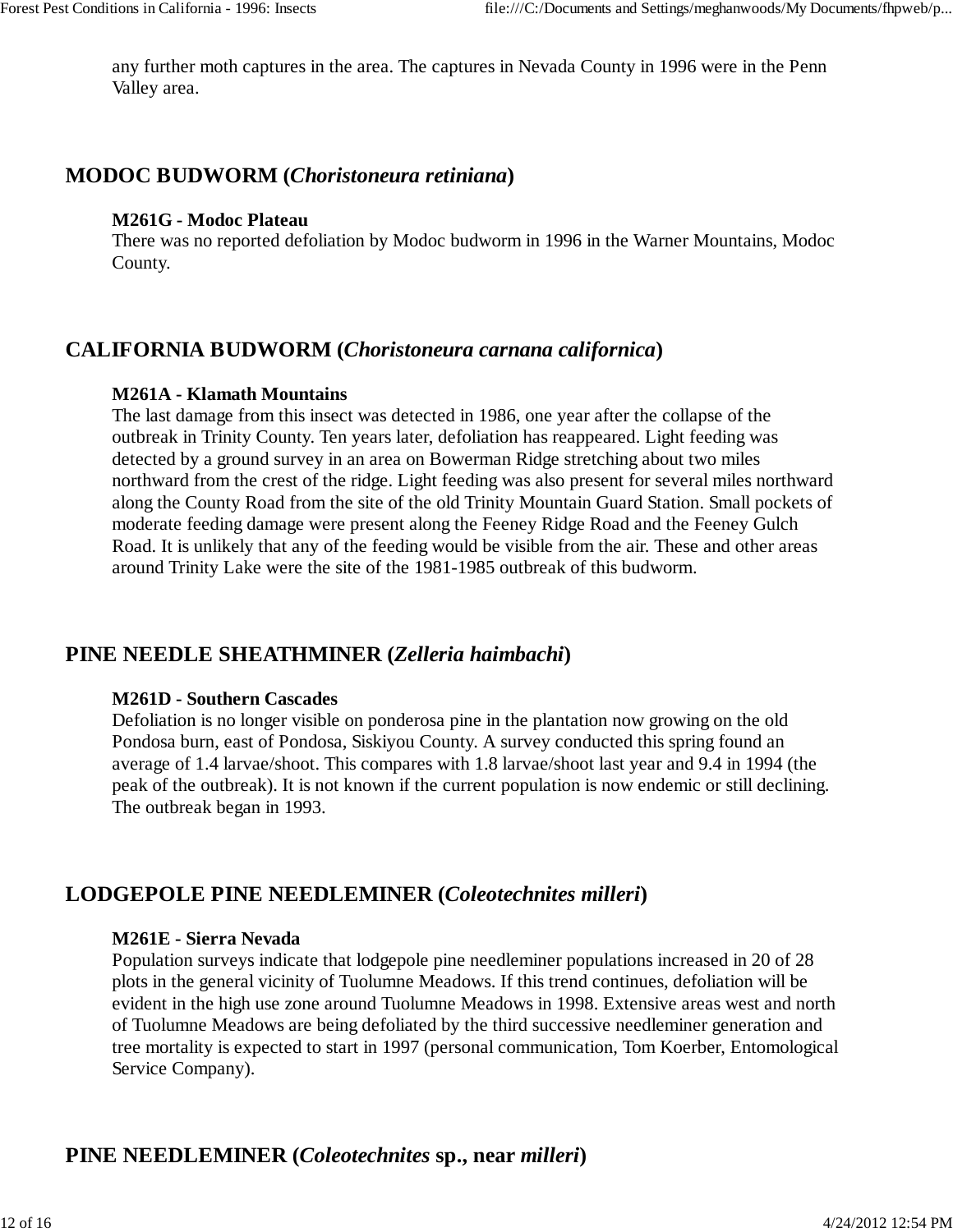#### **M261E - Sierra Nevada**

A needleminer similar in appearance to the lodgepole needleminer was detected in the residential area north of Truckee during the spring. Additional damage became apparent south of I-80 between Donner Lake and Truckee during late summer. A third infestation was found in South Lake Tahoe, El Dorado County. Adults of the needleminer emerged this summer, whereas the lodgepole needleminer emerges in odd-numbered years. The length of the life-cycle is unknown.

## **WHITE FIR NEEDLEMINER (***Epinotia meritana***)**

#### **M261G - Modoc Plateau**

Defoliation by the white fir needleminer was detected on the Big Valley and Warner Mountain Districts, Modoc National Forest. On the Big Valley District, the defoliated area was located about 1 mile north of Sweagert Flat on Forest Route 22 and extended to about 1/2 mile northwest of Manzanita Mountain lookout. The defoliated area encompassed about 1,500 acres. Defoliation on the Warner Mountain District was detected about 2 miles north of Fandango Pass in the northeastern portion of the Warner Mountain range. The defoliated area did not exceed 100 acres.

## **SILVERSPOTTED TIGER MOTH (***Halisidota argentata***)**

#### **262A - Northern California Coast**

Isolated populations of silverspotted tiger moth were noted on Sitka spruce along Highway 101 north of Fortuna, Humboldt County. Defoliation was spotty.

#### **M261A - Klamath Mountains**

Isolated populations of silverspotted tiger moth were noted on Douglas-fir near Weaverville, Trinity County. Defoliation was spotty.

## **CALIFORNIA OAKWORM (***Phryganidia californica***)**

#### **M261A - Klamath Mountains**

Hundreds of acres of tanoak were defoliated on the ridge between Horse Linto Creek and Tish Tang a Tang Creek south of the Hoopa Indian Reservation.

#### **263A - Northern California Coast**

#### **M261B - Northern California Coast Ranges**

The oak moth caused defoliation of tanoak at scattered locations in Mendocino County. Some locally heavy defoliation was reported. Defoliation of black oak was also reported at one location.

## **FRUITTREE LEAFROLLER (***Archips argyrospilus***)**

#### **M262A - Central CA Coast Ranges**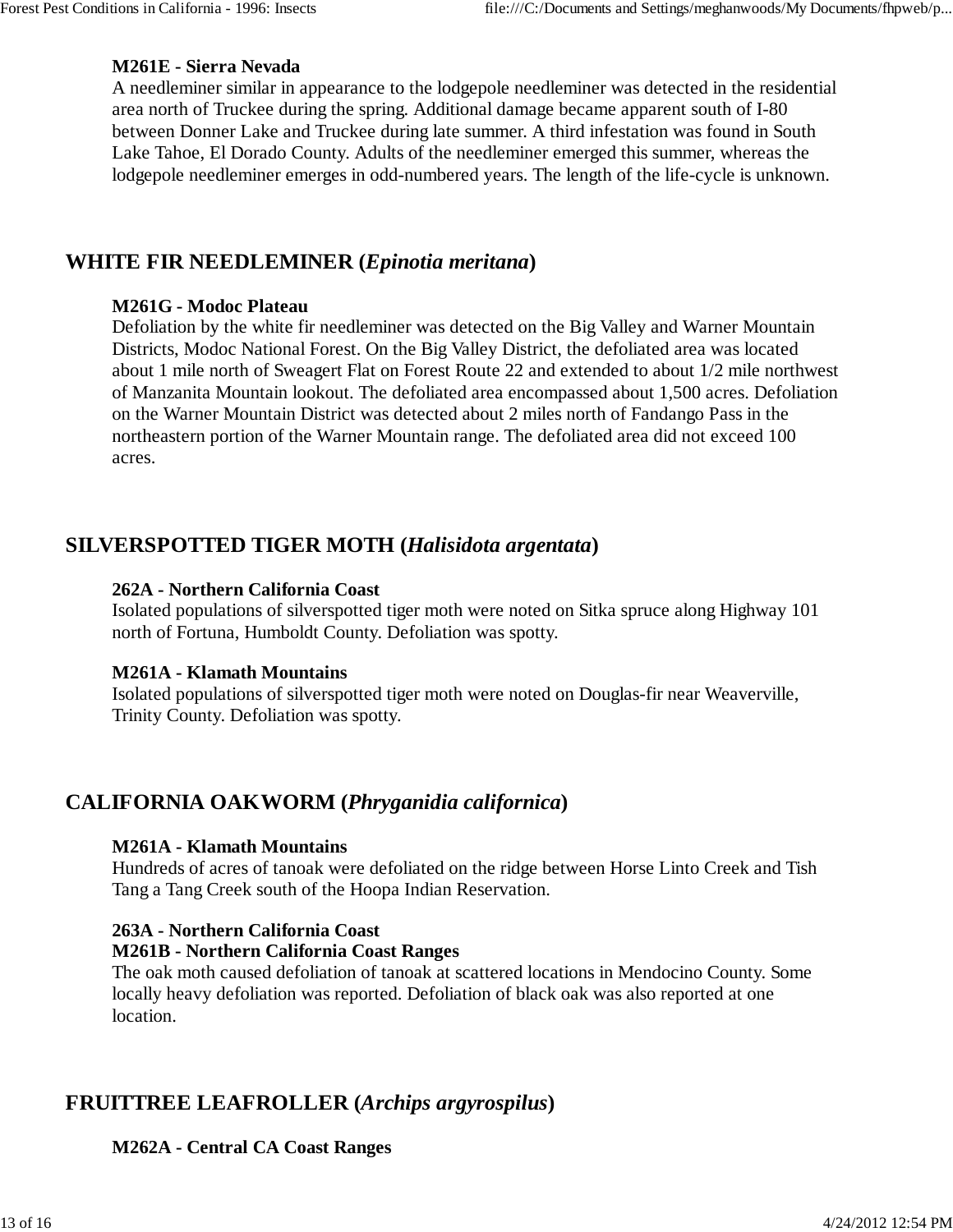#### **M262B - Southern CA Mountains and Valleys**

Light defoliation of black oak was observed in the vicinity of Lake Gregory in the San Bernardino Mountains. The fruittree leafroller population in this area always seems large enough to maintain visible defoliation even in years when the populations in surrounding areas are very low.

## **TENT CATERPILLAR (***Malacosoma* **sp.)**

#### **M261A - Klamath Mountains**

Tent caterpillars were reported feeding on Ceanothus sp. on the Yolla Bolla District, Shasta-Trinity National Forests, and also in Indian Valley, west of Hayfork, Trinity County. There was some potential for conflict with cattle grazing.

#### **M261D - Southern Cascades**

Similar to 1995, tent caterpillar defoliation of bitterbrush was very apparent throughout the southern portion of the Southern Cascades section and the northern portion of the Sierra Nevada section during 1996. Individual branches were completely consumed and tent formation exceeded 2 to 3 tents per bush in some areas. A decrease in available forage was noted in several areas.

#### **M261E - Sierra Nevada**

Western tent caterpillar, Malacosoma californicum, populations declined in areas from northern Lake Tahoe to north of Truckee, including Hobart Mills (Placer County), and areas west of Burton Creek State Park in the Lake Tahoe Basin.

## **DOUGLAS-FIR TWIG WEEVIL (***Cylindrocopturus furnissi***)**

#### **261A - Central California Coast**

Douglas-fir twig weevil was one of many factors contributing to the decline of young Douglas-fir at a Christmas tree plantation in Felton, Santa Cruz County. The plantation had not been irrigated or otherwise managed for several years.

#### **M261B - Northern California Coast Ranges**

Douglas-fir twig weevil caused heavy twig mortality on Douglas-fir reproduction south of Ruth Reservoir, Trinity County. Low site quality and competition were predisposing factors.

## **BLACK VINE WEEVIL (***Otiorhynchus sulcatus***)**

#### **263A - Northern California Coast**

High populations of black vine weevil caused a loss of 750,000 Douglas-fir seedlings in the Humboldt Nursery in McKinleyville. The adults migrated to a bed of alder seedlings and destroyed at least 100 feet of seedlings before treatment with orthene.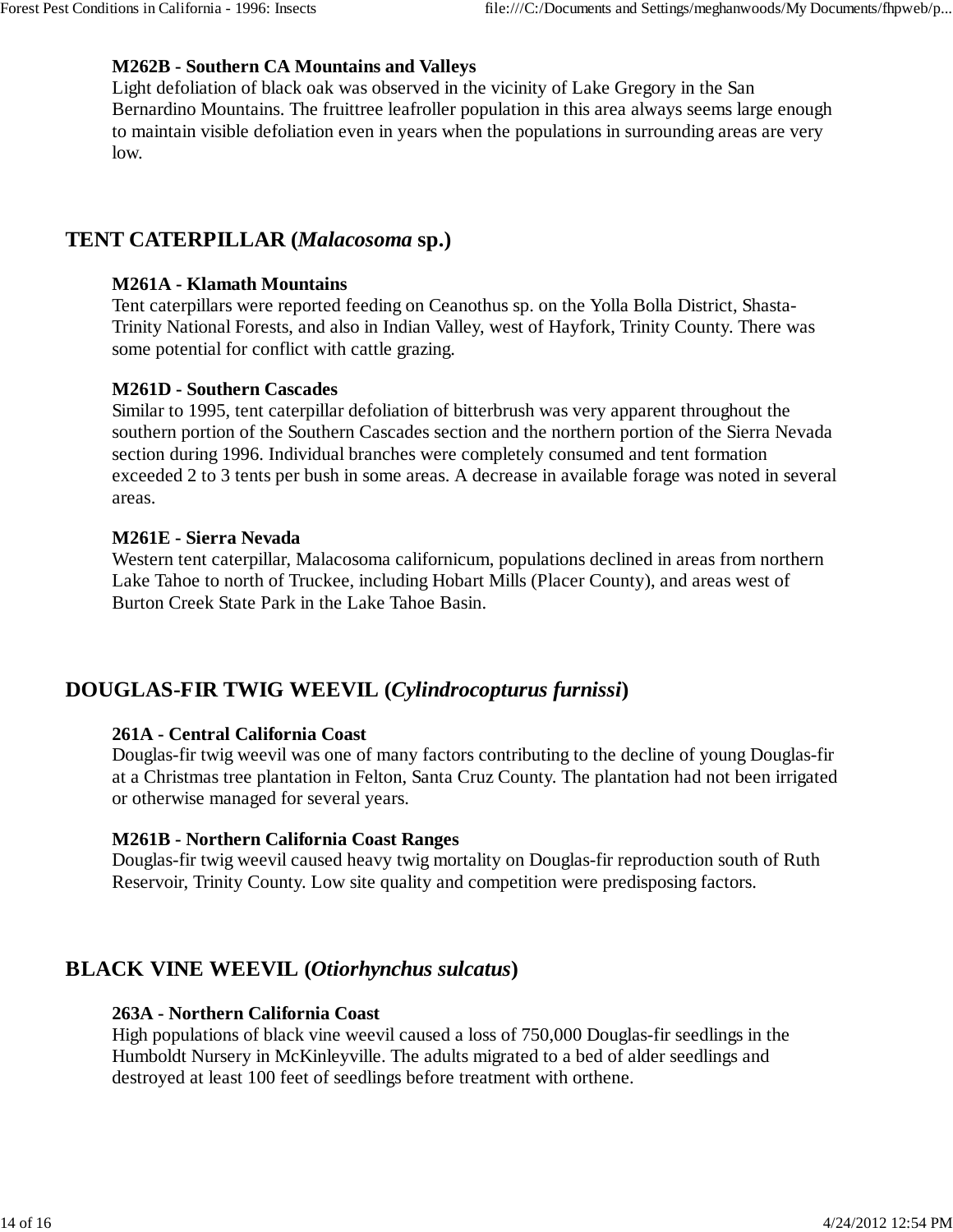# **GOUTY PITCH MIDGE (***Cecidomyia piniinopsis***)**

#### **M261D - Southern Cascades**

The gouty pitch midge killed branch tips in an older pine plantation in the Manzanita Chute area north of Lassen Volcanic National Park.

## **EUCALYPTUS BORER (Phoracantha semipunctata)**

#### **Statewide**

This beetle has extended its range northward to Shasta County. Research entomologists at the University of California, Riverside have found a tiny wasp from Australia that is highly efficient at parasitizing eggs. The wasp is dispersing rapidly across San Diego and Riverside counties after its release.

## **AFRICANIZED HONEY BEE (***Apis mellifera scutellata***)**

## **322B - Sonoran Mojave Desert**

#### **322C - Sonoran Colorado Desert**

As of September 30, 1996, 34 swarms, feral nests, and other samples (bees netted at two wildlife guzzlers in Anza-Borrego Desert State Park) have been identified as Africanized in California. The region currently considered Africanized is comprised of all of Imperial County, most of eastern Riverside County, and the northeastern portion of San Diego County, approximately 10,000 square miles. There have been two multiple stinging incidents and no human fatalities.

# **GRASSHOPPERS (***Acrididae***)**

#### **M261A - Klamath Mountains**

The Klamath National Forest reported 10 acres of grasshopper damage (50 to 200 trees per acre) in plantations of 1 to 2-year-old ponderosa seedlings. Netting was used to control damage.

# **GLASSY-WINGED SHARPSHOOTER (***Homalodisca coagulata***)**

#### **262B - Southern California Coast**

#### **M262B - Southern California Mountains and Valleys**

The glassy-winged sharpshooter was first collected in California in 1990. It now is considered established. Its range includes Santa Barbara, Ventura, Los Angeles, Orange, and San Bernardino Counties. In California, this leafhopper has been taken on *Citrus, Oleander, Pinus, Eucalyptus, Platanus, Ficus,* and *Prunus* species. In the eastern United States, adults and nymphs also feed on oak, ash, silktree, and crapemyrtle. Vector entomologists are concerned that this sharpshooter may be able to vector species of *Xylella*, a xylem-limited bacterium, which as yet do not occur in California.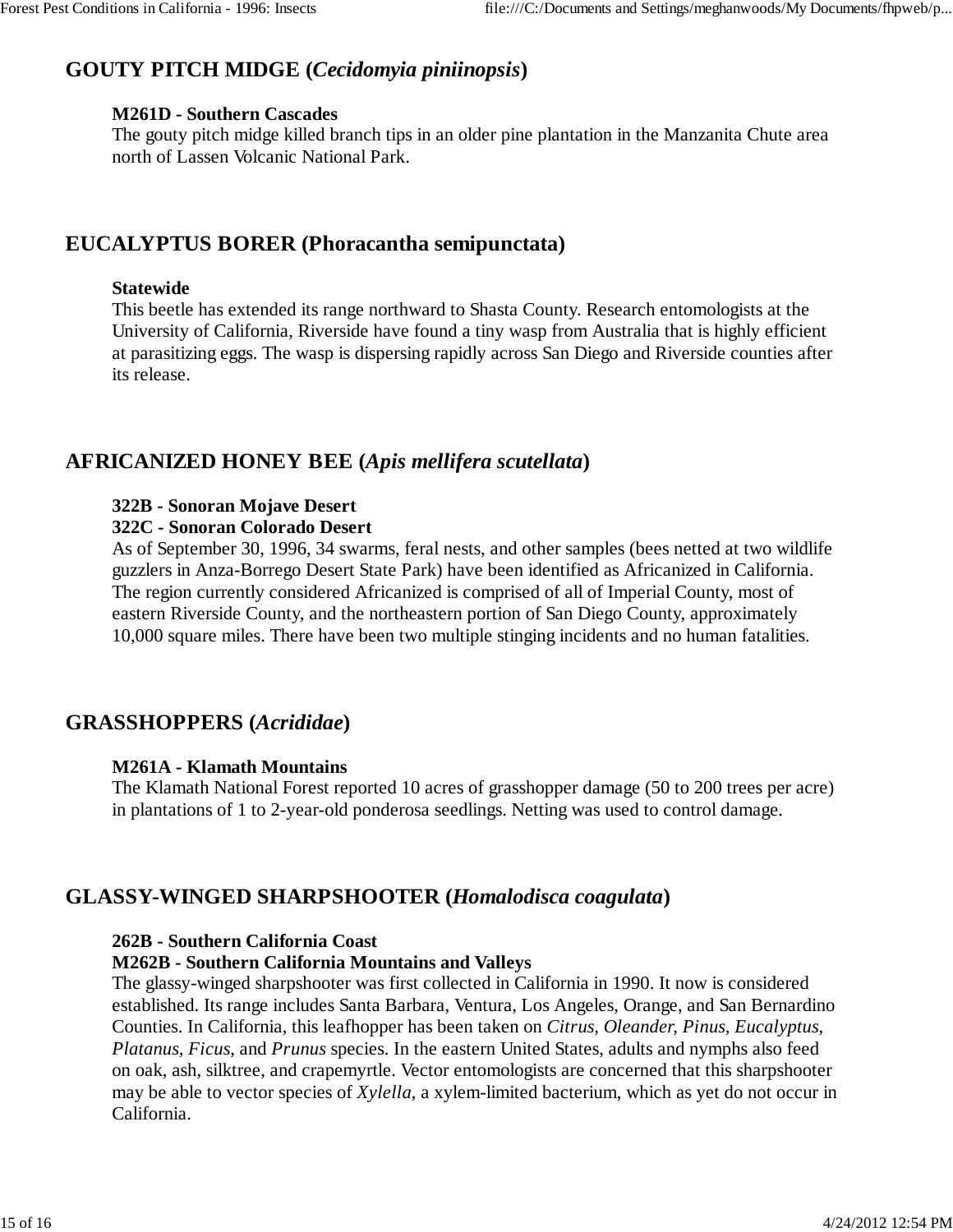# **OTHER**

## **M262B - Southern California Mountains and Valleys**

Black oak in the San Bernardino Mountains, in the vicinity of Highway 18 between Heaps Peak and Big Bear Lake, were moderately to heavily infested with twig girdling buprestids and cerambycids, presumably the oak twig girdler, *Agrilus angelicus* Horn and the roundheaded oak twig borer, *Styloxus fulleri* (Horn).

## **UNKNOWN**

Dieback, which appears to be caused by sucking insects, is very evident on sugarbush chaparral, especially along the Angeles Crest Highway between the Angeles Crest and Clear Creek Fire Station just north of the city of LaCanada/Flintridge (Los Angeles County) between the 1,800 to 3,500 foot elevation on the Arroyo-Seco District, Angeles National Forest. This dieback is significant enough to increase the spread of wildfire throughout the chaparral plant community. Dieback and stem cankering were found on California laurel and an unknown species of willow at 2,800 ft. elevation along the Angeles Crest Highway. Some dieback was also observed in laurel sumacs along district roads, but to a lesser degree than in 1995.

| <b>Insects</b>            |                              |                                                                                                      | <b>Where Examined or Reported</b>  |                                                                                                                    |  |  |  |  |
|---------------------------|------------------------------|------------------------------------------------------------------------------------------------------|------------------------------------|--------------------------------------------------------------------------------------------------------------------|--|--|--|--|
| <b>Scientific Name</b>    | <b>Common</b><br><b>Name</b> | Host*                                                                                                | County                             | <b>Remarks</b>                                                                                                     |  |  |  |  |
| Endothenia<br>albolineana | Spruce<br>needleminer        | CS                                                                                                   | Siskiyou (M261A)   Ornamental tree |                                                                                                                    |  |  |  |  |
| Pyrrhalta<br>luteola      | Elm leaf beetle              | EL                                                                                                   | M261D & M261E                      | Several counties in Severe defoliation of ornamentals<br>reported in the Southern Cascades and<br>northern Sierras |  |  |  |  |
| Semanotus<br>amethystinus | Amethyst cedar<br>borer      | <b>POC</b>                                                                                           | Shasta (M261A)                     | 20 trees stressed from drought and<br>exposure                                                                     |  |  |  |  |
| Synanthedon<br>sequoiae   | Sequoia pitch<br>moth        | JP                                                                                                   | Lassen $(342B)$                    | Several landscape trees, Sierra Army<br>Depot; continuing infestation                                              |  |  |  |  |
|                           |                              |                                                                                                      |                                    |                                                                                                                    |  |  |  |  |
|                           |                              | * Host Abbreviations: EL=Elms<br>JP=Jeffrey pine<br>POC=Port-Orford cedar<br>CS=Colorado blue spruce |                                    |                                                                                                                    |  |  |  |  |

\_\_\_\_\_\_\_\_\_\_\_\_\_\_\_\_\_\_\_\_\_\_\_\_\_\_\_\_\_\_\_\_\_\_\_\_\_\_\_

|  | Table 4 – Insects of Lesser Importance in California - 1996 |  |  |
|--|-------------------------------------------------------------|--|--|
|  |                                                             |  |  |

Contents Top of this document Diseases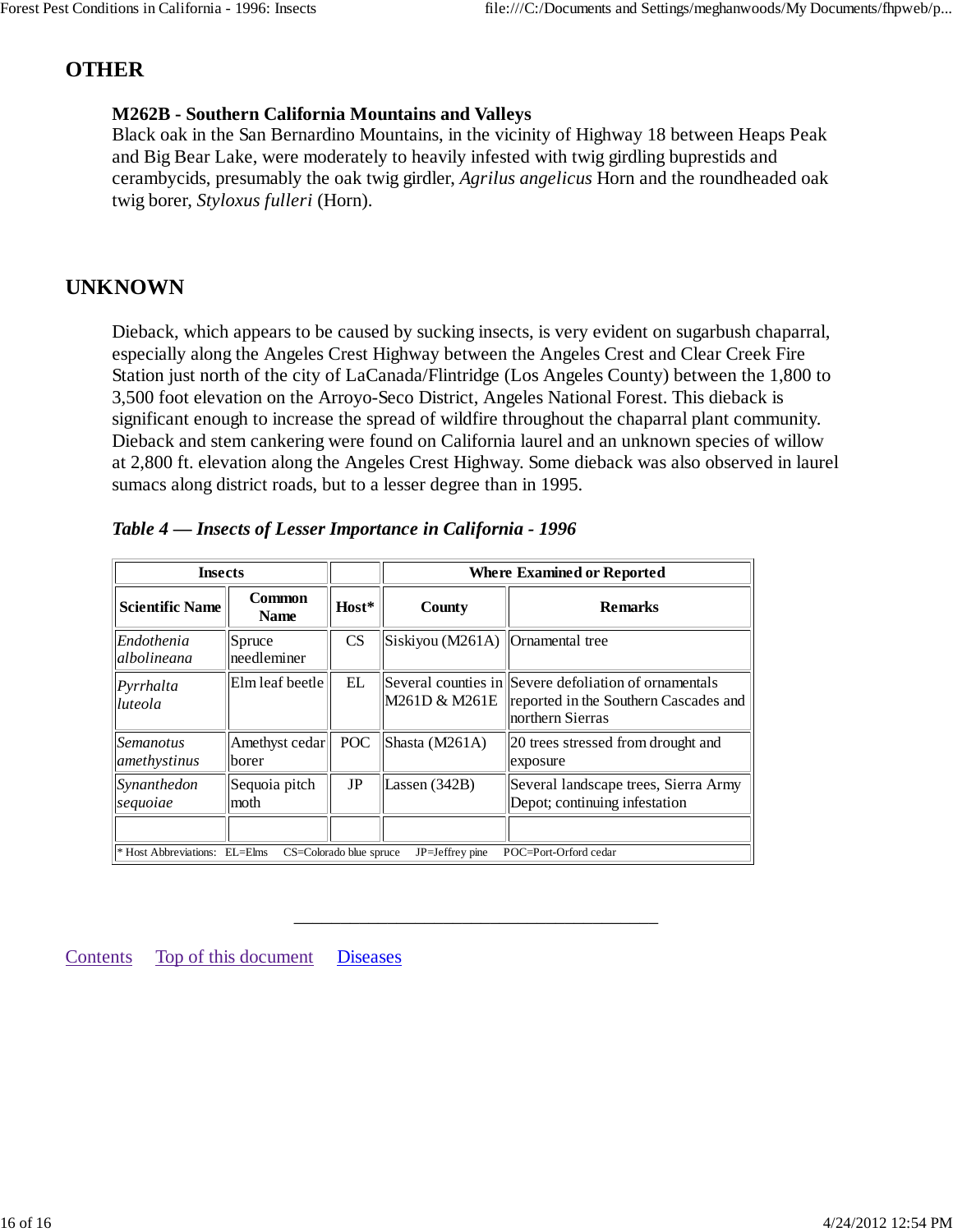Report to the Forest Pest Council from the Disease Committee

# **Status and Control of Diseases**

*John Pronos*, Chair *John Kliejunas*, Secretary

\_\_\_\_\_\_\_\_\_\_\_\_\_\_\_\_\_\_\_\_\_\_\_\_\_\_\_

## *Abiotic Influences*

# **RESIDUAL DROUGHT-RELATED EFFECTS**

## **M261D - Southern Cascades**

Incense-cedar with thin crowns are common in the vicinities of Manton, Tehama County; Whitmore, Shasta County; and Weed, Siskiyou County. This condition has persisted in these areas for many years, apparently a residual effect of California's recent drought. Wood borers are associated with scattered mortality of these trees.

## **HAIL**

#### **M261E - Sierra Nevada**

Hail damaged several species of conifers, hardwoods and shrubs during a storm in early July, 1996 on the Truckee District, Tahoe National Forest. The area most affected was between Hoke Valley and Granite Peak along County Route 72. Some shrubs lost up to 85% of their leaves. Tops of several white fir trees were completely defoliated. Hail wounds on the topside of branches were apparent on most species (M261E).

# **STORM DAMAGE**

#### **M261A - Klamath Mountains**

Storm damage from heavy, wet snows and high winds in January was widespread in the Klamath Mountains. Much of the damaged timber was white fir in the intermediate and codominant crown classes. Stem breakage was more common than uprooting. The most significant damage was in the New River and Horse Linto Creek watersheds, Humboldt County. Over 20,000 acres were estimated as being affected, with upwards of 4,000 acres being heavily impacted. This does not include areas within the Trinity Alps Wilderness.

#### **M261D - Southern Cascades**

Extensive pine blowdown occurred between the Curtis water hole and Tom Large Flat on the Big Valley District, Modoc National Forest. Several areas of pine and fir blowdown were noted on the Shasta National Forest. Areas include the southern portion of the Lava Rim west of Ahjumawi Lava Springs State Park and between Poison Creek and Rock Creek north of Forest Service Road 11.

Widespread blowdown occurred throughout the Lassen National Forest involving red and white fir and Jeffrey pine. The total volume of blowdown is estimated at 50 million board feet (mmbf).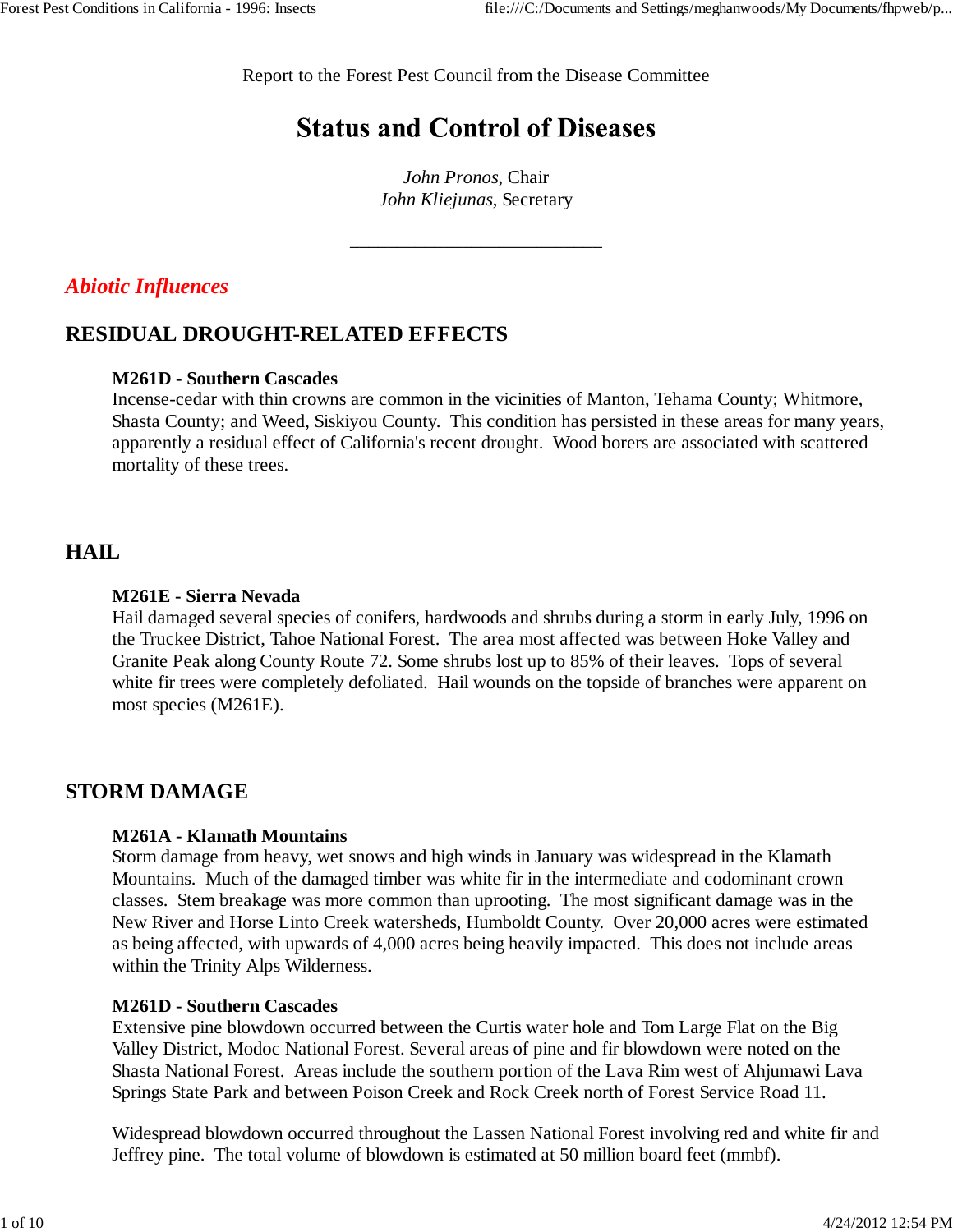Concentrated areas of volume include the area immediately west of the Thousand Lake Wilderness, Greyback Ridge, Ashpan Flat, south of Big Lake, Table Mountain, Cabin Springs and North Blue Lake Canyon, Hat Creek District.

On the Almanor District, areas affected by blowdown include: several hundred acres east of Dry Lake; from Christie Hill south along Highway 36 to Gurnsey Creek Campground; south of Almanor Campground along Highway 89 on the southwest side of Lake Almanor; along County Road 312 near Sunflower Flat; near High Bridge Campground; the area north and east of Blue Lake; the National Forest land to the south, east, and west of Feather Meadow; the remaining portion of the district from County Road 318 north to Lassen Volcanic National Park; and the Caribou Wilderness over to Highway A21.

The area to the east of the Caribou Wilderness (including Swain Mountain Experimental Forest) over to Highway A21 also had substantial amounts of blowdown. South of Highway 36 areas affected include Carter Meadow, the Bull Creek Drainage, along Scott's John Creek and the area around Little Grizzly Campground.

On the Eagle Lake District, blowdown was noted around Pole Springs, Duck Lake, near the Swain Mountain recreational area, south of McCoy Flat Reservoir, on the southwest side of Pegleg Mountain, and along Forest Service Road 30N51.

#### **M261E - Sierra Nevada**

A large concentration of true fir and pine blowdown occurred in the Humbug Creek area and an additional spot of true fir blowdown was detected just south of Green Island Lake, Almanor District, Lassen National Forest.

The Plumas National Forest estimated about 7 mmbf of blowdown across the forest. Most of the affected areas involved mature trees located on north-south ridge lines and/or past shelterwood harvests. Pine and fir blowdown on the Beckwourth District was detected in concentrations at the following locations: on the west side of Lake Davis (south to Smith Peak and west to Happy Valley); around the Cold Water Creek drainage west to Joseph Creek; in the southern portion of the district in the Eureka Ridge area; and near Kelly Cabin and along the 21N27 Road.

True fir blowdown covering several hundred acres was detected at the following locations: east of Red Rock Mountain to Wheeler Sheep Camp; around Wilcox Valley; to the north, northeast and northwest of Evans Peak; around Rush Creek Hill, Soda Creek, Tollgate Creek along County Road 403; immediately west of Grizzly Creek; in the Kettle Rock and Kesler Peak areas; in the Brady Camp area along Pine Creek; and in the Third and Fourth Water Creeks and Deans Valley area south of Meadow Valley, Mt. Hough District.

On the Feather River District, concentrations of pine and fir blowdown were noted around the northwest corner of Little Grass Valley Reservoir, near Stag Point and Fowler Creek, northeast of Big Bar Mountain, along Rock Island Ridge, between Grizzly Summit and Frenchman Hill, south of Red Mountain, south of the Haskins Valley Summer Home Tract, between Bucks Lake and Cedar Flat, and along County Road 414 east of Bucks Lake.

Blowdown concentration of true fir were reported from several areas on the Sierraville, Nevada City, and Downieville Districts, Tahoe National Forest. Total volume is estimated at 5 mmbf. General locations include: along Primary Forest Routes 54 and 70, between Long Valley Creek and Henness Pass on Primary Forest Route 12, French Meadows, Webber Peak, Lake of the Woods, Bonta Saddle, Jones Valley, and around Austin Meadow.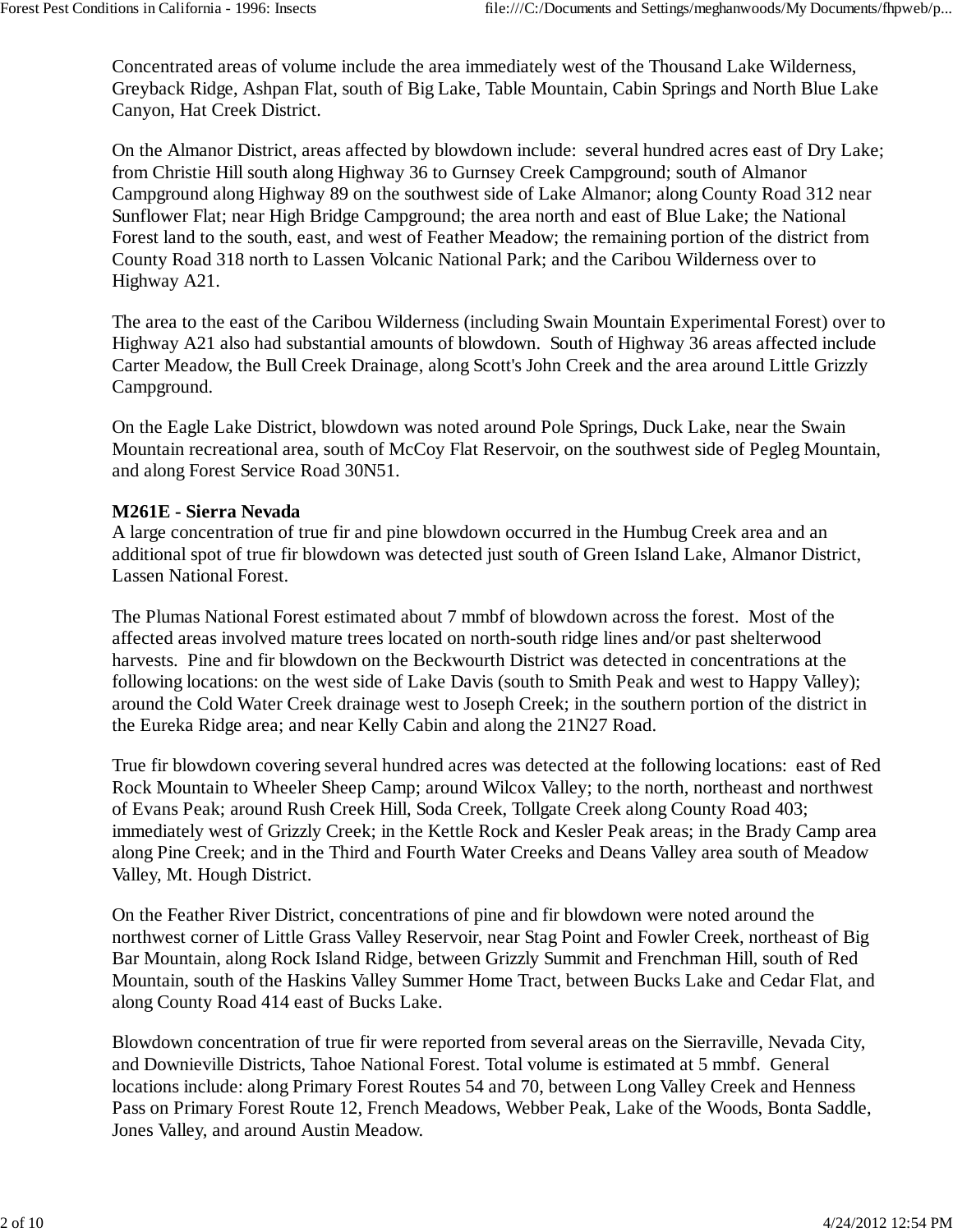## **OZONE INJURY**

#### **M261E - Sierra Nevada**

Twenty-seven ozone injury monitoring plots were visited in August and September, 1996 on the Sequoia National Forest. These sites were established in 1977 and most recently visited in 1994. Since 1994, changes in the amount of observed ozone injury to pine foliage changed very slightly. The plots were equally divided among three categories of change; 9 showed increased injury, 9 decreased injury and 9 remained unchanged. It was predicted in 1994 that a return to normal precipitation in the southern Sierra Nevada would result in more visible ozone chlorotic mottle, but this has not been the case, at least in the past two years.

## **WINTER FLECKING**

#### **M261D - Southern Cascades**

This past spring white fir reproduction near Shingletown, Shasta County, exhibited discreet tan flecking on the upper surfaces of needles. The damage is cosmetic and believed to result from exposure to low temperatures and snow.

#### **M261E - Sierra Nevada**

Foliar discoloration in several four-year-old Jeffrey pine plantations within the 1990 Stormy Fire burn area (Tulare County) was suspected to be ozone injury. The injury, present only on the upward facing surface of needles was identified as winter injury or "fleck."

\_\_\_\_\_\_\_\_\_\_\_\_\_\_\_\_\_\_\_\_\_\_\_\_\_\_\_\_

*Canker Diseases*

## **PINE PITCH CANKER (***Fusarium subglutinans* **f.sp.** *pini***)**

#### **261A - Central California Coast**

Pine pitch canker was reported from Marin and Ventura Counties, bringing the total number of infested counties to 17. Extension of the disease within infested counties includes native Monterey pine at Point Lobos State Park, planted Monterey pine at Plaskett Creek Campground, Los Padres National Forest, and native Bishop pine near Diablo Canyon, San Luis Obispo County. The disease continues to spread and intensify within all three of California's native Monterey pine stands. A survey at Cambria found infected individual trees as well as groups of trees scattered throughout the native forest. Within these disease centers it was common to find seedlings killed by an infection at the soil line. At Ano Nuevo State Park, infected Monterey pines are closely associated with native Douglas-fir, which have not yet begun to show symptoms.

The Pine Pitch Canker Task Force, a coalition of governmental, private, and non-profit groups formed under the auspices of the California Forest Pest Council, released an Action Plan in November 1995 for dealing with the pitch canker threat. The plan, endorsed by the State Board of Forestry in 1996, outlines priority actions in the areas of management, research, and education. Some important goals are slowing disease spread, predicting future impacts, and employing natural resistance to mitigate the disease. The Task Force is continuing its educational efforts to alert forestry and landscape professionals and the public of the need to slow disease spread. Other major efforts of the Task Force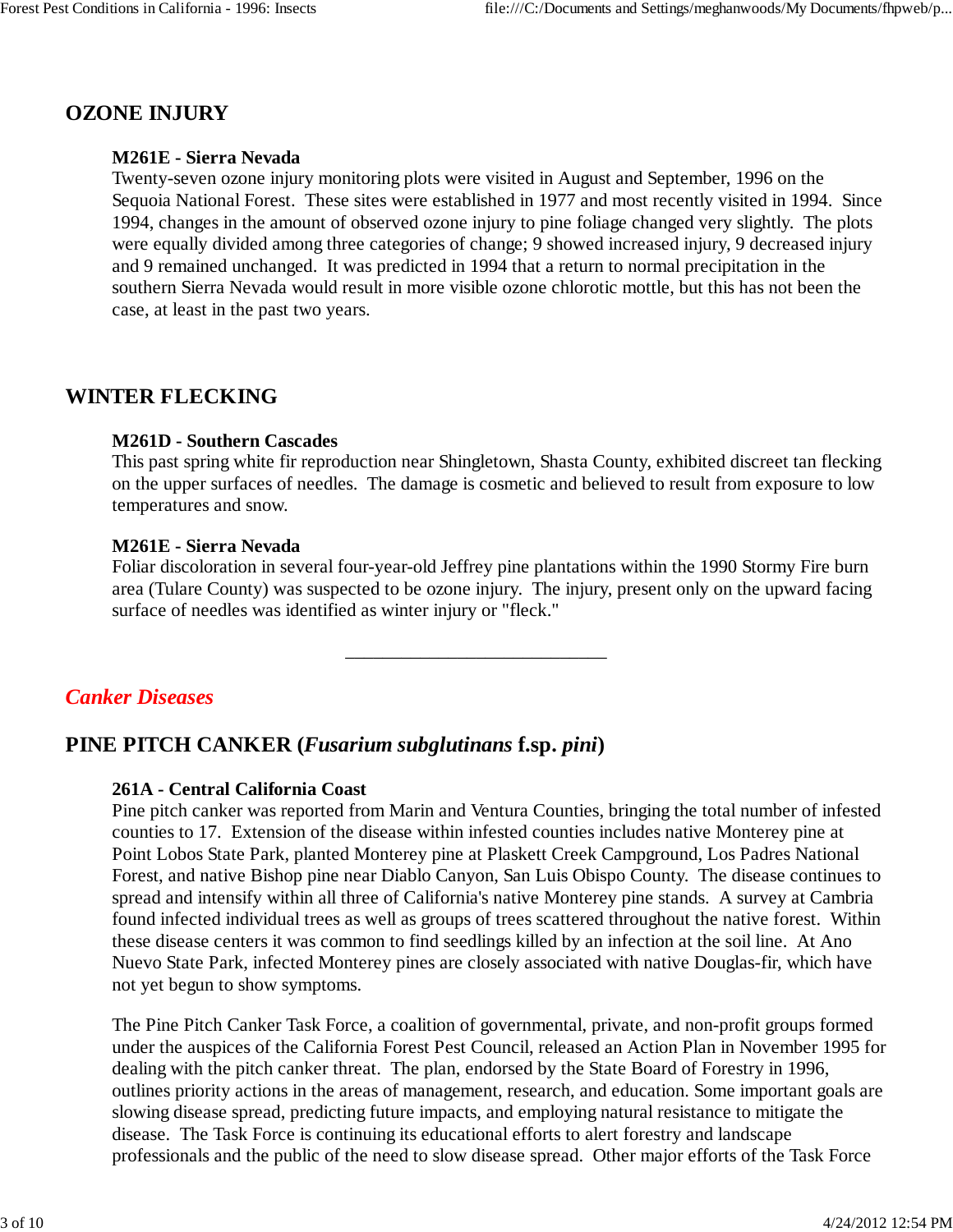are securing funding for, and coordinating, priority actions.

## **TANOAK DECLINE (Unknown)**

### **263A - Northern California Coast**

Hundreds of tanoak around Mt. Tamalpais, Marin County, are dead and dying. Trees in Baltimore Canyon and West Blithedale Canyon are showing the following symptoms: shriveling and discoloration of branch tips, cankers along the bole and branches, dead branches, dead foliage, proliferation of regrowth, and eventually tree death. Trees often have black sap streaming from cankers. Trees of all ages and sizes are affected with mortality up to 100% in localized areas. Both a bacteria and Diplodia have been isolated from affected tissues. The causal agent has not been positively identified. The trees are increasing fire hazard which is already extremely high. The Marin County Fire Department is removing the dead trees to reduce the fire hazard.

## **DIPLODIA BLIGHT OF PINES (***Sphaeropsis sapinea* **(***Diplodia pinea***))**

#### **M261F - Sierra Nevada Foothills**

Shoot dieback caused by Sphaeropsis sapinea was observed on ponderosa pines in Bella Vista, Shasta County; Paradise, Butte County; and along I-80 east of Auburn, Placer County. Diseased trees were growing at elevations of 1,200 to 2,000 ft. The distribution of observations suggests the disease was common at this elevational band throughout the northern Sierra Nevada foothills. Diseased trees were scattered among numerous other symptomless trees.

Individual trees varied considerably in the number of blighted twigs, with the most severely affected showing evidence of chronic infection and reduced vigor. Wet spring weather during shoot elongation causes an increase in infection levels. Springs were wet in 1996, 1995, and 1993.

#### **261A - Central California Coast**

Diplodia pinea was isolated from dead and dying twigs on native Monterey pines at Jack's Peak County Park, Monterey County, and native Bishop pine at Pacific Gas and Electric's Diablo Canyon facility, San Luis Obispo County. Because dead twigs are resin-soaked, infection by *Diplodia pinea* can be mistaken for pine pitch canker.

## **PHOMOPSIS CANKER (***Diaporthe lokoyae***)**

#### **M261A - Klamath Mountains**

Phomopsis canker was commonly involved in the death of branches and entire seedling and sapling sized Douglas-fir trees in the Corral Bottom Progeny Test Site, Trinity County. It is assumed that the long-term effects of drought were part of the cause. Competition from other vegetation was not a significant factor.

\_\_\_\_\_\_\_\_\_\_\_\_\_\_\_\_\_\_\_\_\_\_\_\_\_\_\_\_\_\_

## *Foliage Diseases*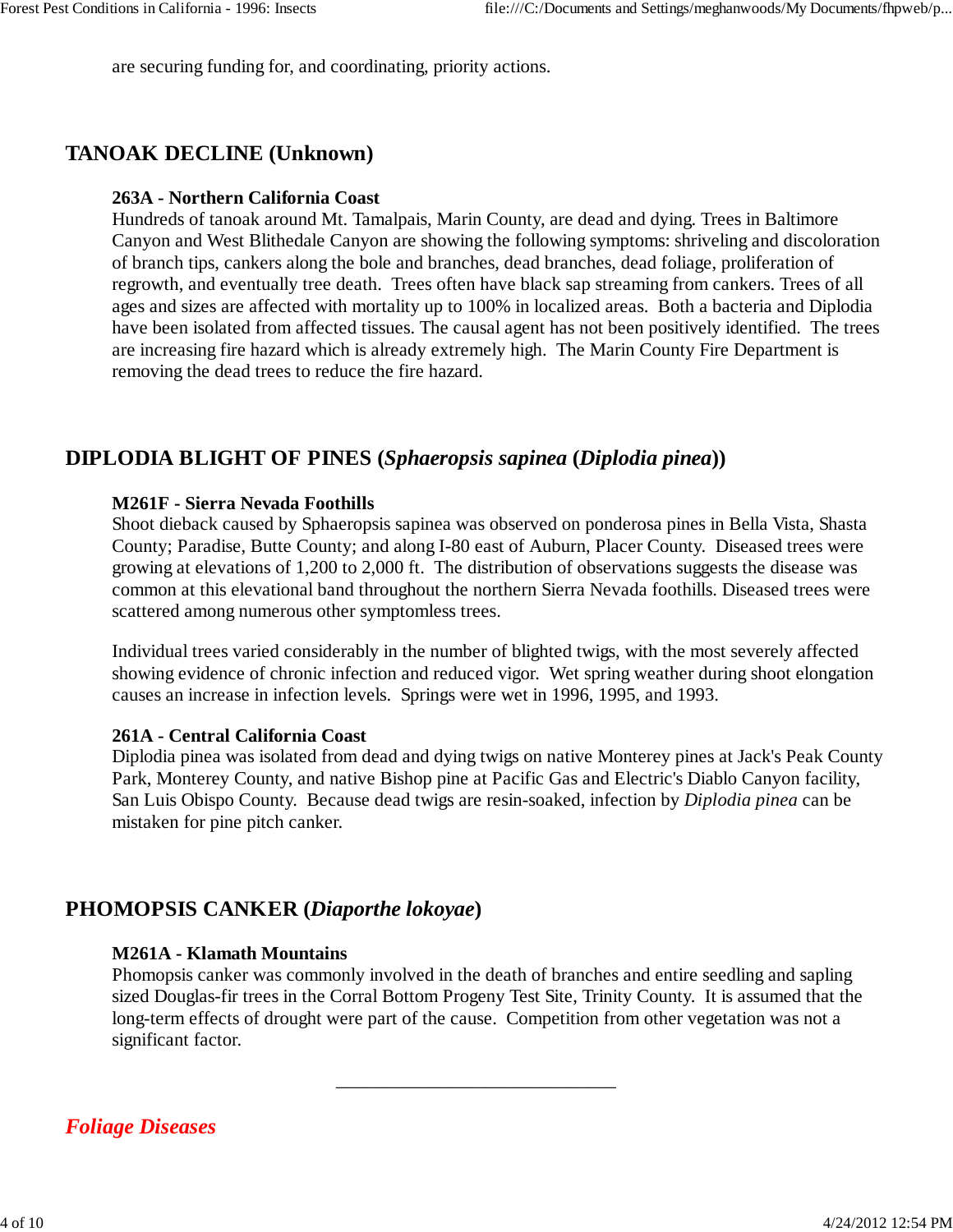# **LEAF SPOTS ON PACIFIC MADRONE (***Coccomyces arbutifolius* **and others)**

### **M261A - Klamath Mountains**

Foliage blight of Pacific madrone was moderate to severe along the Klamath River between Willow Creek and Orleans, Humboldt County, in the winter and spring of 1996. Several foliage pathogens were involved, but the most common and obvious was *Coccomyces arbutifolius*. This blight was affecting the 1995 foliage and was a continuation of an outbreak that has been occurring the past two years.

### **263A - Northern California Coast**

This same foliage blight was observed on madrone along State Highway 299 from Redwood Creek toward the Pacific coast. Older foliage was seriously affected in the spring.

## **ELYTRODERMA DISEASE (***Elytroderma deformans***)**

## **M261D - Southern Cascades**

Elytroderma needle disease is infecting Jeffrey and ponderosa pine on the Lassen National Forest over a large area south of McCoy Flat and Hog Flat Reservoirs in Lassen County, along Forest Road 30N06 and County Road 104. Brooms are evident in numerous pole size and mature trees on more than 500 acres.

## **FIR NEEDLE CAST (***Lirula abietis-concoloris***)**

### **M262B - Southern California Mountains and Valleys**

Fir needle cast, caused by *Lirula abietis-concoloris*, is causing moderate defoliation on white fir throughout the San Gorgonio District, San Bernardino National Forest.

# **POWDERY MILDEW ON LIVE OAK (***Sphaerotheca lanestris***)**

## **261A - Central California Coast**

Coast live oak along McKay Street in Alameda, and along University Avenue and several other streets in Berkeley (Alameda County) had dieback, witches' brooming, and deformation of new tissues caused by powdery mildew.

\_\_\_\_\_\_\_\_\_\_\_\_\_\_\_\_\_\_\_\_\_\_\_\_\_\_\_\_\_

# *Nursery Diseases*

# **CHARCOAL ROOT ROT (***Macrophomina phaseolina***)**

## **Placerville Nursery**

*Macrophomina phaseolina* killed approximately 15% of the 2-0 red fir crop at Placerville Nursery, El Dorado County. Douglas-fir, red fir, white fir, sugar pine, pinyon pine, and giant sequoia 1-0 seedlings are also affected with between 5 and 50% mortality in various seedlots. Three years ago the nursery discontinued fumigating with methyl bromide + chloropicrin, which has allowed a build-up of the fungus's microsclerotia in the soil.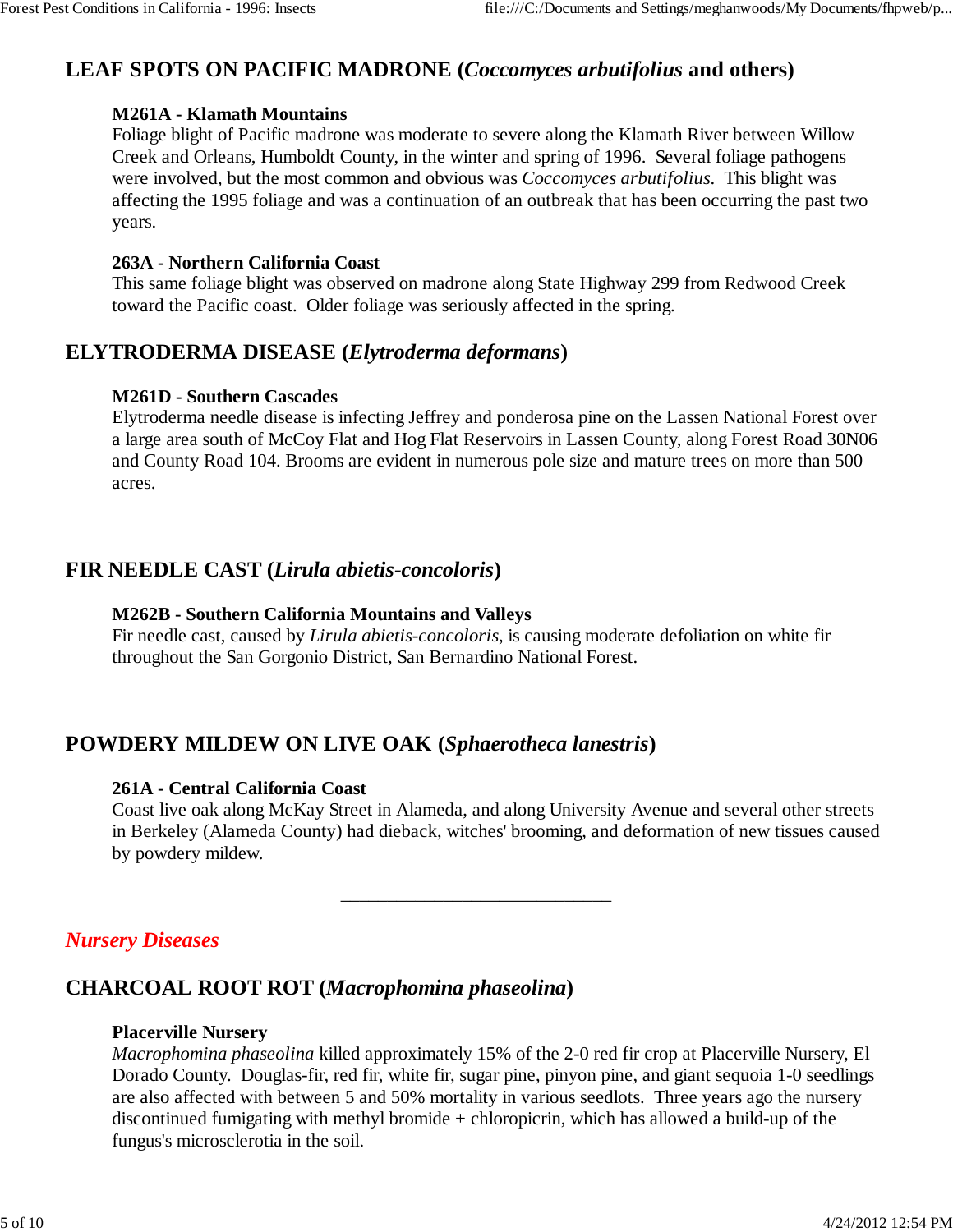# **PHYTOPHTHORA ROOT ROT (***Phytophthora* **spp.)**

#### **Placerville Nursery**

Greenhouse *Ribes* grown in containers at the Placerville Nursery serve as the alternate host for white pine blister rust in the Sugar Pine Blister Rust Resistance Program. Many of the 3+ year-old plants had to be discarded because of infections by *Phytophthora* spp.

## **SMUT (***Ustilago* **spp.)**

## **Placerville Nursery**

Smut caused dieback of California brome at the Placerville Nursery. The fungus was infecting approximately 25% of the grass being grown for seed for the Mendocino National Forest. The infested seed transmit the disease to its progeny increasing the problem each year. The smut also serves as a food source for a small black beetle, *Phalacrus* sp., that mines into the seed heads looking for a place to breed and feed.

# **FUSARIUM HYPOCOTYL ROT (***Fusarium* **spp.)**

## **Humboldt Nursery**

Hundreds of one-year-old Douglas-fir at Humboldt Nursery, Humboldt County, were killed by *Fusarium* spp. Damage levels ranged from 1 to 10% in several nursery beds.

\_\_\_\_\_\_\_\_\_\_\_\_\_\_\_\_\_\_\_\_\_\_\_\_\_\_\_\_\_\_\_

# *Root Diseases*

# **ANNOSUS ROOT DISEASE (***Heterobasdion annosum***)**

## **M261D - Southern Cascades**

California red fir and white fir were most of the toppled trees on the Lassen and Plumas National Forests during the December, 1995 windstorm. Uprooted fir on Swain Mountain, along Lassen County Road A-21 and along State Highway 44 were examined for root disease. Delaminated roots, indicating annosus root disease, were found on less than half the trees and very few of the diseased roots were large structural ones supporting the trees. The conclusion is that root disease did not play a significant role in the tree failures.

## **M261E - Sierra Nevada**

Annosus root disease killed 9-year old ponderosa pine saplings in a small plantation at 3,700 ft on the Amador District, Eldorado National Forest. Conks with fresh pore surfaces were found in several large pine stumps cut one year before plantation establishment. It is uncommon to find this root disease actively killing trees at low elevation westside pine sites in the central Sierra Nevada. Annosus root disease was not observed in any of the adjacent natural stands.

# **BLACK STAIN ROOT DISEASE (***Leptographium wagneri***)**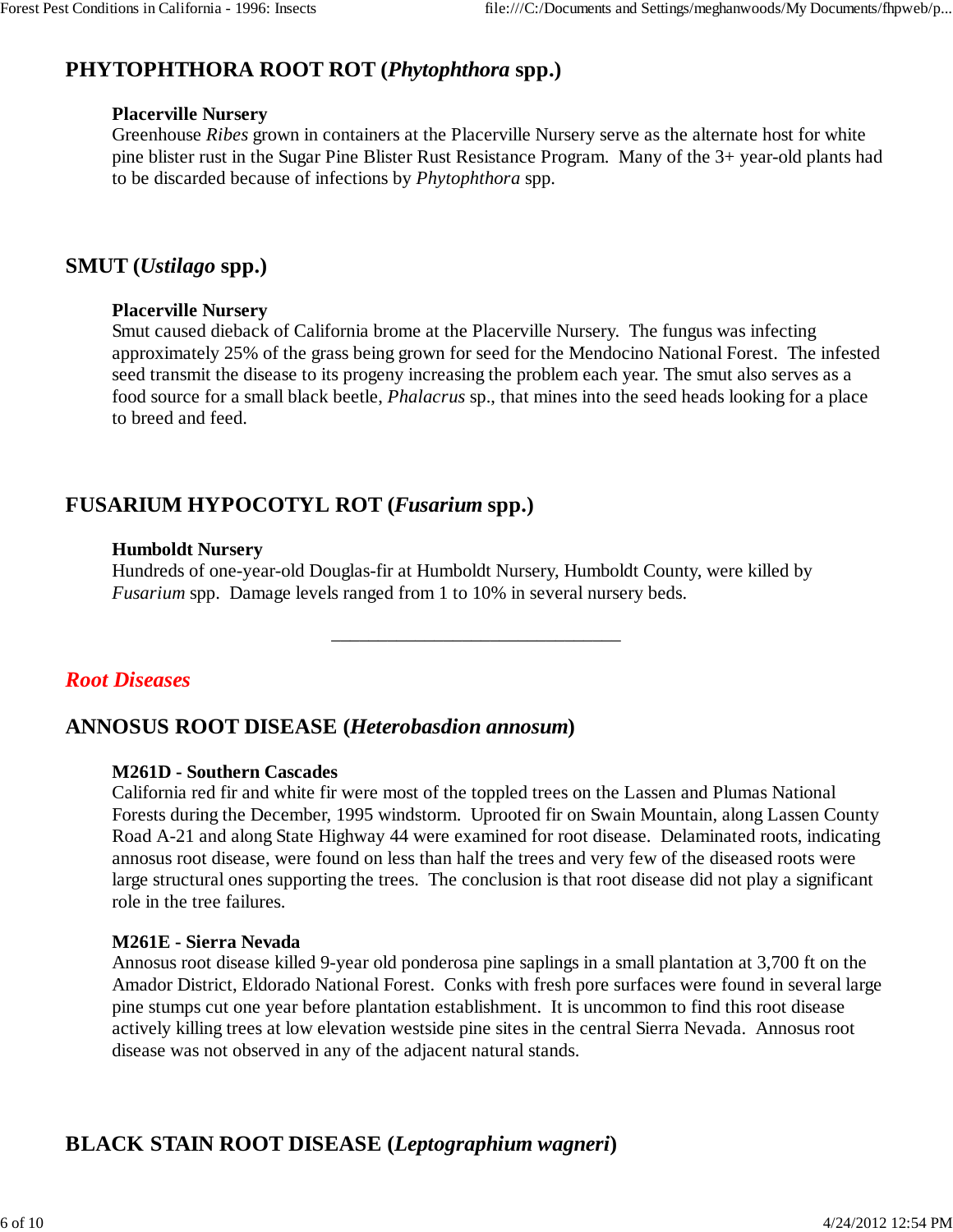### **M261A - Klamath Mountains**

Black stain root disease was reported on Douglas-fir saplings in a plantation on the Scott River District, Klamath National Forest. A group of several dead and dying Douglas-firs were present along a road in a recently thinned part of the plantation.

Pockets of dead and dying Douglas-fir saplings and poles infected with black stain were present along Forest Highway 15, Lems Ridge, Smith River National Recreation Area (Del Norte County). These trees were in 15 to 25-year-old plantations.

Several black stain infection centers in a 30-year-old Douglas-fir plantation were identified on the Orleans District, Six Rivers National Forest. The disease was actively killing trees and damage was not abating.

## **PORT-ORFORD-CEDAR ROOT DISEASE (***Phytophthora lateralis***)**

#### **M261A - Klamath Mountains**

A small perennial stream between Blue Lake and Fish Lake on Orleans District, Six Rivers National Forest, was found to be infested by Port-Orford-cedar root disease. The site of infection appears to be the crossing of the Bluff Creek Road at the stream. Evidence of the disease is at least 1/4 mile downstream from the crossing. It appears the fungus may have been present 4 to 5 years. This new site in the Klamath River basin exposes a considerable amount of Port-Orford-cedar to increased likelihood of spread of the disease.

The disease was also found on the east side of the Sacramento River near the old site of Conant in Shasta County. At this time, it is not known how extensive this infection is, nor how it may have been introduced.

#### **M261B - Northern California Coast Ranges**

Surveys of Potato Patch Creek and West Fork Blue Creek, Humboldt County, identified three additional pockets of Port-Orford-cedar root disease downstream from the original identification made in 1995. This was the first significant find of this fungus in the Klamath River watershed. These pockets were on small benches with slow moving water that were ideal for infection. Both the Six Rivers National Forest and private landowners are taking an aggressive approach in this particular drainage by removing all Port-Orford-cedars along these streams. It is hoped this will stop further spread along roads to adjacent drainages.

#### **M261D - Southern Cascades**

Dying Port-Orford-cedars were observed on the east side of the Sacramento River near the old site of Conant south of Dunsmuir, Shasta County. Examination of the trees revealed the cause to be Port-Orford-cedar root disease. This is the first report of this disease in the Sacramento River basin and in Shasta County. The source and time of infection is unknown. This group of Port-Orford- cedars is at the eastern and southern extent of the natural range of this species.

# **LAMINATED ROOT DISEASE (***Phellinus weirii***)**

## **M261A - Klamath Mountains**

A pocket of dead white fir near Baldy Mountain, Happy Camp District, Klamath National Forest, was caused by laminated root disease. Sanitation and salvage efforts had recently taken place. This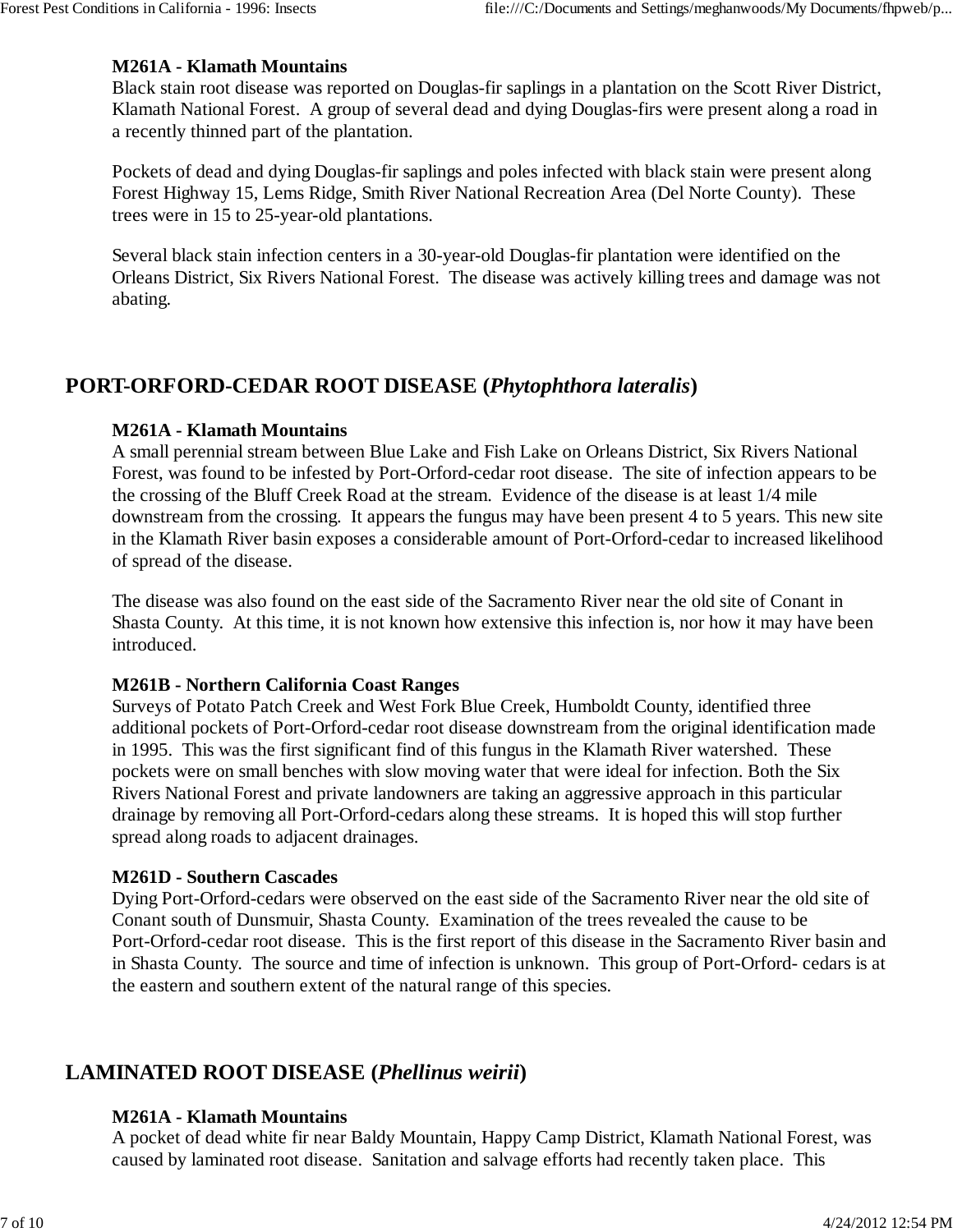infection site provides continuity between known infections in Oregon and a southern infection on Scott River District, Klamath National Forest.

\_\_\_\_\_\_\_\_\_\_\_\_\_\_\_\_\_\_\_\_\_\_\_\_\_\_\_\_\_\_\_\_

## *Dwarf Mistletoe*

Surveys during the past couple of decades have established that about 25% of forested lands in northern California are infested with dwarf mistletoe (see California Forest Health - Past and Present. 1994. USDA Forest Service, San Francisco. 70 p.). These general figures and more specific figures, such as the infestations in the Lake Tahoe Basin, change very slowly because the parasite spreads slowly and management reduces or eliminates the parasite on only a relatively small number of acres each year. Therefore, annual reports of dwarf mistletoe are limited to particular surveys and general figures are not repeated.

## **WESTERN DWARF MISTLETOE (***Arceuthobium campylopodum***)**

## **M261E - Sierra Nevada**

Extensive infestations of western dwarf mistletoe were observed on the eastern half of the Piute Mountains, Sequoia National Forest. Most of the area is above 6,500 feet elevation, of low site quality and stocked almost entirely with Jeffrey pine. It was not uncommon to find stands with average Hawksworth ratings of 3 or more. Heavy logging in the 1800's without regard for mistletoe is blamed for the condition of these stands. The Piutes are not aggressively managed because of its remote location and low productivity. Future management of this area will begin with pre-suppression surveys to document dwarf mistletoe distribution and intensity.

## **M262B - Southern California Mountains and Valleys**

Dwarf mistletoes continue to be a serious problem in recreation areas in Southern California. The following paragraphs summarize the activity towards the Five-Year Dwarf Mistletoe Suppression Program in 1996.

- 1. Cleveland National Forest, Descanso District Laguna Mt. Recreation Area (San Diego County). This project included branch pruning and tree removals in developed recreation areas. The district pruned 516 trees and 91 were removed from 55 acres.
- 2. Los Padres National Forest, Mt. Pinos District Organizational Camps, and Mt. Pinos Recreation Area (Kern and Ventura Counties). The Mt. Pinos District pruned 271 trees and removed 150 trees from 55 acres.
- Los Padres National Forest, Ojai District Pine Mt. Area (Ventura County). The district broom 3. or branch pruned 153 trees and removed 17 trees from 58 acres.
- The San Bernardino National Forest broom and branch pruned 376 trees and removed 24 in the 4. 105 acre project area.

\_\_\_\_\_\_\_\_\_\_\_\_\_\_\_\_\_\_\_\_\_\_\_\_\_\_\_\_\_\_

# *True Mistletoes*

# **TRUE MISTLETOE (***Phoradendron* **spp.)**

# **M262B - Southern California Mountains and Valleys**

Leafy mistletoes are causing decline in both hardwood and conifer species in developed recreation sites on both the Angeles and San Bernardino National Forests.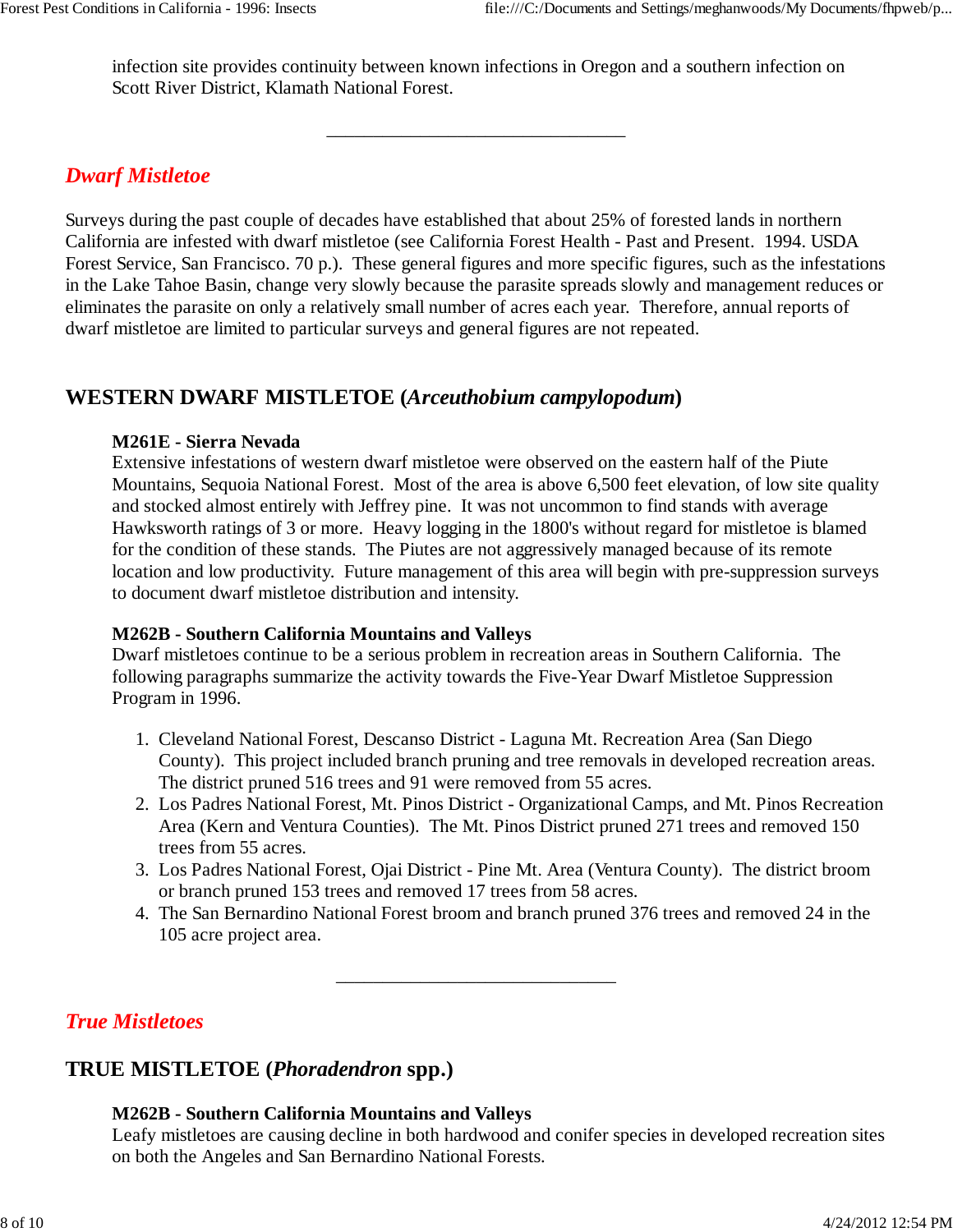## *Rusts*

# **WESTERN GALL RUST (***Peridermium harknessi***)**

## **M261E - Sierra Nevada**

Western gall rust was identified on both sides of Plumas County Road 414 and in the Bucks Summit Plantation. The rust is severely impacting the lodgepole pine on about 100 acres along a two mile stretch of the road just west of the Bucks Summit, and is occasionally infecting Jeffrey and ponderosa pine. It is found throughout the Tahoe Basin in both Jeffrey pine and lodgepole pine.

\_\_\_\_\_\_\_\_\_\_\_\_\_\_\_\_\_\_\_\_\_\_\_\_\_\_\_\_\_\_\_

# **WHITE PINE BLISTER RUST (***Cronartium ribicola***)**

#### **M261E - Sierra Nevada**

White pine blister rust has infested the western white pine north of Haskell Peak on the Beckwourth District of the Plumas National Forest in Plumas County. Tops and branches are dying in all ages of pine. The top dieback on some of the large western white pine might not all be from blister rust. Individual trees are being monitored to determine if another agent is involved.

Observations of recent blister rust activity in areas of the southern Sierra Nevada that have been significantly affected by this disease in the past include:

*Low activity* - Tree and branch mortality were minimal at Rogers Camp and Long Meadow (Tulare County) on the Sequoia National Forest.

*Moderate activity* - Recent branch flagging and occasional seedling/sapling mortality were visible at Weston Meadow and Whitaker Forest (Tulare County), and Rhymes Camp (Kern County). *High activity* - A 16-year old plantation (70-75% sugar pine) established after the Granite Burn on the Stanislaus National Forest contained 10-15% sugar pine mortality that occurred over the last 3 years. Many other green trees had lethal cankers. Trees showed infections dating to 1983, 1988, and 1993. Much of the current year branch flagging was due to 1993 infections.

#### **Mountain Home Demonstration State Forest**

White pine blister rust was found attacking previously resistant sugar pine saplings in two separate test plantings about one-quarter mile apart at Mountain Home Demonstration State Forest (Tulare County). The area involved is approximately 100 acres in size. Infected wood dates back to 1988- 89. Infected branches are not yet flagging.

The infected saplings are in the same area where blister rust was first found in the southern Sierras in 1964. Most of the mature sugar pine in this drainage have been killed by a combination of blister rust and drought/bark beetle effects. Low branches of some remaining naturals surrounding these sites are also infected with the new strain.

The only other California site where genotypes with Major Gene Resistance (MGR) are being attacked is near Happy Camp in Siskiyou County. It is not known if the Mountain Home Strain is the same fungal strain as the one at Happy Camp.

\_\_\_\_\_\_\_\_\_\_\_\_\_\_\_\_\_\_\_\_\_\_\_\_\_\_\_\_\_\_\_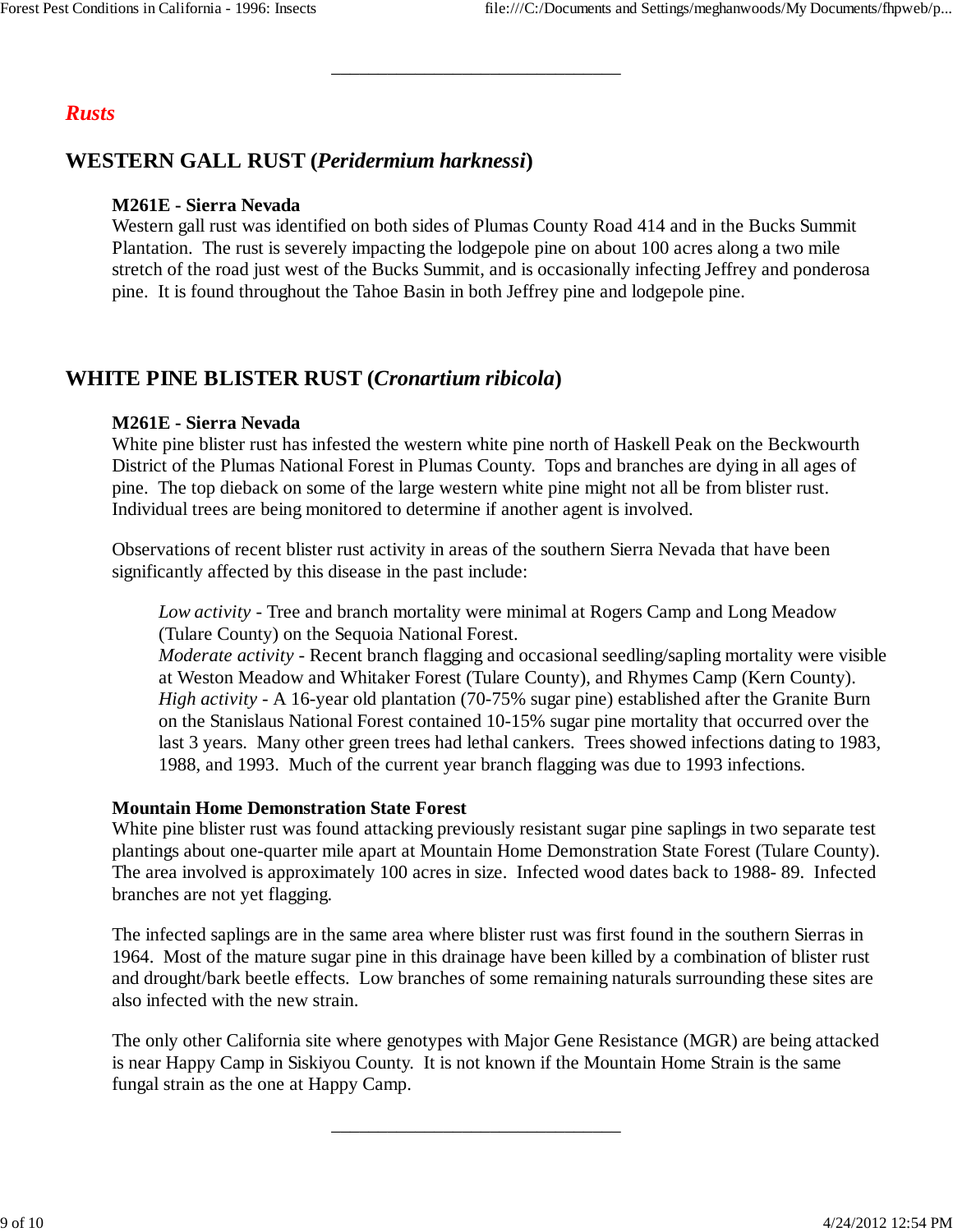Contents Top of this Document Animals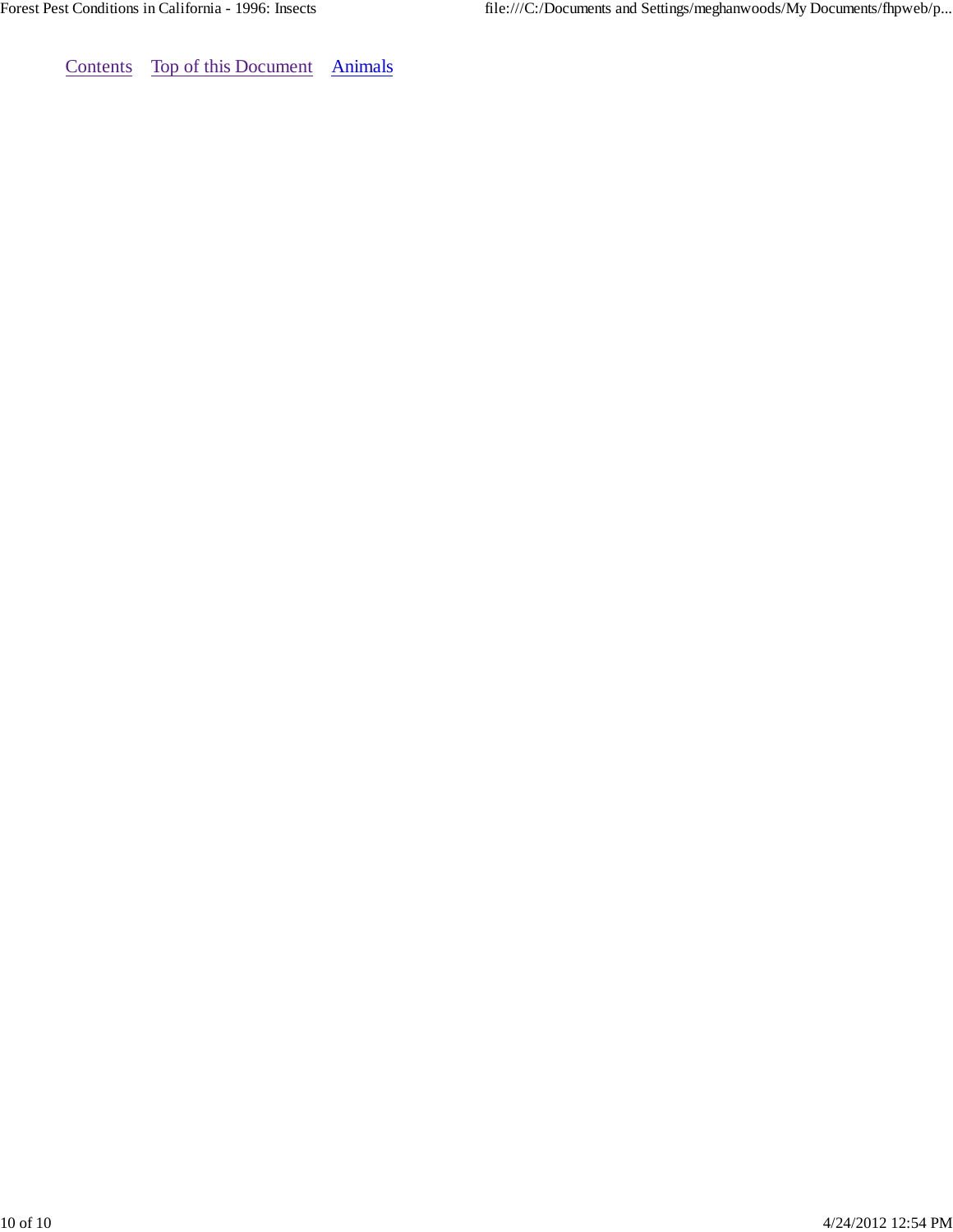Report to the Forest Pest Council from the Animal Damage Committee

# **Status and Control of Animal Pests**

Prepared By: *John Borrecco*

\_\_\_\_\_\_\_\_\_\_\_\_\_\_\_\_\_\_\_\_\_\_\_\_\_\_\_\_\_\_

## **INTRODUCTION**

This report summarizes the Animal Damage Committee's annual survey of vertebrate damage to forest trees. The survey is accomplished by mailing a simple form to private timber companies, federal and state agencies, and other organizations who manage forested lands in California. The survey form requests summary information by pest species regarding species of trees injured, age class of trees, acres over which damage occurs, number of trees per acre damaged, whether damage occurs in plantations or other areas, the general trend in damage relative to past conditions, and control methods used. Results of this survey are reported as part of the California Forest Pest Council's annual overview of forest pest conditions in California.

In August, 1996, 128 survey forms were mailed to federal and state agencies, private timber companies, and other private organizations managing forested lands in California. A total of 40 (31% return) responses were received.

## **RESPONDENTS AND LOCATION OF REPORTS**

Survey forms were returned by representatives of the USDA Forest Service (17 forms), California Dept. of Forestry and Fire Protection (4), private timber companies (9), and various other organizations (10 total) including Los Angeles County (1), the National Park Service (4), Bureau of Land Management (4), and Blodgett Forest Research Station (1).

Incidence of damage to trees was reported from 35 counties representing over 2% of the land area of California. Counties represented: Alpine, Amador, Butte, Del Norte, El Dorado, Fresno, Humboldt, Imperial, Inyo, Kern, Lake, Lassen, Los Angeles, Madera, Marin, Mariposa, Mendocino, Modoc, Mono, Nevada, Orange, Placer, Plumas, Riverside, San Bernardino, San Diego, Shasta, Sierra, Siskiyou, Sonoma, Tehama, Trinity, Tulare, Tuolumne, and Yuba.

## **SPECIES CAUSING DAMAGE**

A variety of animal species are causing damage to forest trees and the damage varies by region of the state and by land ownership (Table 5). Species most commonly identified in this survey (as well as in previous years) as causing problems are deer (52% of respondents); pocket gopher (40%); domestic stock (38%); rabbits and hares (32%); black bear (28%); and porcu pine (22%). Deer, pocket gophers, rabbits and hares, and livestock feeding injuries on trees occur throughout the State. Damage by other species tends to be more limited geographically.

|  |  |  |  |  |  | Table 5 – Number of damage reports - reported by species |  |  |  |  |
|--|--|--|--|--|--|----------------------------------------------------------|--|--|--|--|
|--|--|--|--|--|--|----------------------------------------------------------|--|--|--|--|

| <b>REDECTEC</b><br>LULO | <b>TC LTC</b><br>טיוטי | CDF | <b>PRIVATE</b> | סמנומי | TOTAI |
|-------------------------|------------------------|-----|----------------|--------|-------|
| <b>Beaver</b>           |                        |     |                |        |       |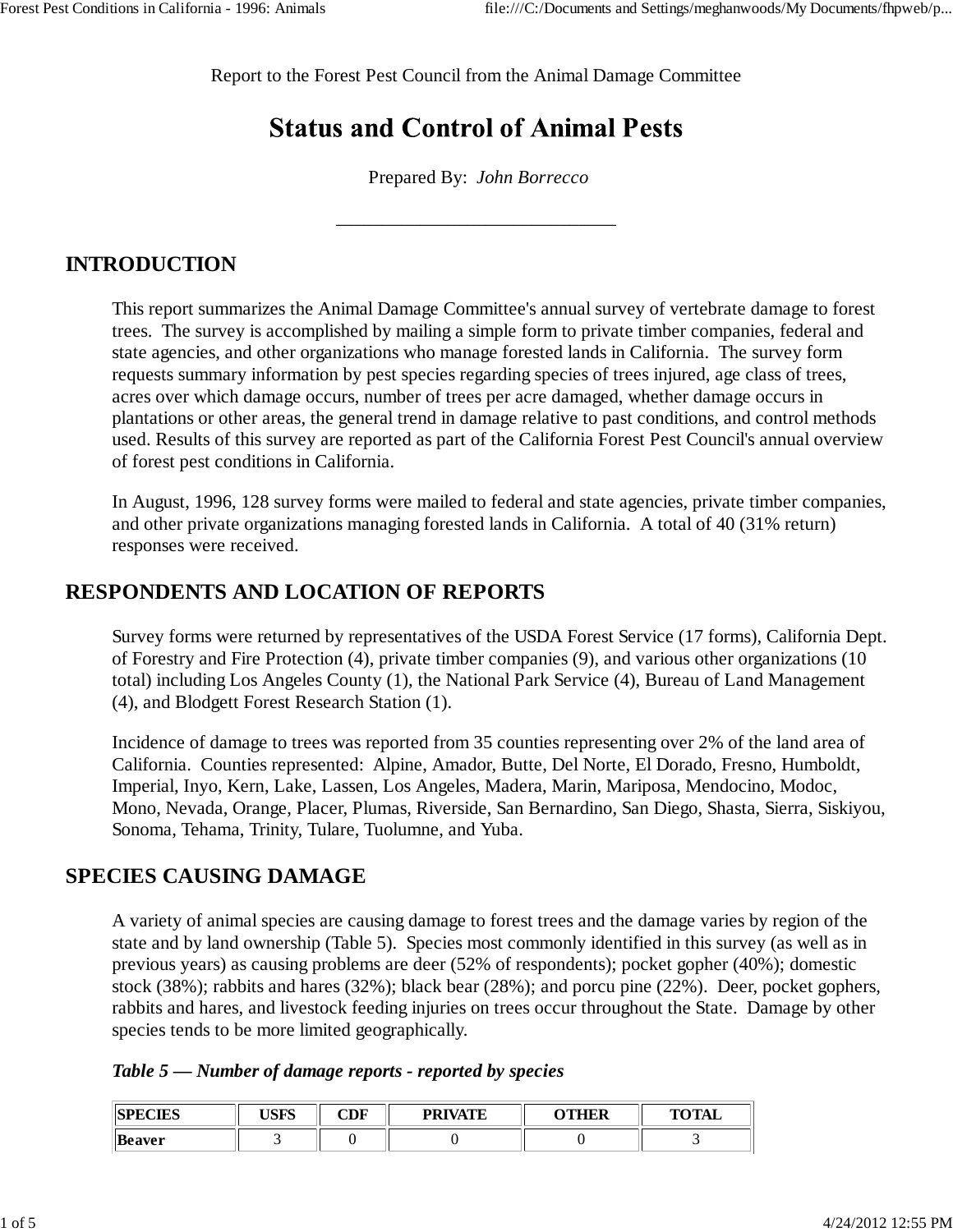| <b>Birds</b>           | $\Omega$         | 1                | $\boldsymbol{0}$ | $\boldsymbol{0}$ | 1              |
|------------------------|------------------|------------------|------------------|------------------|----------------|
| <b>Black Bear</b>      | $\overline{2}$   | 3                | $\overline{4}$   | $\overline{2}$   | 11             |
| <b>Deer</b>            | 14               | $\overline{2}$   | $\overline{4}$   | 1                | 21             |
| Woodrat                | 1                | $\boldsymbol{0}$ | $\overline{2}$   | 1                | $\overline{4}$ |
| Elk                    | 1                | 1                | 1                | $\theta$         | 3              |
| <b>Mountain Beaver</b> | $\boldsymbol{0}$ | $\boldsymbol{0}$ | 1                | $\boldsymbol{0}$ | 1              |
| <b>Pocket Gopher</b>   | 13               | 1                | $\overline{2}$   | $\boldsymbol{0}$ | 16             |
| <b>Porcupine</b>       | 6                | $\boldsymbol{0}$ | 3                | $\Omega$         | 9              |
| <b>Rabbit and Hare</b> | 10               | $\overline{2}$   | 1                | $\mathbf{0}$     | 13             |
| <b>Tree Squirrel</b>   | 2                | $\overline{2}$   | 1                | $\Omega$         | 5              |
| <b>Domestic Stock</b>  | 13               | $\boldsymbol{0}$ | 2                | $\Omega$         | 15             |
| <b>Ground Squirrel</b> | 1                | $\boldsymbol{0}$ | 1                |                  | 3              |
| <b>Wild Burro</b>      | $\Omega$         | $\Omega$         | $\Omega$         | 1                | 1              |
| <b>Total</b>           | 66               | 12               | 22               | 6                | 106            |
|                        |                  |                  |                  |                  |                |
| # of Reports           | 17               | 4                | 9                | 10               | 40             |

## **SCOPE OF DAMAGE**

Damage from all species was reported on about 158,880 acres (Table 6). All of California's major timber producing regions and timber types have reported damage by vertebrate species. Based on the acres of damage, the species ranking changes somewhat from the above ranking: black bear (33% of the acres), deer (29%), pocket gopher (19%), domestic stock (12%), porcupine (5%), rabbits and hares (1%), and all others (1%). The ranking of the black bear is primarily based on one respondent. Rankings are similar as in previous years.

*Table 6 — Number of acres reported to be receiving some level of damage*

| <b>Species</b>         | <b>USFS</b>      | <b>CDF</b>   | <b>PRIVATE</b> | <b>OTHER</b> | <b>TOTAL</b> |
|------------------------|------------------|--------------|----------------|--------------|--------------|
| <b>Beaver</b>          | 10               | $\Omega$     | $\theta$       | $\theta$     | 10           |
| <b>Birds</b>           | $\Omega$         | $\Omega$     | $\theta$       | $\ast$       | $\ast$       |
| <b>Black Bear</b>      | 1,020            | 600          | 50,600         | 3            | 52,223       |
| <b>Deer</b>            | 35,325           | $\Omega$     | 11,330         | 36           | 46,691       |
| Woodrat                | 400              | $\mathbf{0}$ | $\ast$         | $\ast$       | 400          |
| Elk                    | 300              | $\Omega$     | $\ast$         | $\mathbf{0}$ | 300          |
| <b>Mountain Beaver</b> | $\boldsymbol{0}$ | $\mathbf{0}$ | $\ast$         | $\theta$     | $\ast$       |
| <b>Pocket Gopher</b>   | 29,296           | $\mathbf{0}$ | 110            | 20           | 29,426       |
| Porcupine              | 7,671            | $\Omega$     | 440            | $\theta$     | 8,111        |
| Rabbit & Hare          | 1,945            | 3            | $\ast$         | 15           | 1,963        |
| <b>Tree Squirrel</b>   | 5                | $\Omega$     | $\ast$         | 150          | 155          |
| <b>Domestic Stock</b>  | 19,361           | $\mathbf{0}$ | 60             | $\theta$     | 19,421       |
| <b>Ground Squirrel</b> | 20               | $\mathbf{0}$ | 10             | 150          | 180          |
| <b>Wild Burro</b>      | $\mathbf{0}$     | $\Omega$     | $\mathbf{0}$   | $\ast$       | $\ast$       |
| <b>Totals</b>          | 95,353           | 603          | 62,550         | 374          | 158,880      |
|                        |                  |              |                |              |              |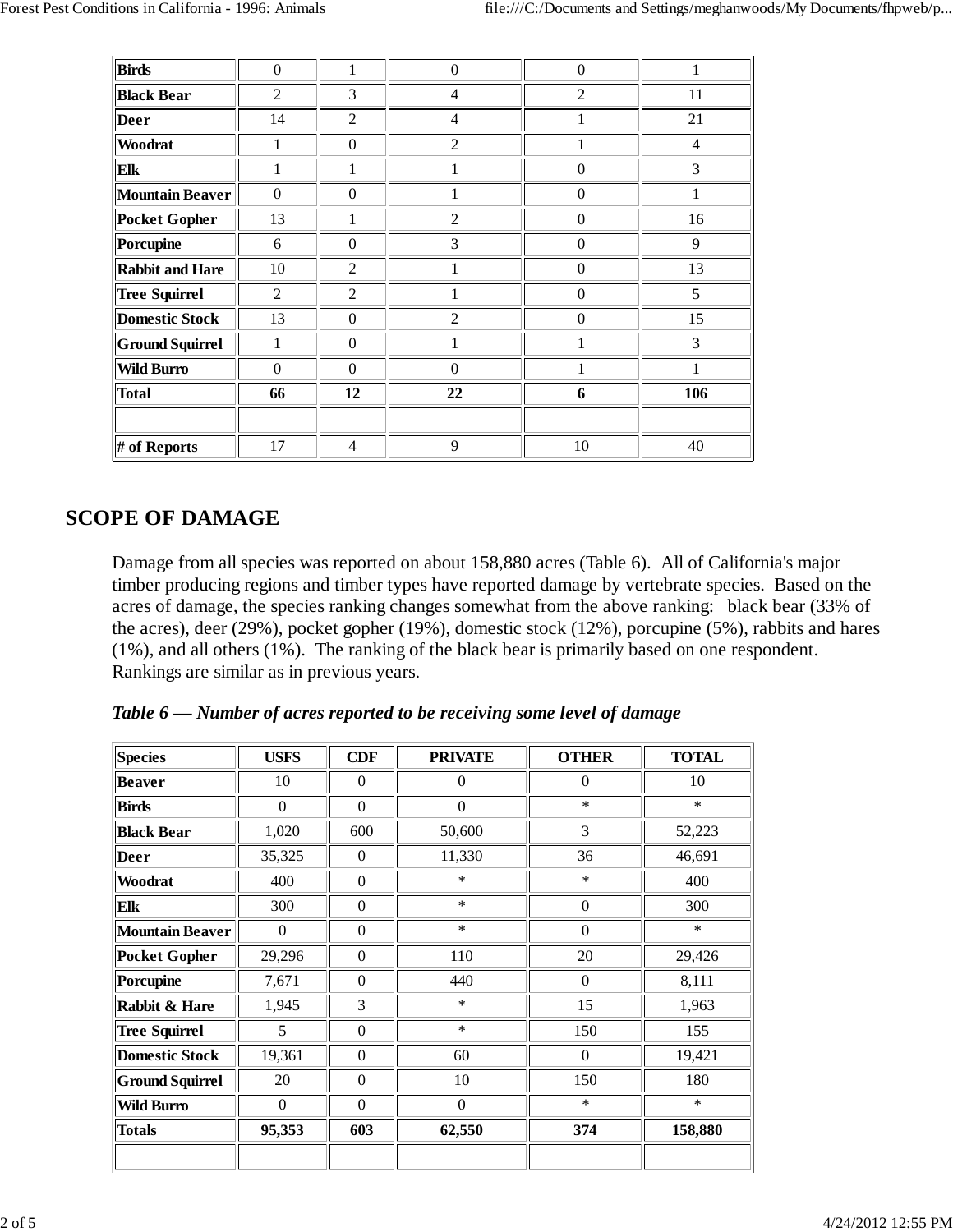| $\mathbf{I}$ % distribution of<br>damaged acres | 60                                                                                                   |  |  |  | 100 |  |  |  |
|-------------------------------------------------|------------------------------------------------------------------------------------------------------|--|--|--|-----|--|--|--|
|                                                 | <sup>*</sup> Incidence of damage was reported, but no information as to how many acres were affected |  |  |  |     |  |  |  |



Species Accounts **Beaver**

*Species Damaged:* Aspen, Ash, and other miscellaneous hardwoods within riparian areas in indicated conifer types.

*Damage Trend:* Static.

*Control Methods:* None.

*Damage Location:* Fresno, Lassen, Madera, Mariposa, Nevada, Placer, Plumas, Sierra, and Yuba counties.

*Comments:* Damage reported to 1 to 50 year-old trees in Stream Side Management Zones and around wet meadows in the Southern Cascades (M261D) and Sierra Nevada (M261E) Ecological Sections.

\_\_\_\_\_\_\_\_\_\_\_\_\_\_\_\_\_\_\_\_\_\_\_\_\_\_\_\_\_\_\_



**Birds**

*Species Damaged:* Mixed Conifer. *Damage Trend:* Static. *Control Methods:* Screening. *Damage Location:* Los Angeles county. *Comments:* Minor problem in nursery seed beds.



#### **Bear**

*Species Damaged:* Douglas-fir, Redwood, White fir, Red fir, Ponderosa pine, Jeffrey pine, Sugar pine, Coulter pine, Knobcone pine, and Apple. *Damage Trend:* Increasing.

*Control Methods:* Sport hunting, none.

*Damage Location:* Del Norte, Humboldt, Los Angeles, Madera, Shasta, and Trinity counties.

*Comments:* Damage was reported in both plantations and natural stands to poles and small saw timber from 10 to 90 years old. Levels of damage vary from 1 to 60 trees/acre. Black bears are primarily a problem on private timber lands on the north coast of California in the Redwood and Douglas-fir forest types (263A and M261A & B Ecological Sections). As reported last year, a few incidences of bear damage were reported on the Six-Rivers National Forest and Sierra National Forest (M261E). Whisketown National Recreation Area reported bears damaging mature apple trees in a historic orchard. Injuries to campground trees were also reported in the San Gabriel Mountains (M262B).



#### **Deer**

*Species Damaged:* Douglas-fir, Redwood, Ponderosa pine, Jeffrey pine, Sugar pine, Western white pine, White fir, Red fir, Incense cedar, Apple, California black oak, California live oak, Canyon live oak, & Engelmann oak. *Damage Trend:* Static to increasing.

*Control Methods:* Seedling protectors, repellents, Sport hunting, & none.

*Damage Location:* Alpine, Amador, Butte, Del Norte, El Dorado, Fresno, Humboldt, Kern, Lake, Lassen, Los Angeles, Madera, Mariposa, Mendocino, Modoc, Mono, Nevada, Placer, Plumas, Riverside, San Bernardino, Shasta, Sierra, Siskiyou, Tehama, Trinity, Tulare, Tuolumne, & Yuba counties.

*Comments:* Most damage occurs to seedlings 1 to 10 yr. old in plantations. Levels of damage reported varied from 5 to 350 trees/acre. Repellents include Bgr & Plant Pro-tec (Garlic Units). Injuries occur in all major timber types in M261A-G, M262B, and 263A Ecological Sections.



**Woodrat**

*Species Damaged:* Douglas-fir, Redwood, Ponderosa pine, Sugar pine, and Ironwood. *Damage Trend:* Static.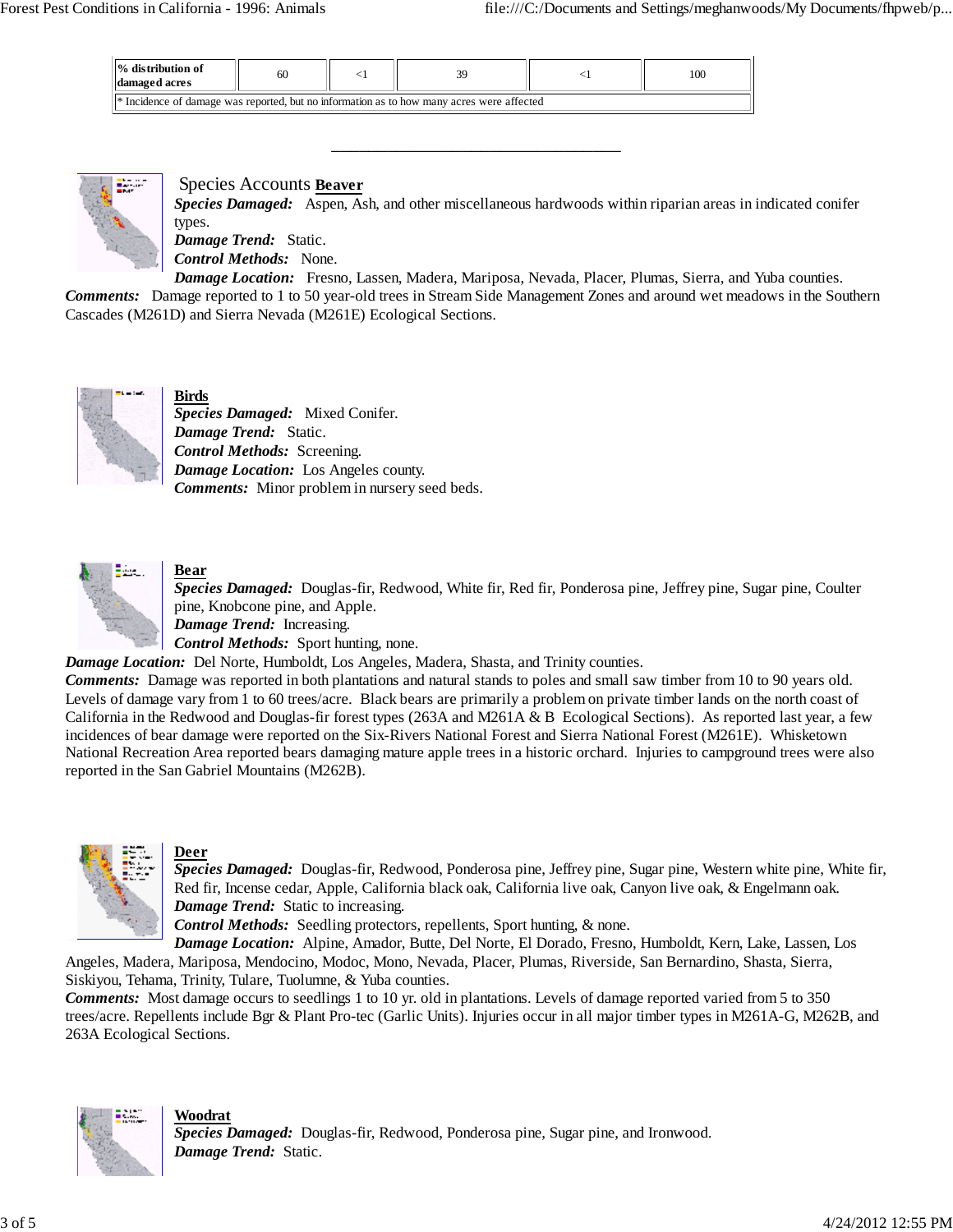*Control Methods:* None.

*Damage Location:* Humboldt, Lake, Mendocino, and Eastern San Diego and Imperial counties.

*Comments:* Damage occurred to sapling and pole sized trees from 5 to 20 years old at levels up to 35 trees/acre. Injuries were also observed on Ironwood trees in the Sonoran Colorado Desert (322C) of eastern San Diego and Imperial counties. Woodrat damage is primarily reported from private industry lands on the Northern California Coast and Coast Ranges (263A and M261A & B).



# **Elk**

*Species Damaged:* Douglas-fir, White fir, Ponderosa pine. *Damage Trend:* Static. *Control Methods:* None. *Damage Location:* Del Norte, Humboldt and Siskiyou counties.

*Comments:* Damage occurs to seedlings and saplings 3 to 5 years of age at levels of 1 to 300 trees/acre. Damage most often reported from the Klamath Mountains and Northern California Coast Ranges (M261A & B) and Northern California Coast (263A).



#### **Pocket Gopher**

*Species Damaged:* Douglas-fir, White fir, Red fir, Ponderosa pine, Jeffrey pine, Sugar pine, Western white pine, and Canyon live oak, and Engelmann oak.

*Damage Trend:* Static to increasing.

*Control Methods:* Baiting, trapping, habitat control, seedling protectors, none.

*Damage Location:* Alpine, Amador, Butte, Del Norte, El Dorado, Fresno, Humboldt, Kern, Lassen, Los Angeles, Madera, Mariposa, Modoc, Mono, Nevada, Placer, Plumas, Riverside, San Bernardino, Shasta, Sierra, Siskiyou, Tehama, Trinity, Tulare, Tuolumne, and Yuba counties.

*Comments:* Most damage to seedlings occurs in plantations 1 to 10 years old. Levels of damage reported range from 1 to 500 trees/acre. Damage occurs throughout all sections of the Sierran Steppe, Mixed and Coniferous Forest and Meadow Ecological Province (M261A-G) and Southern California Mountains (M262B) and Northern California Coast (263A).



#### **Porcupine**

*Species Damaged:* Redwood, Ponderosa pine, Coulter pine, and Jeffrey pine. *Damage Trend:* Static. *Control Methods:* None.

*Damage Location:* Butte, Del Norte, Humboldt, Lassen, Modoc, Nevada, Placer, Plumas, and Yuba counties. *Comments:* Injuries occur to seedlings through mature trees in plantations and natural stands at levels of damage

ranging from 5 to 150 trees/acre. Injuries were reported throughout the Sierran Steppe, Mixed and Coniferous Forest and Alpine Meadow Ecological Province (M261A-G) and Northern California Coast (263A).



#### **Rabbit & Hare**

*Species Damaged:* Douglas-fir, Ponderosa pine, Jeffrey pine, Sugar pine, and White fir. *Damage Trend:* Static to decreasing. *Control Methods:* Seedling protectors, repellents, and none. *Damage Location:* Butte, Fresno, Humboldt, Kern, Lake, Los Angeles, Mariposa, Mendocino, Mono, Plumas,

Riverside, San Bernardino, Shasta, Siskiyou, Tehama, Trinity, Tulare, and Tuolumne counties.

*Comments:* Damage reported to seedlings 1 to 10 years old in plantations at levels of 1 to 100 trees/acre. one respondent reported bark stripping by rabbits. Injuries occurred throughout northern California Coast Ranges, Klamath Mountains, Southern Cascades (M261A), and Sierra Nevada (M261A-G) ecological sections, and the Central California Coast Ranges and Southern California Mountains (M262A-B).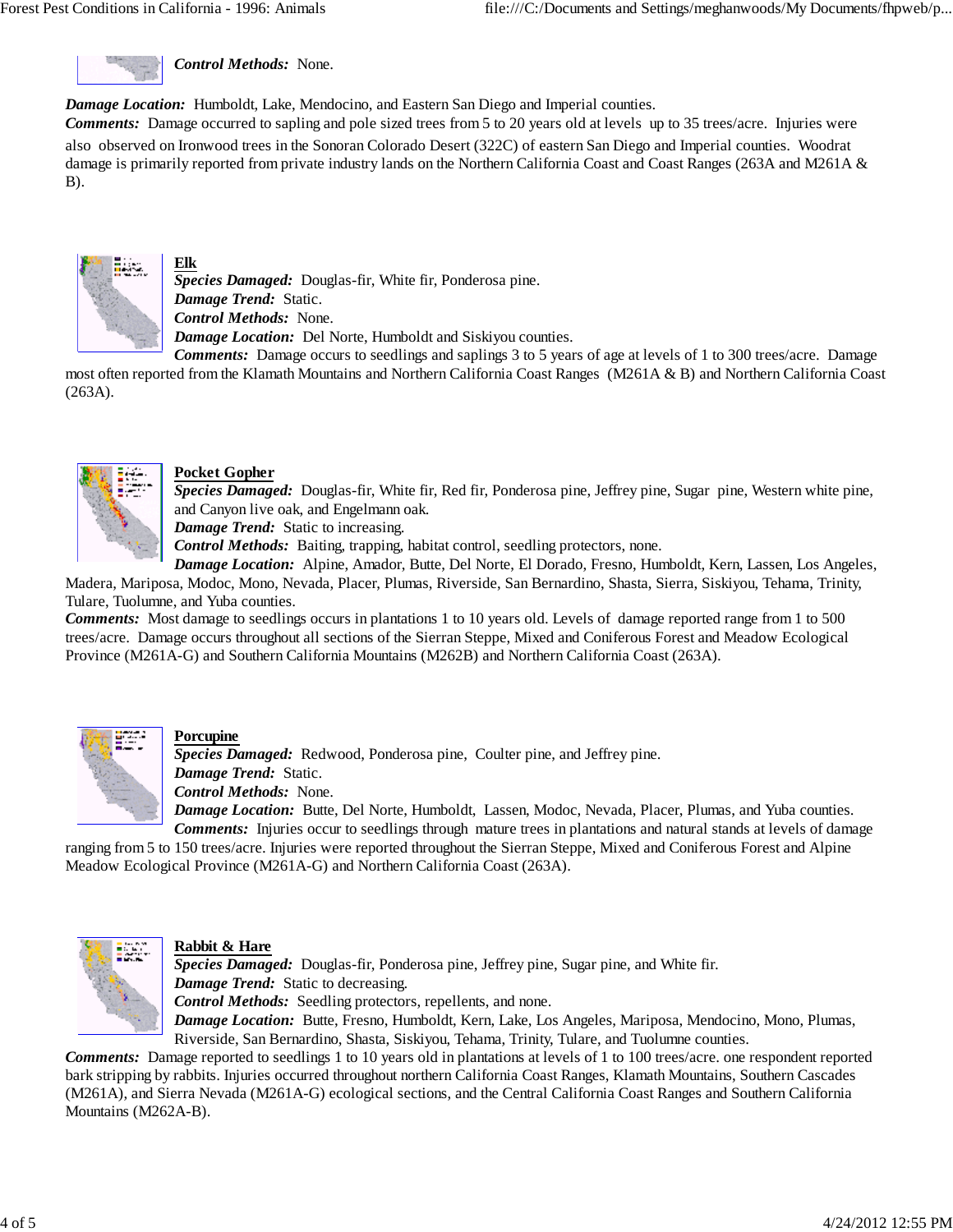

#### **Tree Squirrel**

*Species Damaged:* Douglas-fir, Redwood, Sugar pine, White fir, and Red fir. *Damage Trend:* Stable. *Control Methods:* Metal Bands, hunting, bagging cones, and none.

*Damage Location:* Fresno, Humboldt, Kern, Lake, Los Angeles, Madera, Mariposa, and Tulare counties.

*Comments:* Reports from private forest lands concerned bark stripping and top kill, especially of redwood poles

to mature trees on the Northern California Coast (263A) and Coast Ranges (M261B). Reports from the Klamath Mountains (M261A), Southern California Mountains (M262b), and Sierra Nevada (M261E & F) Ecological Sections concern cone cutting.



#### **Domestic Stock**

*Species Damaged:* Douglas-fir, White fir, Red fir, Ponderosa pine, Jeffrey pine, Sugar pine, Giant sequoia, Incense cedar, Engelmann oak, and California black oak.

*Damage Trend:* Static.

*Control Methods:* Placement of salt blocks, seedling protectors, herding, fences, none.

*Damage Location:* Alpine, Amador, Butte, Del Norte, El Dorado, Fresno, Humboldt, Kern, Lassen, Madera,

Mariposa, Modoc, Nevada, Orange, Placer, Plumas, Riverside, San Bernardino, San Diego, Shasta, Sierra, Siskiyou, Tehama, Trinity, Tulare, Tuolumne, and Yuba counties.

*Comments:* Most respondents reported damage to seedings 1 to 10 years old in plantations. Levels of damage varied from 1 to 200 trees/acre. One report indicated that cows primarily cause injury by trampling seedlings. Another respondent reported that damage was reduced where heifers were mixed with steers. Cows also damaged native plants in meadows and riparian areas. Injuries occurred throughout the state in the 263A, M261A-G, and M262B Ecological Sections.



#### **Ground Squirrel**

*Species damaged:* Coulter pine, Ponderosa pine, Jeffrey pine, and hardwoods. *Damage Trend:* Static. *Control Methods:* Seedling protectors, grain baits, smoke bombs and shooting, none.

*Damage Location:* Fresno, Los Angeles, Riverside, and San Bernardino counties.

*Comments:* Damage is occurring to seedlings 1 to 5 years old in plantations and natural stands at levels of 85 to 400 seedlings/acre. Problems reported in the Southern California Mountains (M262B) and Sierra Nevada (M261E & F) Ecological Sections.

#### **Wild Burro** (no map available)

*Species Damaged:* Ironwood, Paloverde, and Mesquite.

*Damage Trend:* New report.

*Control Methods:* None.

*Damage Location:* Imperial and eastern San Diego counties.

*Comments:* Damage is occurring to almost all trees located near water sources in the Sonoran Colorado Desert (322C) Ecological Section.

\_\_\_\_\_\_\_\_\_\_\_\_\_\_\_\_\_\_\_\_\_\_\_\_\_\_

Contents Top of this page Weeds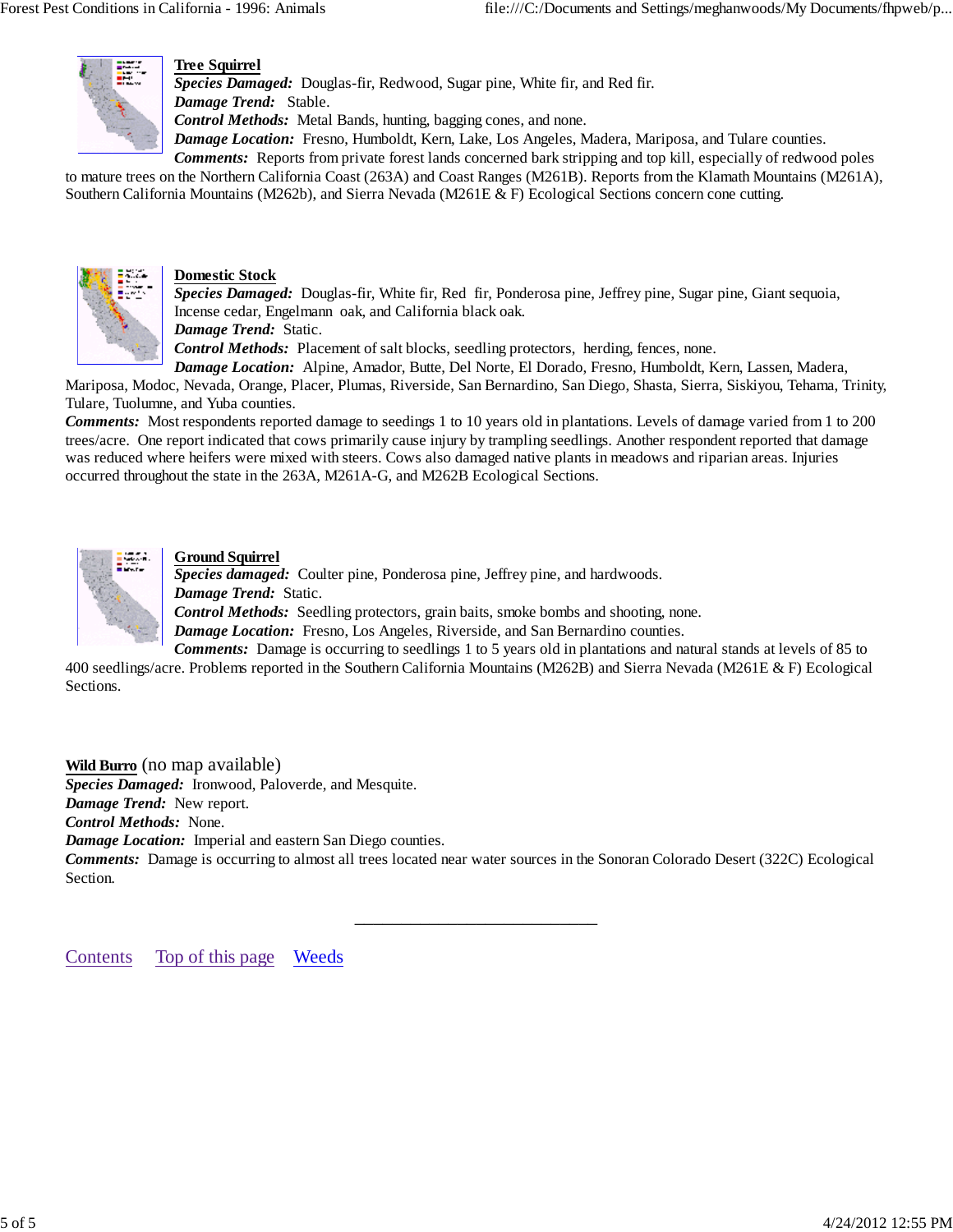Report to the Forest Pest Council from the Weed Committee

# **Status and Control of Weeds**

 *Ken Fleming*, Chair *Paul Violett*, Secretary

**No report was submitted by the Weed Committee this year.**

\_\_\_\_\_\_\_\_\_\_\_\_\_\_\_\_\_\_\_\_\_\_\_\_\_\_

\_\_\_\_\_\_\_\_\_\_\_\_\_\_\_\_\_\_\_\_\_\_\_\_\_\_

Contents Surveys and Evaluations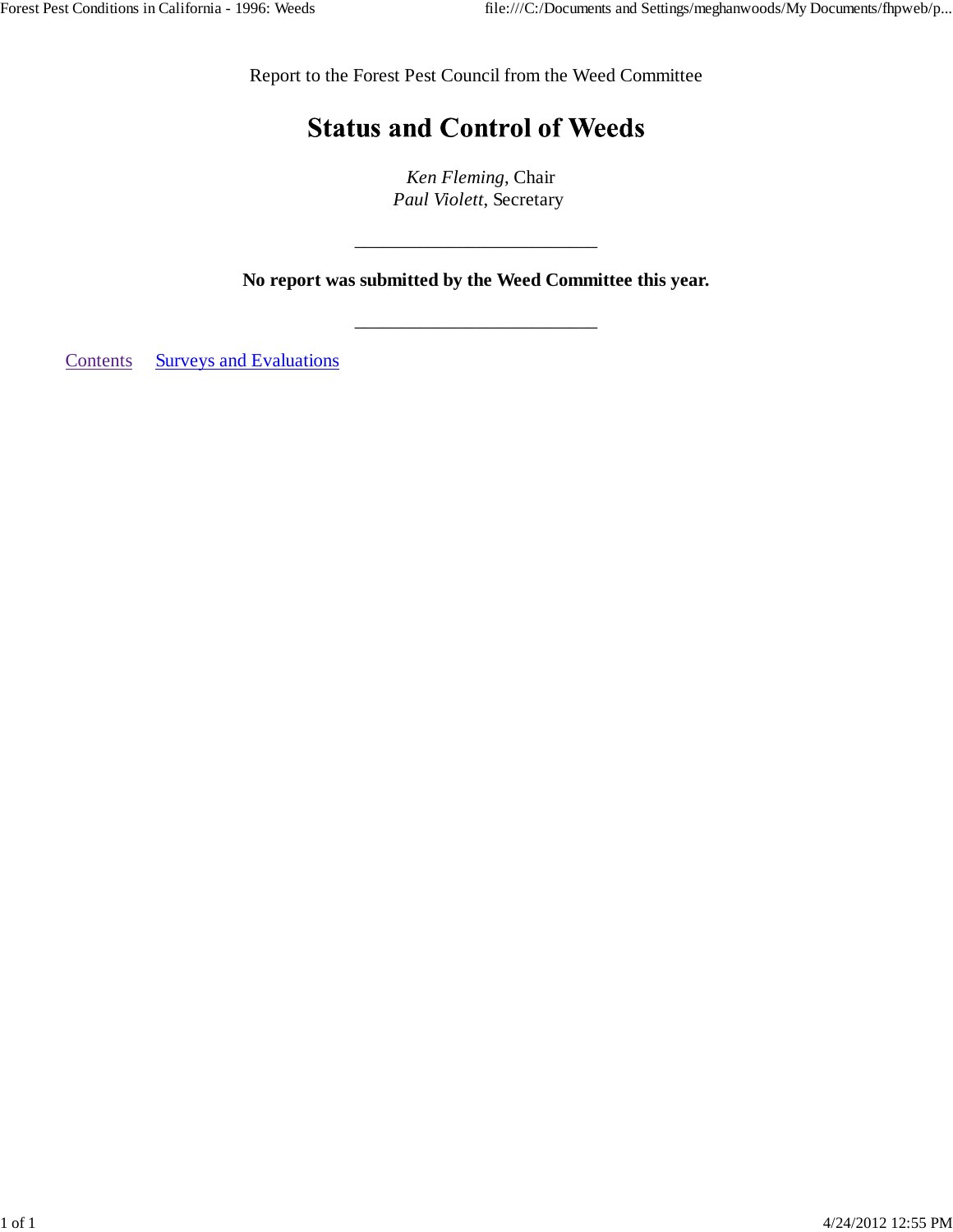Report to the Forest Pest Council from the Insect and Disease Committees

# **Surveys and Evaluations**

\_\_\_\_\_\_\_\_\_\_\_\_\_\_\_\_\_\_\_\_\_\_\_\_\_\_\_\_

# **DEMONSTRATION THINNING PLOTS IN THE EASTSIDE PINE TYPE ON THE LASSEN NATIONAL FOREST**

In 1978-1979, the Forest Service established plots in the eastside pine type to show the effects of thinning on pest-caused losses in areas of high tree mortality. The stands chosen were mostly pole-size ponderosa pine mixed with some white fir and incense-cedar, growing on medium to low sites, and ranging in age from 70 to 90 years. Within the demonstration plots, four levels of stocking density — 40, 55, 70, and 100 percent of normal basal area — were established to demonstrate the biological and economic alternatives available for management planning (Normal basal area is the basal area that a stand should have reached when fully stocked with trees, which in the demonstration areas, ranges from 185 to 215 sq ft/ac, depending on site quality). Seventeen years after thinning, the treatments had reduced mortality from 90 to 100 percent of the level in unthinned stands (Table 7).

|             |          | Residual stocking after thinning (b) trees per acre |           |           |
|-------------|----------|-----------------------------------------------------|-----------|-----------|
| <b>Year</b> | 40%      | 55%                                                 | 70%       | 100%      |
| 1980        | 0.0      | 0.2                                                 | 0.2       | 2.4       |
| 1981        | 0.0      | 0.0                                                 | 0.7       | 2.4       |
| 1982        | 0.0      | 0.5                                                 | 0.3       | 3.6       |
| 1983        | 0.0      | 0.1                                                 | 0.8       | 4.1       |
| 1984        | 0.0      | 0.0                                                 | 0.0       | 1.0       |
| 1985        | 0.0      | 0.2                                                 | 0.0       | 0.6       |
| 1986        | 0.0      | 0.0                                                 | 0.0       | 1.3       |
| 1987        | 0.0      | 0.0                                                 | 0.0       | 1.4       |
| 1988        | 0.0      | 0.0                                                 | 0.0       | 0.0       |
| 1989        | 0.0      | 0.4                                                 | 0.0       | 2.6       |
| 1990        | $0.0\,$  | 0.0                                                 | 0.0       | 2.6       |
| 1991        | 0.0      | 0.0                                                 | 0.0       | 1.8       |
| 1992        | 0.0      | 0.2                                                 | 0.0       | 3.0       |
| 1993        | 0.0      | 0.2                                                 | 0.3       | 5.2       |
| 1994        | 0.0      | 0.0                                                 | 0.0       | 4.8       |
| 1995        | 0.0      | 0.0                                                 | 0.3       | 0.4       |
| 1996        | 0.0      | 0.2                                                 | 0.0       | 1.3       |
|             |          |                                                     |           |           |
| Mean        | 0.0      | 0.1                                                 | 0.2       | 2.3       |
| Range       | $\theta$ | $0 - 0.5$                                           | $0 - 0.8$ | $0 - 5.2$ |
| % M.R. (c)  | 100      | 95.7                                                | 91.3      |           |
|             |          |                                                     |           |           |

*Table 7 - Commercial tree mortality by stocking level, 17 years after thinning (a)*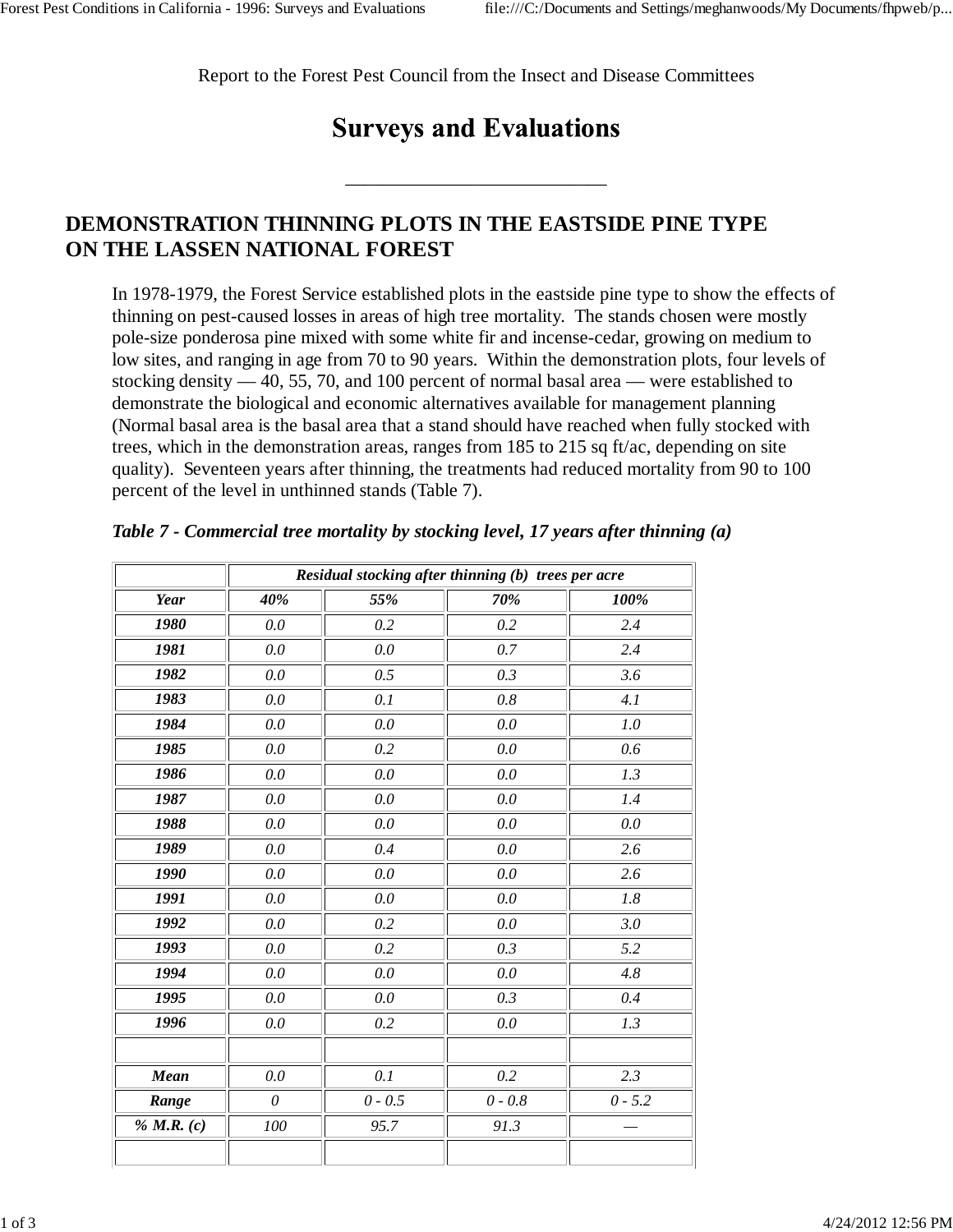*(a) Commercial trees are 8 inches dbh and larger, with straight boles, yielding at least one 10-foot log with a 6-inch top. Trees were killed by the mountain pine beetle. (b) Percent of normal basal area.*

*(c) Percent Mortality Reduction compared with normal basal area.*

## *OZONE*

#### *M262B - Southern California Mountains and Valleys Section*

*Based on the results of the broad preliminary survey for ozone damage in 1993, the Los Padres National Forest has installed two permanent plots on the Mt. Pinos District in 1996. Plans are to evaluate ozone damage each year on these plots and possibly to install a portable ozone monitoring station in the same vicinity.*

## *WHITE PINE BLISTER RUST RESISTANCE SCREENING PROGRAM*

*Because sugar pine with MGR were found to be infected on Mountain Home State Forest, seven plantations of rust-resistant sugar pine were evaluated for rust infection and slow-rusting reactions. The plantations are located on the Plumas, Tahoe and Eldorado National Forests, and are from 13 to 30 years old. No breakdown of resistance was found; the major gene resistance was holding and segregation ratios of different genotypes were within expected Mendellian ratios.*

*Four new MGR parents were identified of the 172 candidates scored. Progeny of 941 trees (56,460 seedlings) were grown, inoculated, and evaluated for major gene resistance in greenhouses at the Placerville Nursery (El Dorado County). The USDA Forest Service, Pacific Southwest Region has now identified 1,041 rust resistance sugar pine trees.*

|      |                     |            | Average Moth Catch per Trap (5 traps per plot) |                |                |     |        |                |                |                |          |                |          |          |          |
|------|---------------------|------------|------------------------------------------------|----------------|----------------|-----|--------|----------------|----------------|----------------|----------|----------------|----------|----------|----------|
| Year | <b>No. of Plots</b> |            | <b>Percent of Total Catch</b>                  |                |                |     |        |                |                |                |          |                |          |          |          |
|      |                     | $<$ 10     | $\langle 20 \vert$                             | <25            | $<$ 30         | <35 | $<$ 40 | <45            | $50$           | $<$ 55         | $<$ 60   | $<$ 65         | $<$ 70   | < 75     | $75+$    |
| 1979 | 102                 | 97         | 2                                              | 1              | 1              | 0   | 1      | 0              | $\theta$       | 0              | 0        | 0              | 0        | 0        | 0        |
|      | $\%$                | 95         | 2                                              | 2              | 2              | 0   | 2      |                |                |                |          |                |          |          |          |
| 1980 | 99                  | 99         | 0                                              | 0              | 0              | 0   | 0      | $\theta$       | $\theta$       | 0              | $\theta$ | 0              | 0        | 0        | $\theta$ |
|      | $\%$                | <i>100</i> |                                                |                |                |     |        |                |                |                |          |                |          |          |          |
| 1981 | 93                  | 78         | 10                                             | $\overline{4}$ |                | 0   | 0      | $\theta$       | $\theta$       | $\theta$       | $\theta$ | 0              | 0        | 0        | $\theta$ |
|      | $\%$                | 84         | 10                                             | $\overline{4}$ | 2              |     |        |                |                |                |          |                |          |          |          |
| 1982 | 95                  | 93         |                                                | 0              | 1              | 0   | 0      | 0              | $\theta$       | 0              | $\theta$ | 0              | $\theta$ | $\theta$ | 0        |
|      | $\%$                | 98         |                                                | 0              | 1              |     |        |                |                |                |          |                |          |          |          |
| 1983 | 98                  | 87         | 6                                              | 1              |                | 3   | 0      | 0              | $\theta$       | 0              | $\theta$ | 0              | 0        | 0        | 0        |
|      | $\%$                | 89         | 6                                              | 1              | 1              | 3   |        |                |                |                |          |                |          |          |          |
| 1984 | 111                 | 51         | 18                                             | $_{11}$        | 5              | 7   | 8      | $\overline{4}$ | 3              | $\overline{4}$ | 0        | 0              | 0        | 0        | $\theta$ |
|      | $\%$                | 46         | 16                                             | 10             | $\overline{4}$ | 6   | 7      | $\overline{4}$ | $\mathfrak{Z}$ | $\overline{4}$ |          |                |          |          |          |
| 1985 | 105                 | 58         | 14                                             | 4              | 7              | 6   | 5      | 1              | 2              | 4              | 1        | $\overline{2}$ | $\theta$ | 1        | 0        |
|      | $\%$                | 55         | 13                                             | 4              |                | 6   | 5      |                | 2              | 4              |          | 2              | 0        |          |          |

*Table 8 - Number of male Douglas-fir tussock moths caught per trap at pheromone survey plots in California, 1979 - 1996*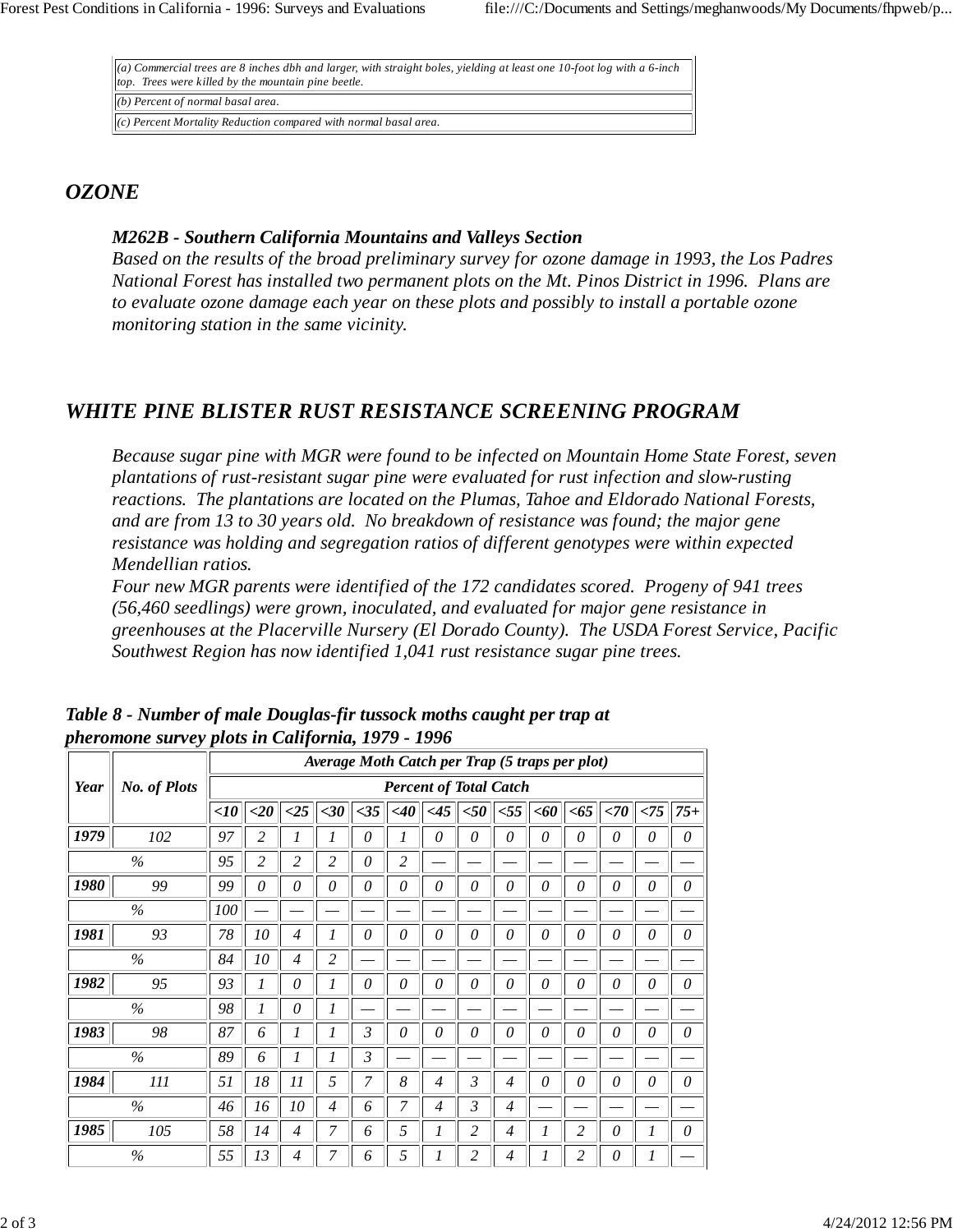| 1986<br>107 | 64  | 16                       | $\overline{4}$ | 8              | 6              | 1              | $\mathfrak{Z}$ | $\theta$ | 1        | 0              | 1        | 1        | 1 | $\boldsymbol{l}$              |
|-------------|-----|--------------------------|----------------|----------------|----------------|----------------|----------------|----------|----------|----------------|----------|----------|---|-------------------------------|
| $\%$        | 60  | 15                       | $\overline{4}$ | 7              | 6              | 1              | 3              | $\theta$ | 1        | 0              | 1        | 1        | 1 | 1                             |
| 1987<br>108 | 80  | 15                       | $\overline{4}$ | 2              | 1              | 1              | $\mathfrak{Z}$ | 0        | 1        | 0              | $\theta$ | 1        | 0 | $\theta$                      |
| $\%$        | 74  | 14                       | $\overline{4}$ | $\overline{2}$ | 1              | 1              | $\mathfrak{Z}$ | 0        | 1        | $\theta$       | 0        | 1        |   |                               |
| 1988<br>124 | 105 | 9                        | $\mathfrak{Z}$ | $\mathfrak{Z}$ | $\theta$       | $\overline{2}$ | 1              | $\theta$ | $\theta$ | 0              | $\theta$ | $\theta$ | 0 | 0                             |
| %           | 86  | 9                        | 2              | 2              | 0              | 2              | 1              |          |          |                |          |          |   | $\qquad \qquad$               |
| 1989<br>130 | 129 | 1                        | 0              | 0              | 0              | $\theta$       | $\theta$       | $\theta$ | 0        | 0              | 0        | 0        | 0 | $\theta$                      |
| %           | 99  | 1                        |                |                |                |                |                |          |          |                |          |          |   |                               |
| 1990<br>138 | 135 | 1                        | $\theta$       | 1              | 1              | 0              | 0              | $\theta$ | $\theta$ | 0              | $\theta$ | $\theta$ | 0 | $\theta$                      |
| $\%$        | 97  | 1                        | 0              | 1              | 1              |                |                |          |          | –              |          |          |   | $\overline{\phantom{0}}$      |
| 143<br>1991 | 135 | $\overline{\mathcal{A}}$ | $\mathcal{I}$  | 0              | $\theta$       | $\overline{2}$ | 1              | $\theta$ | $\theta$ | $\theta$       | $\theta$ | $\theta$ | 0 | $\theta$                      |
| $\%$        | 94  | 3                        | 1              | 0              | 0              | 1              | 1              |          |          |                |          |          |   | $\overbrace{\phantom{13333}}$ |
| 1992<br>164 | 156 | 3                        | 0              | $\overline{2}$ | 1              | 0              | $\theta$       | 0        | $\theta$ | 1              | 0        | 1        | 0 | $\theta$                      |
| $\%$        | 95  | $\mathcal{I}$            | $\theta$       | 1              | 1              | $\theta$       | $\theta$       | $\theta$ | $\theta$ | 1              | $\theta$ | 1        |   |                               |
| 143<br>1993 | 135 | 8                        | 0              | 0              | 0              | $\theta$       | $\theta$       | $\theta$ | $\theta$ | 0              | $\theta$ | $\theta$ | 0 | $\mathcal O$                  |
| $\%$        | 94  | 6                        |                |                |                |                |                |          |          |                |          |          |   |                               |
| 151<br>1994 | 139 | $_{11}$                  | 1              | 0              | 0              | $\theta$       | $\theta$       | $\theta$ | $\theta$ | $\theta$       | $\theta$ | $\theta$ | 0 | $\theta$                      |
| $\%$        | 92  | 7                        | 1              |                |                |                |                |          |          |                |          |          |   |                               |
| 1995<br>158 | 77  | 35                       | 13             | 16             | 7              | 7              | 3              | 0        | 0        | 0              | 0        | 0        | 0 | 0                             |
| $\%$        | 49  | 22                       | 8              | 10             | 5              | $\overline{4}$ | $\overline{2}$ |          |          |                |          |          |   |                               |
| 149<br>1996 | 33  | 26                       | 16             | 8              | 7              | 12             | 9              | 5        | 8        | 6              | 8        | 5        | 1 | 5                             |
| $\%$        | 22  | 17                       | 11             | 6              | $\overline{4}$ | 8              | 6              | 3        | 6        | $\overline{4}$ | 6        | 3        | 1 | 3                             |

*\_\_\_\_\_\_\_\_\_\_\_\_\_\_\_\_\_\_\_\_\_\_\_\_\_\_\_\_*

*Contents Top of this page Appendix A*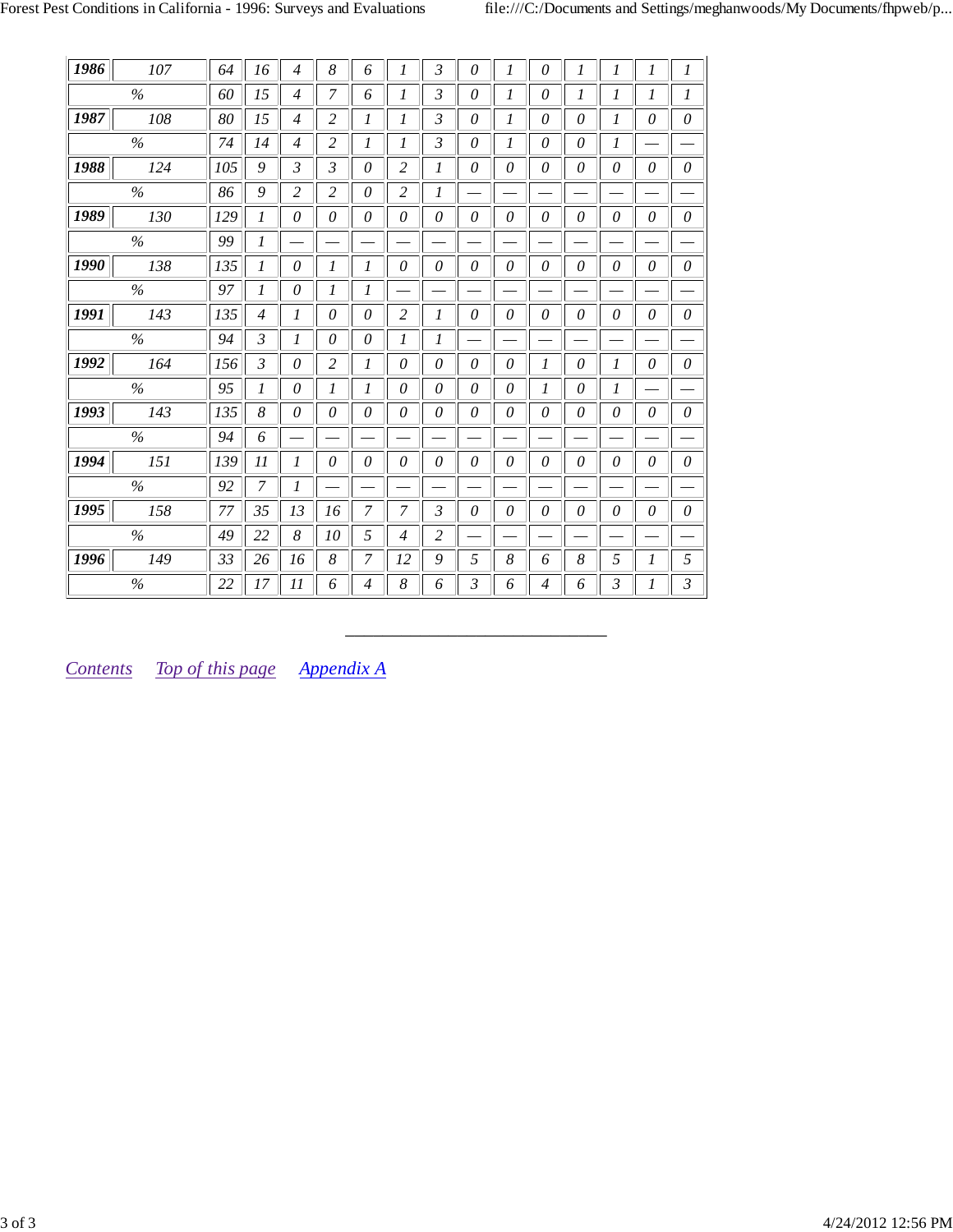# **- Appendix A - Hierarchy of Ecological Units in California**

## **Humid Temperate Domain**

| <b>Division</b>                        | <b>Province</b>                                                          | <b>Section</b>                             |
|----------------------------------------|--------------------------------------------------------------------------|--------------------------------------------|
| 260-Mediterranean                      | 261-CA coastal chaparral                                                 | 261A-Central CA coast Forest<br>land Shrub |
|                                        |                                                                          | 261B-Southern CA coast                     |
|                                        | 262-CA dry steppe                                                        | 262A-Great Valley                          |
|                                        | 263-CA coastal steppe, mixed and redwood<br>forest                       | 263A-Northern CA coast                     |
| M260-Mediterranean<br>regime mountains | M261-Sierran steppe, mixed and coniferous<br>forest and alpine meadow    | M261A-Klamath mountains                    |
|                                        |                                                                          | M261B-Northern CA coast<br>ranges          |
|                                        |                                                                          | M261C-Northern CA interior<br>coast ranges |
|                                        |                                                                          | M261D-Southern Cascades                    |
|                                        |                                                                          | M261E-Sierra Nevada                        |
|                                        |                                                                          | M261F-Sierra Nevada foothills              |
|                                        |                                                                          | M261G-Modoc plateau                        |
|                                        | M262-CA coastal range open woodland, shrub,<br>continuous forest, meadow | M262A-Central CA coast range               |
|                                        |                                                                          | M262B-Southern CA mountains<br>and valleys |

#### **Dry Domain**

| <b>Division</b>      | <b>Province</b>                                                                             | <b>Section</b>                    |
|----------------------|---------------------------------------------------------------------------------------------|-----------------------------------|
| desert               | $\sqrt{320}\text{-Tropical/subtropical}\big\ _{322}\text{-American semi-desert and desert}$ | 322A-Mojave desert                |
|                      |                                                                                             | 322B-Sonoran Mojave desert        |
|                      |                                                                                             | 322C-Sonoran Colorado desert      |
| 340-Temperate desert | 341-Intermountain semi-desert and desert                                                    | $\parallel$ 341D-Mono             |
|                      | 342-Intermountain semi-desert                                                               | 342B-Northwestern basin and range |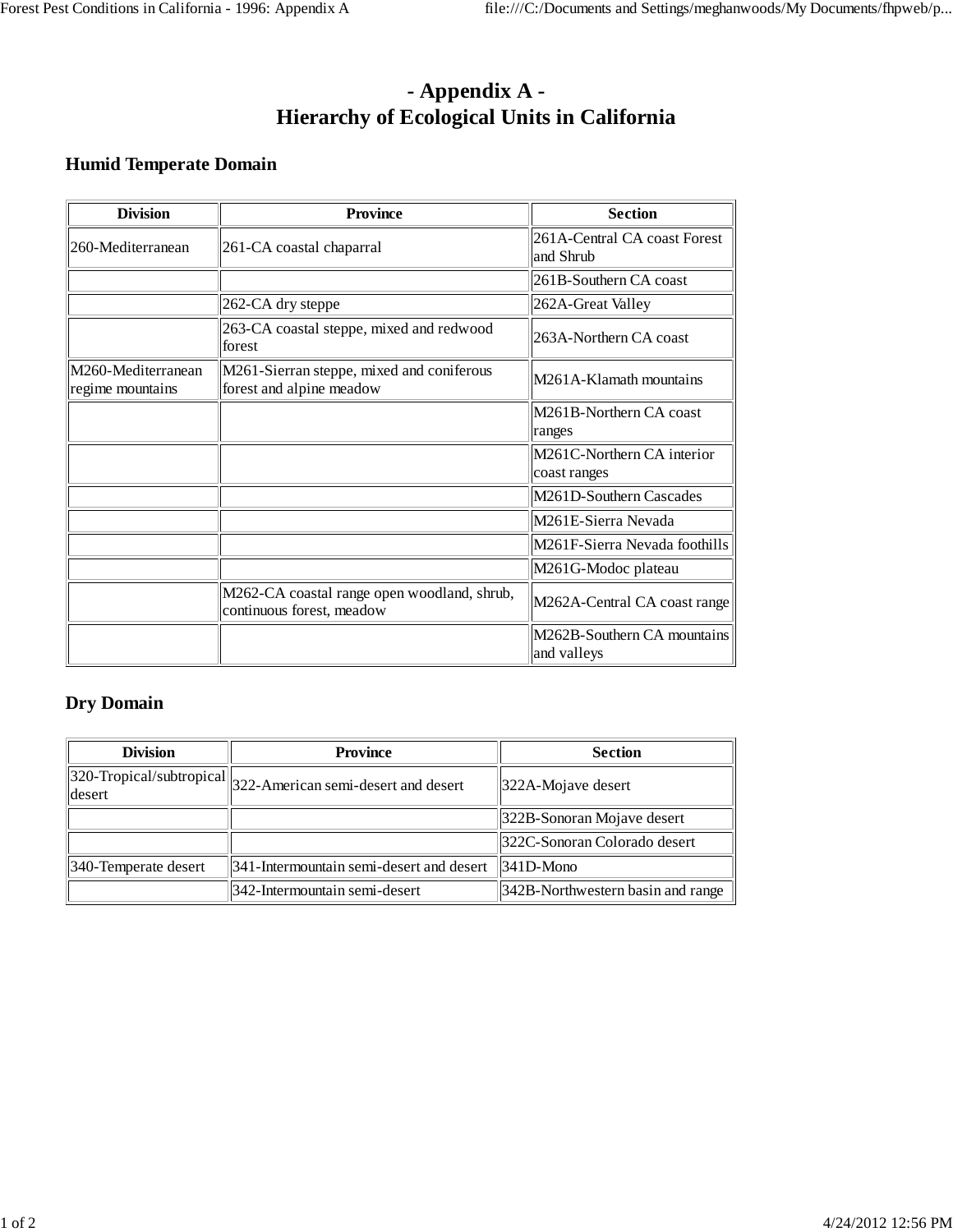

Contents Top of this page Appendix B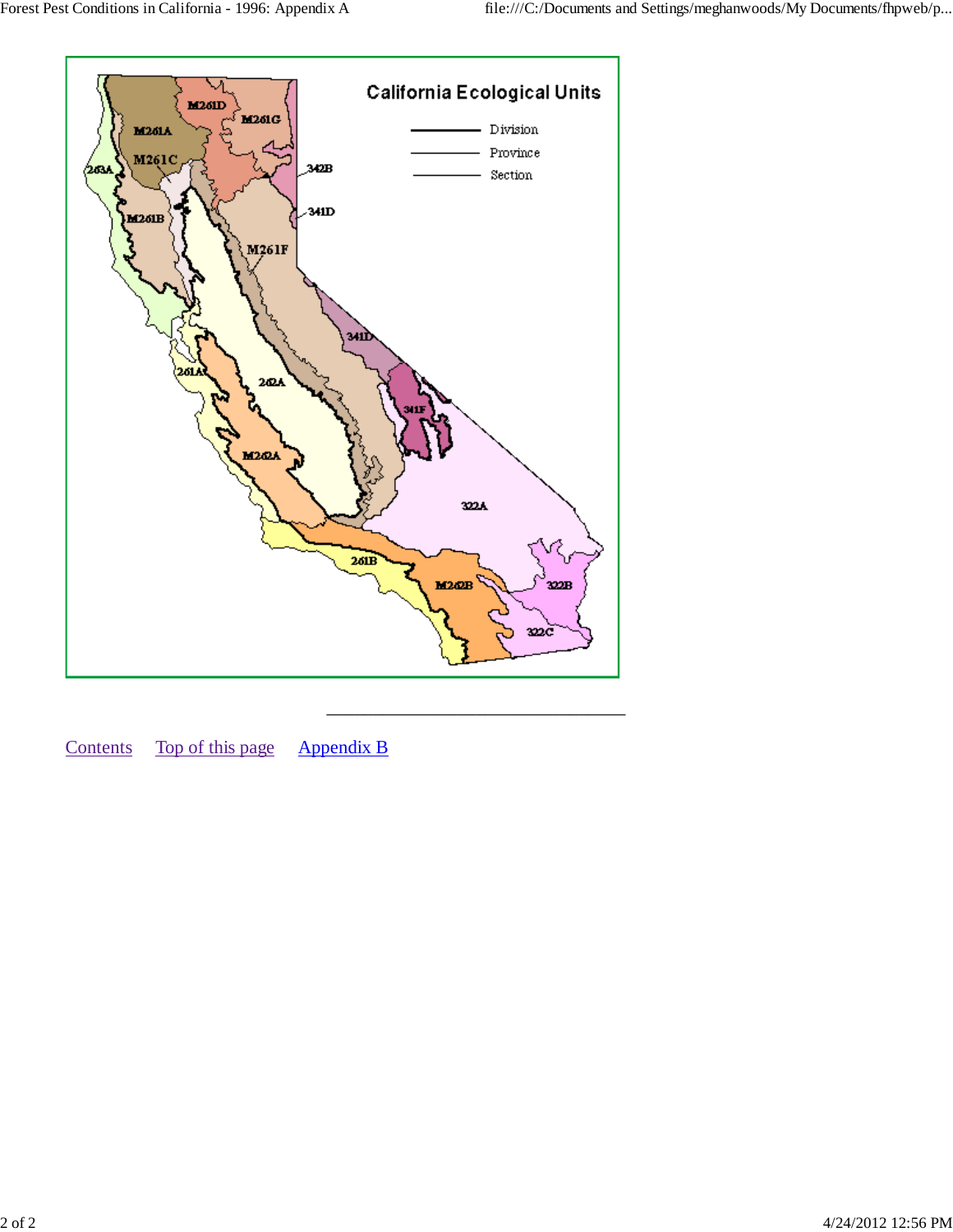# **- Appendix B - Index of Scientific and Commom Names**

**Note: Common and Scientific names mentioned in this report are listed in alphabetic order by common name.**

#### **INSECTS**

#### **Bark Beetles**

| Common Name               | <b>Scientific Name</b>    |
|---------------------------|---------------------------|
| California fivespined ips | Ips paraconfusus          |
| Cedar bark beetles        | Phloeosinus sp.           |
| Douglas-fir beetle        | Dendroctonus pseudotsugae |
| Douglas-fir engraver      | Scolytus unispinosus      |
| Fir engraver              | Scolytus ventralis        |
| Jeffrey pine beetle       | Dendroctonus jeffreyi     |
| Monterey pine ips         | Ips mexicanus             |
| Mountain pine beetle      | Dendroctonus ponderosae   |
| Pine engravers            | Ips spp.                  |
| Red turpentine beetle     | Dendroctonus valens       |
| Western pine beetle       | Dendroctonus brevicomis   |

#### **Defoliators**

| <b>Common Name</b>         | <b>Scientific Name</b>            |
|----------------------------|-----------------------------------|
| California oakworm         | Phryganidia californica           |
| California budworm         | Choristoneura carnana californica |
| Douglas-fir tussock moth   | Orgyia pseudotsugata              |
| Elm leaf beetle            | Xanthogaleruca luteola            |
| Fruittree leafroller       | Archips argyrospilus              |
| Gypsy moth                 | Lymantria dispar                  |
| Lodgepole pine needleminer | Coleotechnites milleri            |
| Modoc budworm              | Choristoneura retiniana           |
| Pine needleminer           | Coleotechnites sp., near milleri  |
| Silverspotted tiger moth   | Halisidota argentata              |
| Tent caterpillar           | Malacosoma sp.                    |
| Western tent caterpillar   | Malacosoma californicum           |
| White fir needleminer      | Epinotia meritana                 |

#### **Tree regeneration insects**

| Common Name                    | Scientific Name            |
|--------------------------------|----------------------------|
| Black vine weevil              | Otiorhynchus sulcatus      |
| <b>Branch</b> and twig beetles | $ $ Carphoborus pinicolens |
|                                | Pityophthorus tuberculatus |
|                                | Pityophthorus conifertus   |
|                                | Pityophthorus jeffreyi     |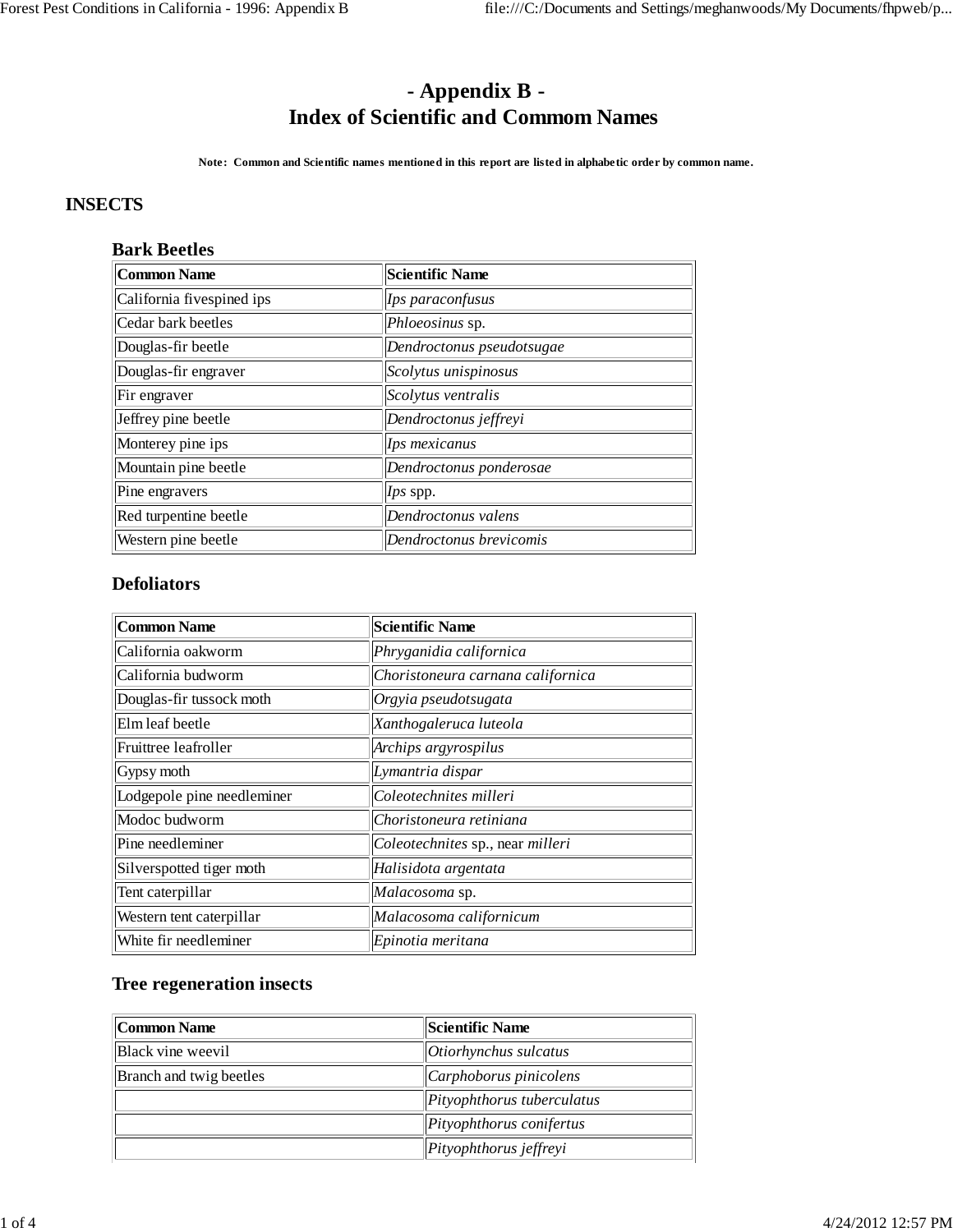|                                 | Pityophthorus sp.         |
|---------------------------------|---------------------------|
| Douglas-fir reproduction weevil | Cylindrocopturus furnissi |
| Gouty pitch midge               | Cecidomyia piniinopsis    |
| Pine needle sheathminer         | Zelleria haimbachi        |
| Pine reproduction weevil        | Cylindrocopturus eatoni   |
| Flatheaded fir borer            | Melanophila drummondi     |
| Roundheaded fir borer           | Tetropium abietis         |

#### **Other**

| Common Name           | Scientific Name                   |
|-----------------------|-----------------------------------|
| Africanized honey bee | Apis mellifera scutellata         |
| Asia longhorned borer | Anaplophora glabripennis          |
|                       | $\mathbf{P}$ <i>Phalacrus</i> sp. |

#### **PATHOGENS**

#### **Cankers**

| Common Name              | Scientific Name                                      |
|--------------------------|------------------------------------------------------|
| Diplodia blight of pines | $\vert$ Diplodia pinea (Sphaeropsis sapinea)         |
| Pine pitch canker        | $\left\  \right\ $ Fusarium subglutinans f. sp. pini |
| Phomopsis canker         | Diaporthe lokoyae                                    |

#### **Dwarf mistletoes**

| Common Name             | <b>Scientific Name</b>                    |  |
|-------------------------|-------------------------------------------|--|
| Western dwarf mistletoe | $\Delta$ <i>Receuthobium campylopodum</i> |  |

#### **Foliage diseases**

| Common Name                 | <b>Scientific Name</b>     |  |
|-----------------------------|----------------------------|--|
| Elytroderma needle disease  | Elytroderma deformans      |  |
| Fir needle cast             | Lirula abietis-concoloris  |  |
| Fusarium hypocotyl rot      | <i>Fusarium</i> spp.       |  |
| Leaf spot of arbutus        | $ Coccomyces$ arbutifolius |  |
| Powdery mildew on live oaks | Sphaerotheca lanestris     |  |

#### **Root diseases**

| Common Name                    | <b>Scientific Name</b>         |
|--------------------------------|--------------------------------|
| Annosus root disease           | Heterobasidion annosum         |
| Black stain root disease       | $\Delta$ Leptographium wagneri |
| Charcoal root rot              | Macrophomina phaseolina        |
| Laminated root disease         | Phellinus weirii               |
| Phytophthora root rot          | Phytophthora spp.              |
| Port-Orford-cedar root disease | Phytophthora lateralis         |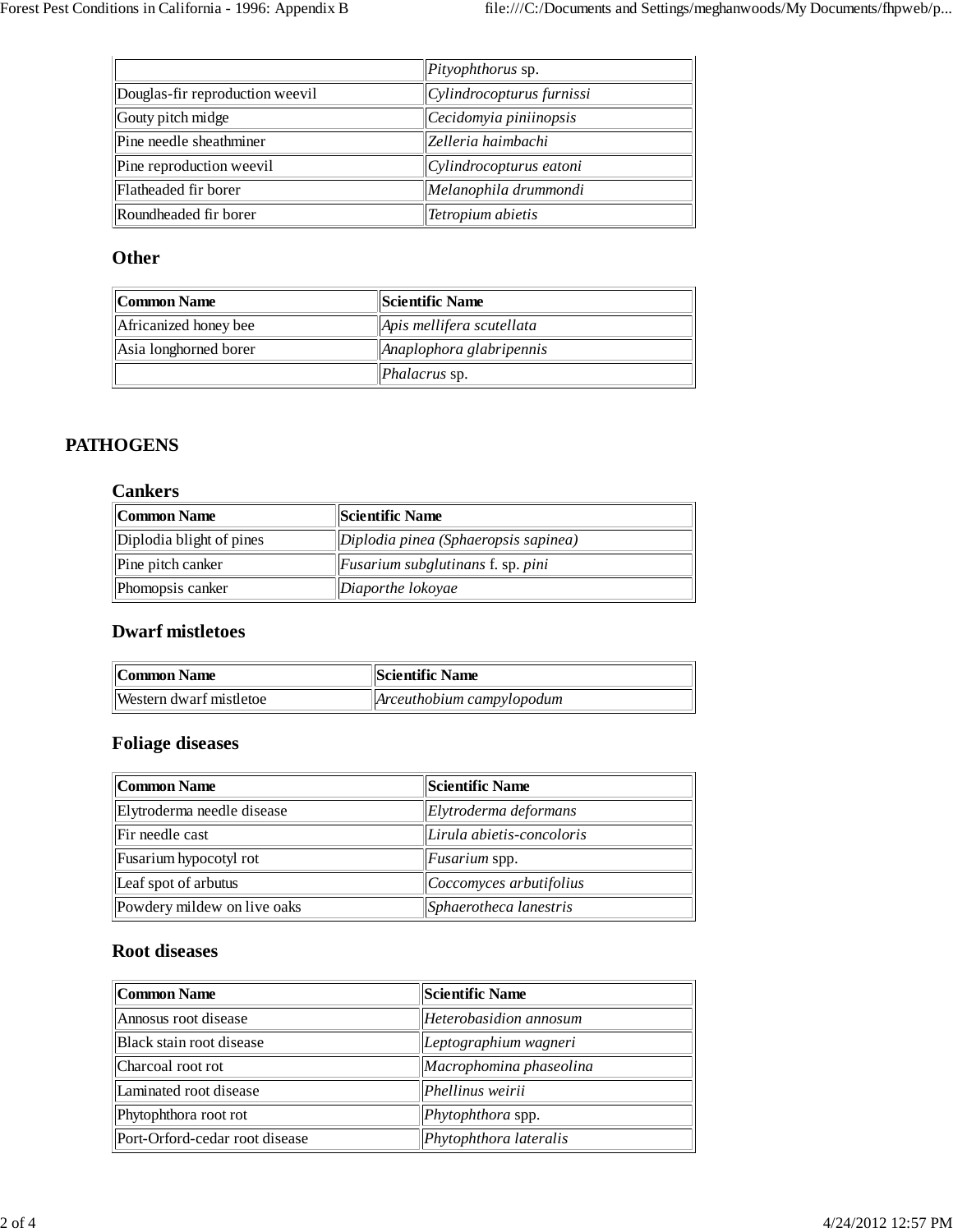## **Rusts**

| Common Name             | Scientific Name                        |  |
|-------------------------|----------------------------------------|--|
| Western gall rust       | $\left  \right $ Peridermium harknessi |  |
| White pine blister rust | Cronartium ribicola                    |  |

## **True mistletoes**

| Common Name     | <b>Scientific Name</b>   |
|-----------------|--------------------------|
| Leafy mistletoe | <i>Phoradendron</i> spp. |

## **TREES**

#### **Conifers**

| <b>Common Name</b>     | <b>Scientific Name</b>        |
|------------------------|-------------------------------|
| Pines                  | Pinus spp.                    |
| Bishop pine            | Pinus muricata                |
| Jeffrey pine           | Pinus jeffreyi                |
| Knobcone pine          | Pinus attenuata               |
| Limber pine            | Pinus flexilis                |
| Lodgepole pine         | Pinus contorta var. murrayana |
| Monterey pine          | Pinus radiata                 |
| Ponderosa pine         | Pinus ponderosa               |
| Singleleaf pinyon pine | Pinus monophylla              |
| Sugar pine             | Pinus lambertiana             |

## **True firs**

| Common Name | <b>  Scientific Name</b> |  |
|-------------|--------------------------|--|
| Red fir     | $\Delta$ bies magnifica  |  |
| White fir   | Abies concolor           |  |

## **Others**

| Common Name       | <b>Scientific Name</b>   |
|-------------------|--------------------------|
| Douglas-fir       | Pseudotsuga menziesii    |
| Giant sequoia     | Sequoiadendron giganteum |
| Incense-cedar     | Libocedrus decurrens     |
| Port-Orford-cedar | Chamaecyparis lawsoniana |
| Sitka spruce      | Picea sitchensis         |

## **Hardwoods, Oaks**

| Common Name          | <b>Scientific Name</b>              |
|----------------------|-------------------------------------|
| California black oak | $\sqrt{Q}$ uercus kelloggii         |
| Coast live oak       | $\sqrt{Q}$ <i>Quercus agrifolia</i> |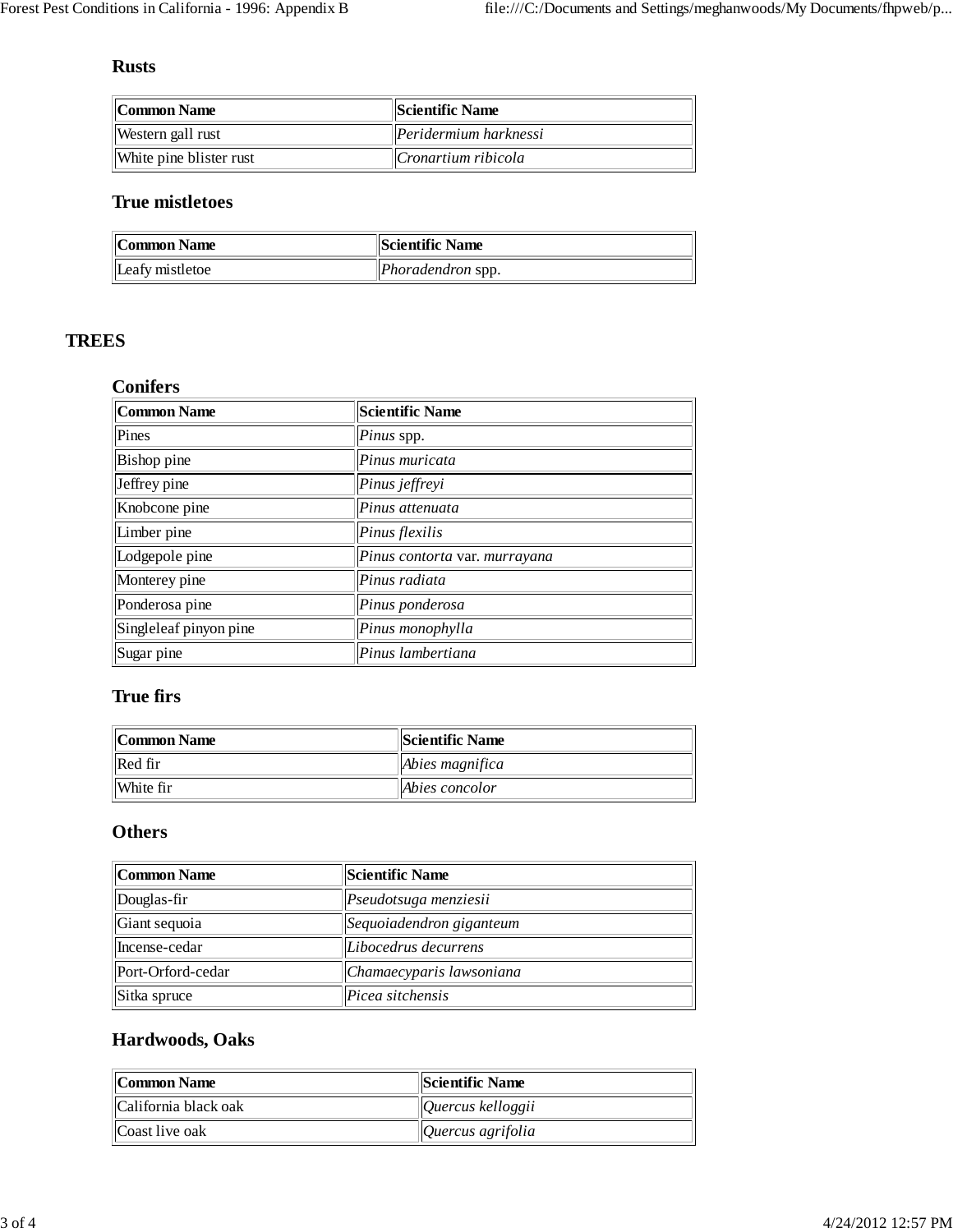## **Other, California natives**

| Common Name       | <b>Scientific Name</b>   |
|-------------------|--------------------------|
| California laurel | Umbellularia californica |
| Elm               | Ulmus spp.               |
| Pacific madrone   | Arbutus menziesii        |
| Tanoak            | Lithocarpus densiflorus  |
| Willow            | Salix spp.               |

## **SHRUBS**

| Common Name          | <b>Scientific Name</b> |
|----------------------|------------------------|
| Antelope bitterbrush | Purshia tridentata     |
| <b>Ceanothus</b>     | <i>Ceanothus</i> sp.   |
| Current, gooseberry  | $Ribes$ spp.           |
| Laurel sumac         | Rhus laurina           |
| Sugarbush chaparral  | Rhus ovata             |

## **GRASSES**

| Common Name      | <b>Scientific Name</b>  |
|------------------|-------------------------|
| California brome | <i>Bromus carinatus</i> |

Contents Top of this document Appendix C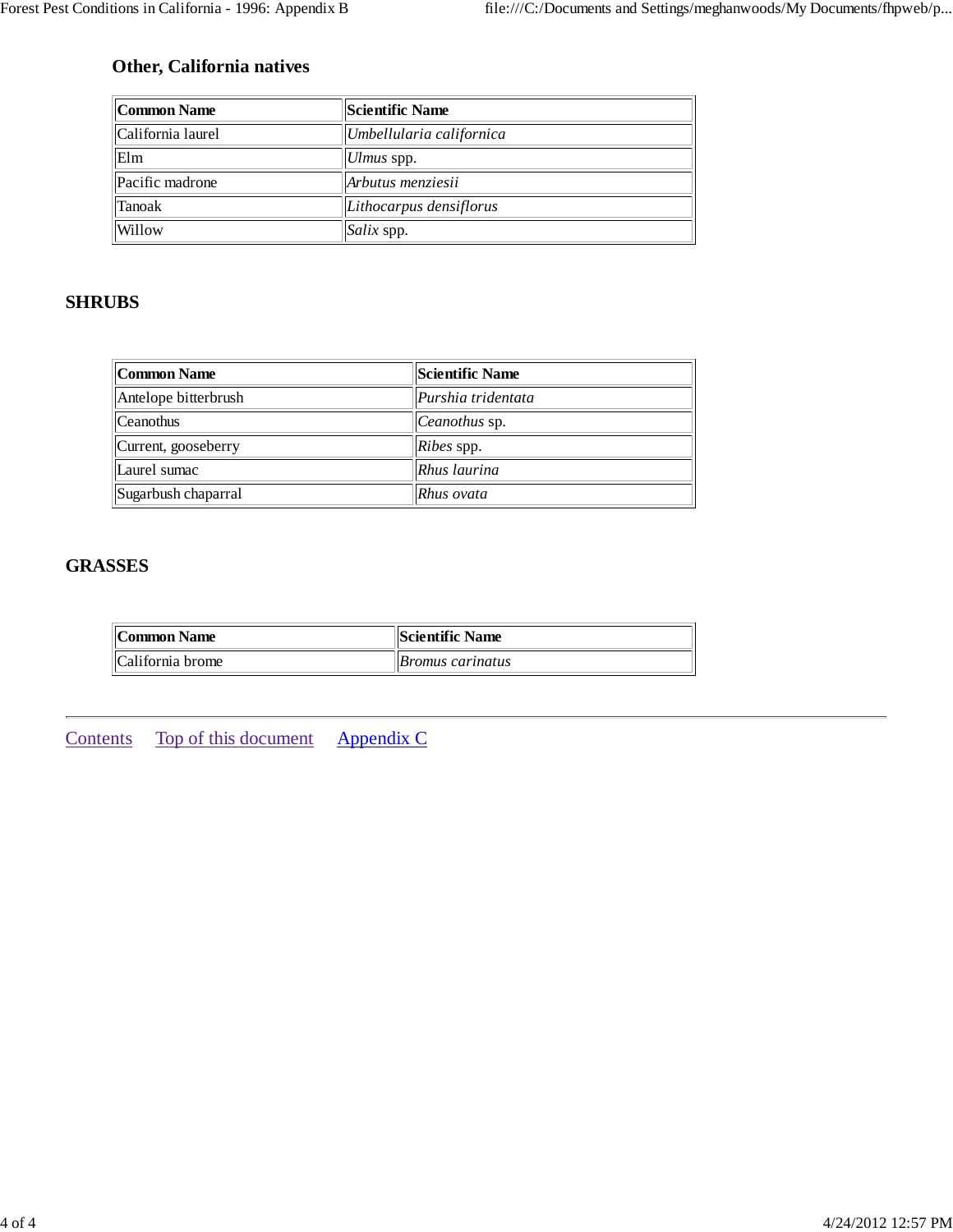Forest Pest Conditions in California - 1996: Appendix C (Preamble)

If you wish to submit a pest injury report and samples, a printable form is available to you from this web document. **Please note!** Depending on the way your computer is set up, the form may appear distorted, but it should print correctly. The form has been tested with Netscape and Internet Explorer versions 3 and 4. It prints properly with inkjet and laser printers. The form has not been tested with Macintosh computers or dot-matrix printers. To ensure the form would print on one page, it contains no navigation links to other parts of the document. To return to this page, please use the "Back" button (usually in the upper left of the screen).

## **"Forest Pest Detection Report" form**

The COOPERATIVE FOREST PEST DETECTION SURVEY is sponsored by the California Forest Pest Control Action Council. The Pest Action Council encourages Federal, State, and private land managers and individuals to contribute to the survey by submitting pest injury reports and samples in the following manner.:

**Federal Personnel.** Send all detection reports to appropriate Service Areas, and mail injury samples with a copy of the report to:

| <b>Forest Pest Management</b>          | <b>Forest Pest Management</b>     |
|----------------------------------------|-----------------------------------|
| <b>Shasta-Trinity National Forests</b> | <b>Stanislaus National Forest</b> |
| 2400 Washington Avenue                 | 19777 Greenley Road               |
| Redding, CA 96001                      | Sonora, CA 95370                  |
|                                        |                                   |
| <b>Forest Pest Management</b>          | <b>Forest Pest Management</b>     |
| Lassen National Forest                 | San Bernardino National Forest    |
| 55 South Sacramento Street             | 1824 South Commercenter Circle    |
| Susanville, CA 96130                   | San Bernardino, CA 92408          |
|                                        |                                   |

**State Personnel.** Send all detection reports through channels, and mail injury samples with a copy of the report to:

California Department of Forestry P.O. Box 1590 Davis, CA 95617

California Department of Forestry 6105 Airport Road Redding, CA 96002

#### **Private Land Managers and Individuals.** Send all detection reports and samples to:

California Department of Forestry 1416 9th Street Sacramento, CA 95814

# **Completing the detection report form**

*Heading (Blocks 1 - 7)* — Enter all information requested. In Block 6, Location, note distinguishing landmarks and place names so that the injury center can be relocated. If possible, attach a location map to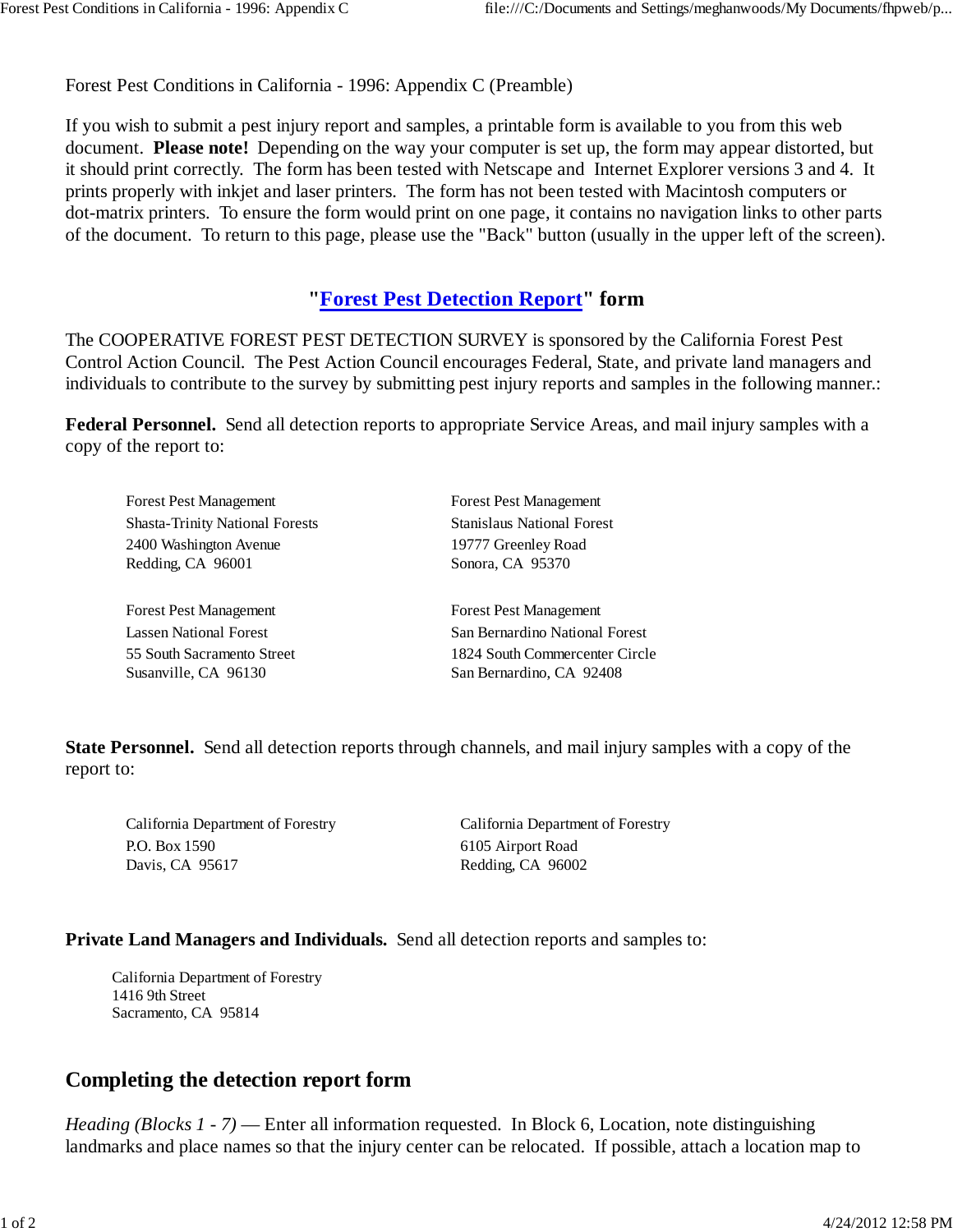the form.

*Injury Description (Blocks 8 - 15)* — Check as many boxes as are applicable, and fill in the requested information as completely as possible.

*Stand Description (Blocks 16 - 20)* — This information will aid the examiner in determining how the stand conditions contributed to the pest problem. In block 17, indicate the major tree species in the overstory and understory. In block 18, indicate the stand age in years, and/or the size class (seedling-sapling; pole; young sawtimber; mature sawtimber; overmature or decadent).

*Pest Names (Block 21)* — Write a detailed description of the pest or pests, the injury symptoms, and any contributing factors.

*Action Requested (Block 23)* — Mark "Field Evaluation" only if you consider the injury serious enough to warrant a professional evaluation. Mark "Your Information Only" if you are reporting a condition that does not require further attention. All reports will be acknowledged and questions answered on the lower part of the form.

*Reply (Section II)* — Make no entries in this block; it is for examining personnel only. A copy of the report will be returned to you with the information requested.

*Handling Samples* — Please submit injury samples with each detection report. If possible, send several specimens illustrating the stages of injury and decline. Keep samples cool and ship them immediately after collection. Send them in a screw-top mailing tube or other sturdy container, and enclose a completed copy of the detection report.

Your participation in the COOPERATIVE FOREST PEST DETECTION SURVEY is greatly needed and appreciated. Additional copies of the form are available from the Forest Service, Forest Pest Management and from the California Department of Forestry (ask for form number R5-3400-1).

\_\_\_\_\_\_\_\_\_\_\_\_\_\_\_\_\_\_\_\_\_\_\_\_\_\_\_\_

Contents Top of this page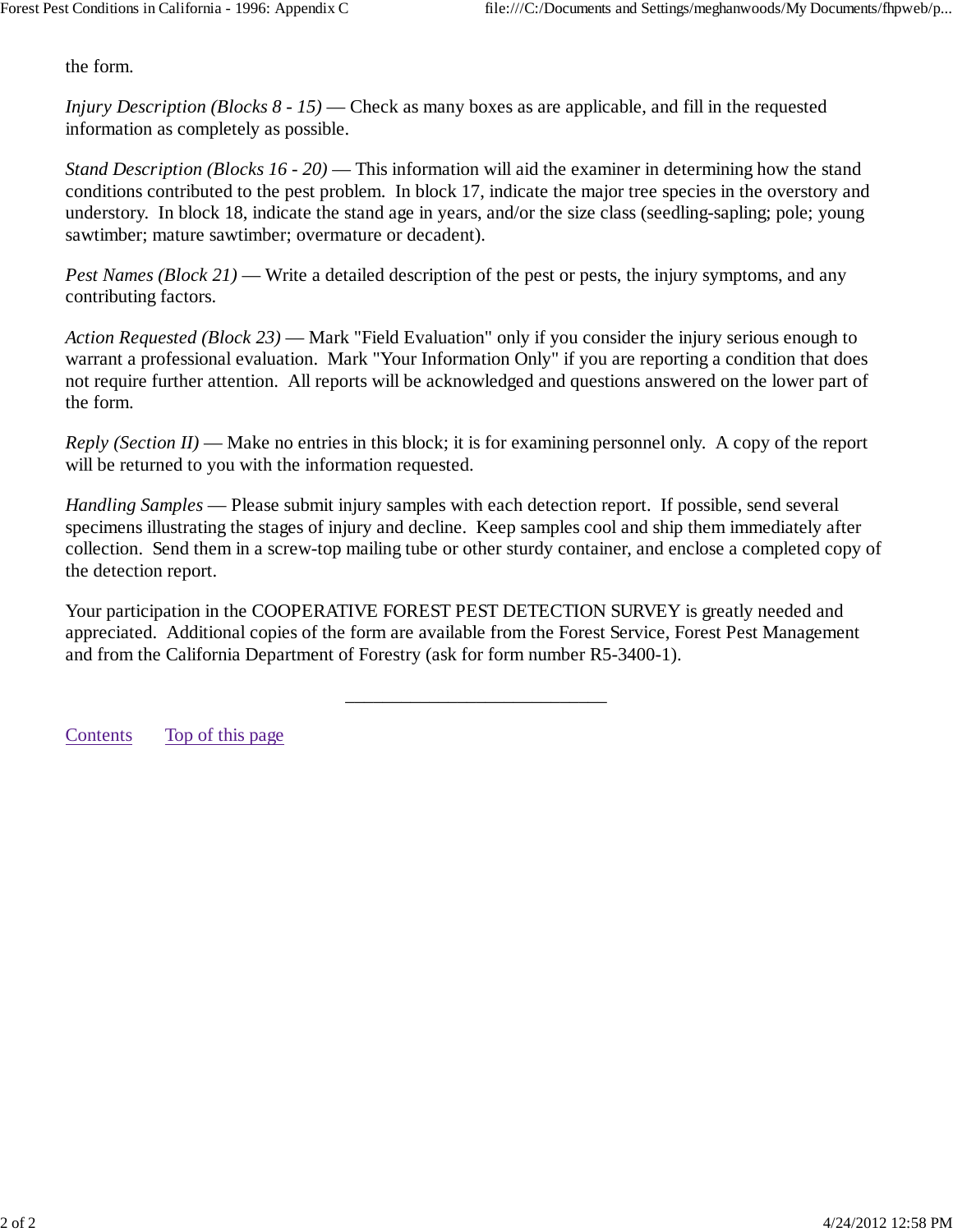|  | Forest Pest Conditions in California - 1996: Appendix C |  |
|--|---------------------------------------------------------|--|
|  |                                                         |  |

| <i>I. Field Information</i> (see instructions)                                                                                                            |                                                         | <b>Forest Pest Detection Report</b>                                                                                                                                 |  |
|-----------------------------------------------------------------------------------------------------------------------------------------------------------|---------------------------------------------------------|---------------------------------------------------------------------------------------------------------------------------------------------------------------------|--|
|                                                                                                                                                           |                                                         |                                                                                                                                                                     |  |
|                                                                                                                                                           | 4. Legal Description: $T_{\_$                           |                                                                                                                                                                     |  |
|                                                                                                                                                           |                                                         | 7. Land Ownership (circle one): USFS<br>Other Federal State<br>Private                                                                                              |  |
| 8. Suspected cause(s) of injury (circle one): Insect<br>9. Size(s) of $Tree(s)$ affected (circle one):<br>10. Part(s) of $Tree(s)$ affected (circle one): | Disease<br>Seedling<br>Sapling<br><b>Branch</b><br>Root | Animal<br>Weather<br>Chemical<br>Mechanical<br>Weed<br>Unknown<br>Pole<br>Overmature<br>Sawtimber<br>Leader<br><b>Bole</b><br>Twig<br>Foliage<br><b>Bud</b><br>Cone |  |
|                                                                                                                                                           |                                                         |                                                                                                                                                                     |  |
| 14. Injury Distribution (circle one): Scattered                                                                                                           | Grouped                                                 | 15. Status of Injury (circle one):<br>Decreasing<br>Static<br>Increasing                                                                                            |  |
| 16. Plantation?<br>Yes<br>No                                                                                                                              |                                                         |                                                                                                                                                                     |  |
|                                                                                                                                                           |                                                         |                                                                                                                                                                     |  |
|                                                                                                                                                           |                                                         |                                                                                                                                                                     |  |
| 22. Sample forwarded?<br>Yes                                                                                                                              | No<br>23. Action requested:                             | Your information only<br>Lab identification<br><b>Field Evaluation</b>                                                                                              |  |
|                                                                                                                                                           |                                                         |                                                                                                                                                                     |  |
| <b>II.</b> Reply                                                                                                                                          |                                                         |                                                                                                                                                                     |  |
| 30. Examiner's Signature:                                                                                                                                 |                                                         |                                                                                                                                                                     |  |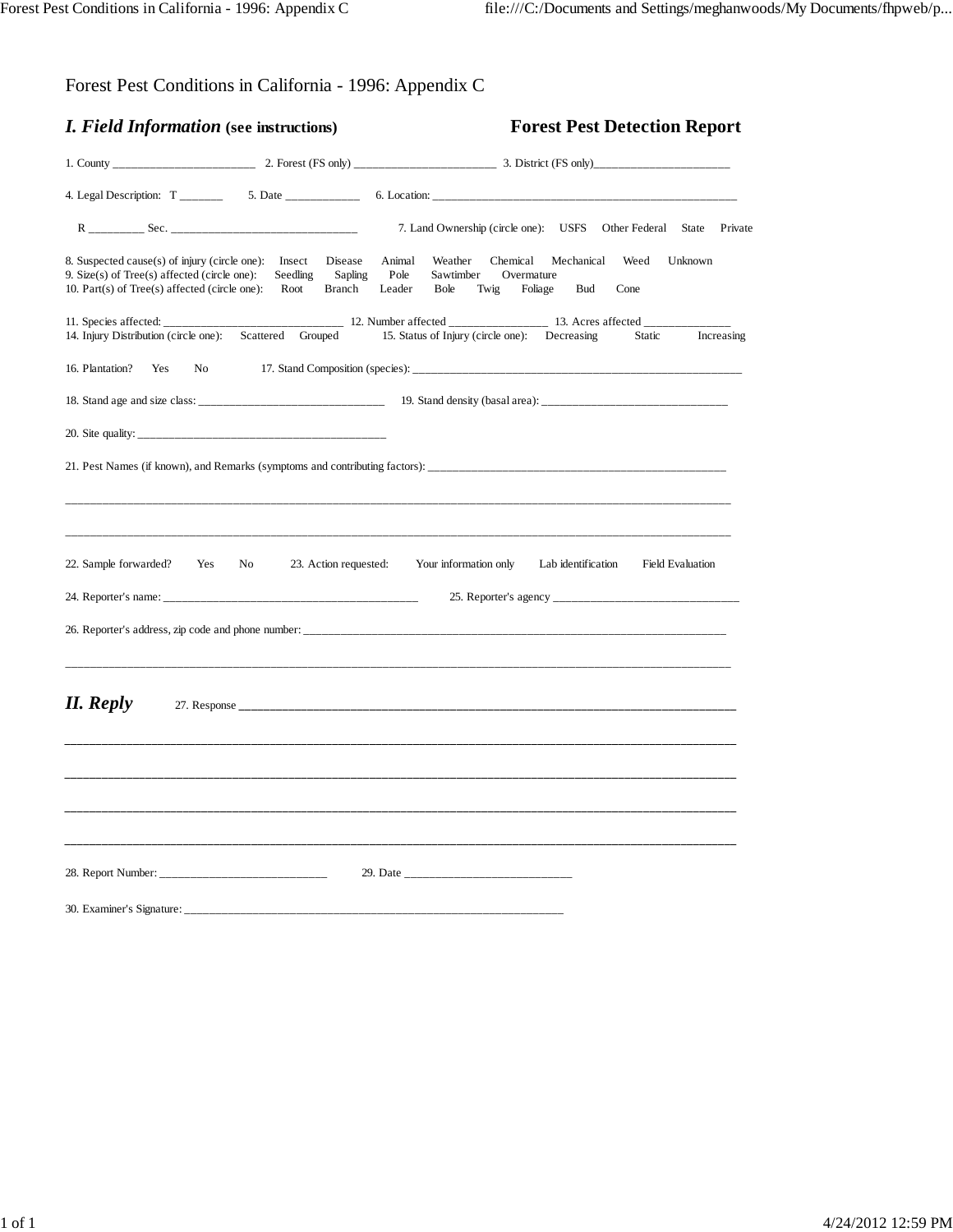# **List of Tables**

| Table #        | Caption                                                                                                          |
|----------------|------------------------------------------------------------------------------------------------------------------|
|                | Tree mortality within the national forest system, California - 1996                                              |
| $\overline{2}$ | Number of Douglas-fir tussock moth pheromone detection survey plots by trap<br>catch, 1979 to 1996               |
| $\overline{3}$ | Summary of 1996 Gypsy Moth finds in California                                                                   |
| $\overline{4}$ | Insects of Lesser Importance in California - 1996                                                                |
| $\overline{5}$ | Number of damage reports - reported by (animal) species                                                          |
| <u> 6</u>      | Number of acres reported to be receiving some level of (animal) damage                                           |
| 7              | Commercial tree mortality by stocking level, 17 years after thinning                                             |
| 8              | Number of male Douglas-fir tussock moths caught per trap at pheromone<br>survey plots in California, 1979 - 1996 |
|                | Appendix $A$ Hierarchy of Ecological Units in California                                                         |
|                | $\Delta$ pendix $\bf{B}$  Index of Scientific and Commom Names                                                   |

\_\_\_\_\_\_\_\_\_\_\_\_\_\_\_\_\_\_\_\_\_\_\_\_\_\_\_\_\_\_

**Contents**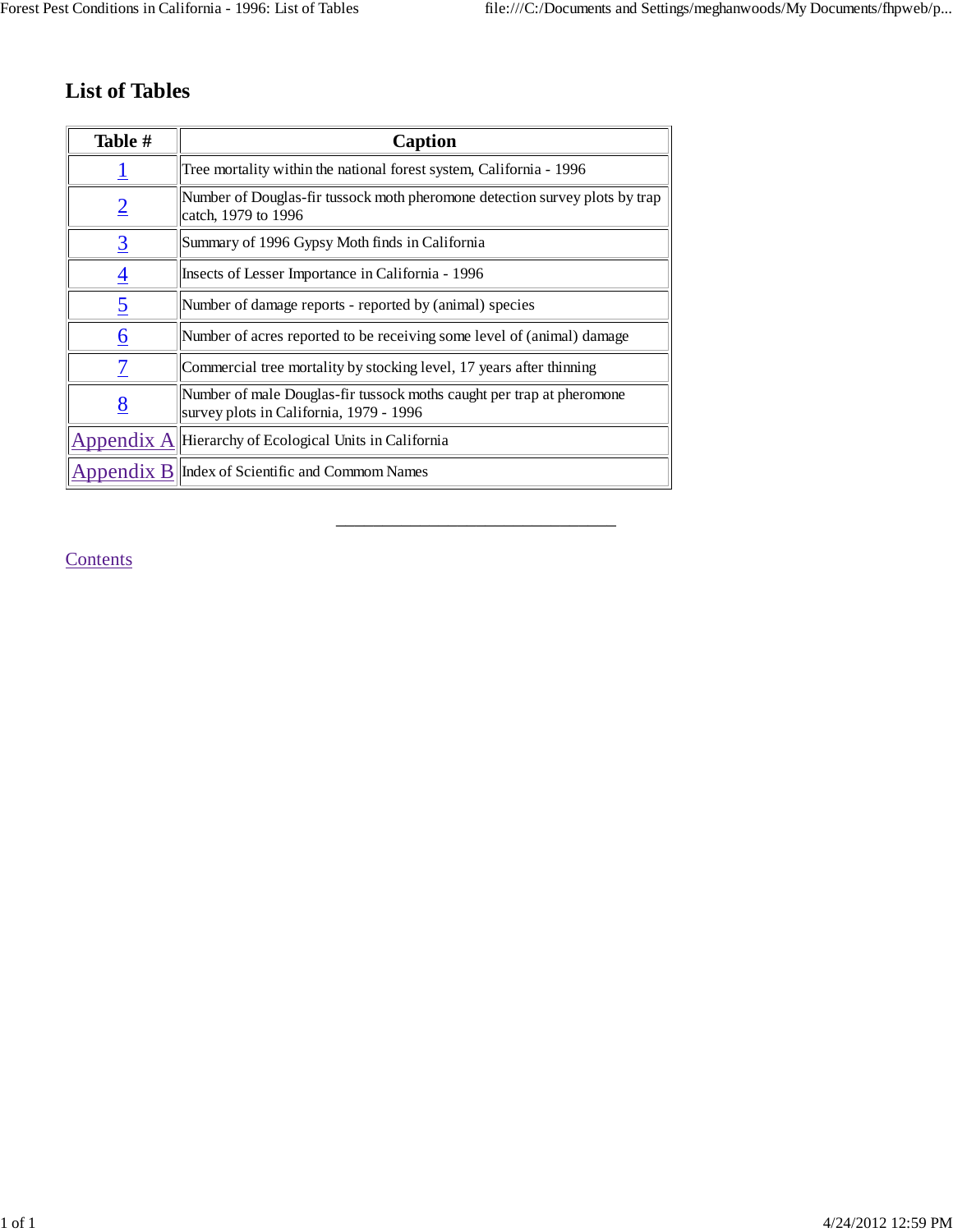## **THE CALIFORNIA FOREST PEST COUNCIL**

#### **COUNCIL AND COMMITTEE OFFICERS — 1996**

**COUNCIL CHAIR:** *Scott Johnson* - Wilbur-Ellis Company, Manteca **COUNCIL VICE - CHAIR:** *Nelson Money* - Pacific Gas & Electric Company, Grass Valley **COUNCIL SECRETARY:** *Sheri Smith* - USDA Forest Service, Susanville

#### **STANDING COMMITTEES**

#### **Animal Damage Committee:**

Chair: Vacant Secretary: Vacant

#### **Disease Committee:**

Chair: *John Pronos* - USDA Forest Service, Sonora Secretary: *John Kliejunas* - USDA Forest Service, San Francisco

#### **Insect Committee:**

Chair: *Dave Schultz* - USDA Forest Service, Redding Secretary: *George Ferrell* - USDA Forest Service, Redding

#### **Southern California Committee:**

Chair: *Ken Pimlott* - Department of Forestry & Fire Protection, Riverside Secretary: *Veronica Mognuson* - USDA Forest Service, Sky Forest

#### **Weed Committee:**

Chair: *Ken Fleming* - Fiberboard Corporation, Standard Secretary: *Paul Violet* - Soper-Wheeler Company, Strawberry Valley

#### **Editorial Committee:**

Chair: *Steve Jones* - Department of Forestry & Fire Protection - Sacramento Editor-in-Chief: *Allen Robertson* - Department of Forestry & Fire Protection - Sacramento

#### **EXECUTIVE COMMITTEE**

The Executive Committee is composed of the Council Chair, Council Secretary, the Standing Committee Chairs, and the following:

#### **Members-at-Large:**

*Bruce Roettgering* - Sunnyvale *Don Owen* - Department of Forestry & Fire Protection, Redding *Andrew Storer* - University of California, Berkeley